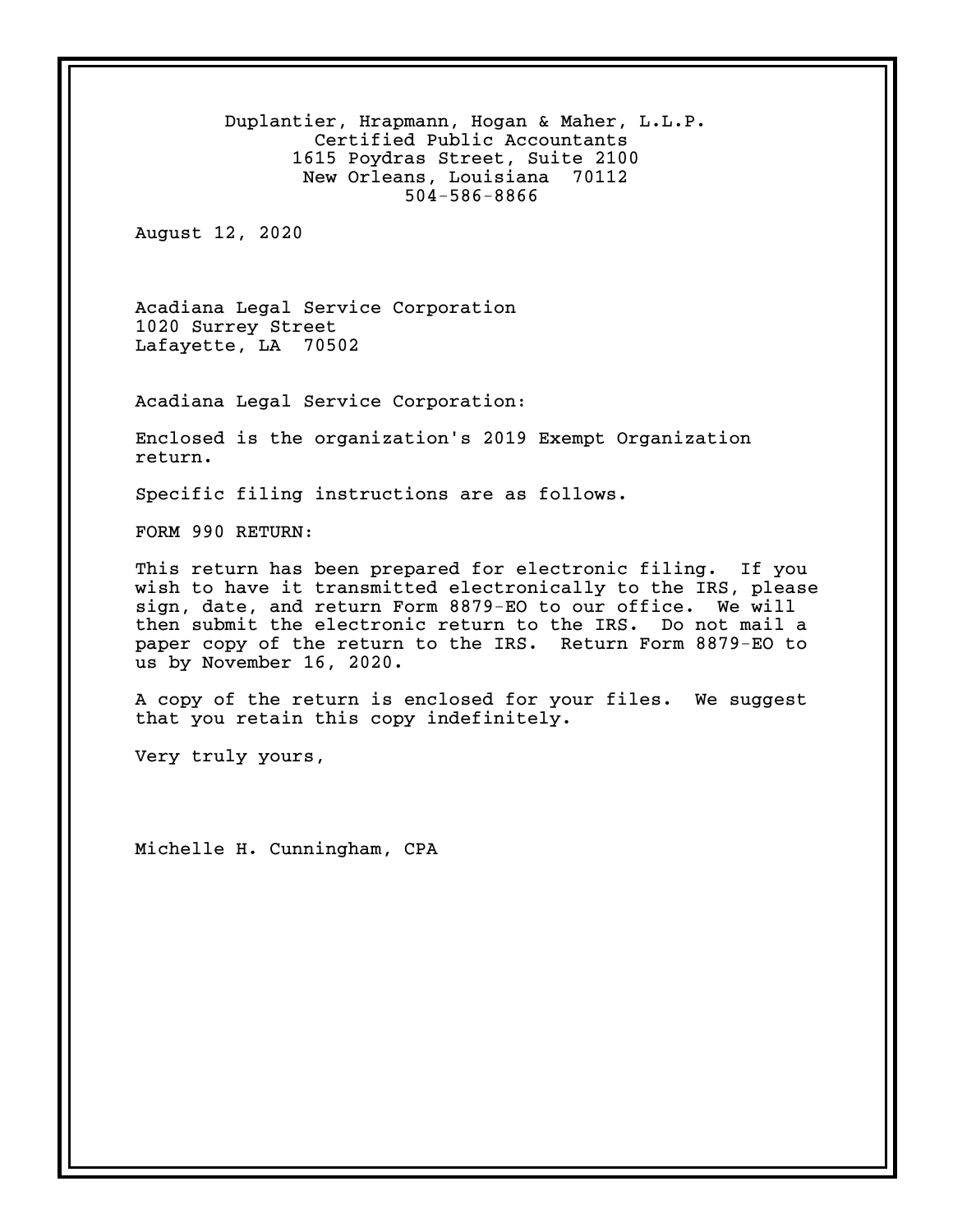|  | Form 8879-EO |  |  |  |
|--|--------------|--|--|--|
|--|--------------|--|--|--|

## **IRS e-file Signature Authorization 8879-EO for an Exempt Organization**

OMB No. 1545-1878

Department of the Treasury Internal Revenue Service Name of exempt organization For calendar year 2019, or fiscal year beginning and the set of 19. 2019, and ending the set of 20 years of 20 **| Do not send to the IRS. Keep for your records. | Go to www.irs.gov/Form8879EO for the latest information.**

**2019**

**Employer identification number**

ACADIANA LEGAL SERVICE CORPORATION 72-0832432

Name and title of officer GREGORY L LANDRY EXECUTIVE DIRECTOR

**Part I** | Type of Return and Return Information (Whole Dollars Only)

on line 1a, 2a, 3a, 4a, or 5a, below, and the amount on that line for the return being filed with this form was blank, then leave line 1b, 2b, 3b, 4b, or 5b, whichever is applicable, blank (do not enter -0-). But, if you entered -0- on the return, then enter -0- on the applicable line below. **Do not** complete more Check the box for the return for which you are using this Form 8879-EO and enter the applicable amount, if any, from the return. If you check the box than one line in Part I.

| <b>1a</b> Form 990 check here $\blacktriangleright \boxed{X}$                                          |           | 6,066,925. |
|--------------------------------------------------------------------------------------------------------|-----------|------------|
| 2a Form 990-EZ check here $\blacktriangleright$                                                        | 2b        |            |
| 3a Form 1120-POL check here                                                                            | - 3b      |            |
| 4a Form 990-PF check here<br><b>b</b> Tax based on investment income (Form 990-PF, Part VI, line 5) 4b |           |            |
| 5a Form 8868 check here $\blacktriangleright$                                                          | <b>5b</b> |            |
|                                                                                                        |           |            |

#### **Part II Declaration and Signature Authorization of Officer**

(a) an acknowledgement of receipt or reason for rejection of the transmission, (b) the reason for any delay in processing the return or refund, and (c) Under penalties of perjury, I declare that I am an officer of the above organization and that I have examined a copy of the organization's 2019 electronic return and accompanying schedules and statements and to the best of my knowledge and belief, they are true, correct, and complete. I further declare that the amount in Part I above is the amount shown on the copy of the organization's electronic return. I consent to allow my intermediate service provider, transmitter, or electronic return originator (ERO) to send the organization's return to the IRS and to receive from the IRS the date of any refund. If applicable, I authorize the U.S. Treasury and its designated Financial Agent to initiate an electronic funds withdrawal (direct debit) entry to the financial institution account indicated in the tax preparation software for payment of the organization's federal taxes owed on this return, and the financial institution to debit the entry to this account. To revoke a payment, I must contact the U.S. Treasury Financial Agent at 1-888-353-4537 no later than 2 business days prior to the payment (settlement) date. I also authorize the financial institutions involved in the processing of the electronic payment of taxes to receive confidential information necessary to answer inquiries and resolve issues related to the payment. I have selected a personal identification number (PIN) as my signature for the organization's electronic return and, if applicable, the organization's consent to electronic funds withdrawal.

#### **Officer's PIN: check one box only**

| lauthorize DUPLANTIER, HRAPMANN, HOGAN & MAHER, LLP<br><b>ERO</b> firm name                                                                                                                                                                                                                                                                                                      |                                                                                                                     | 12345<br>to enter my PIN<br>Enter five numbers, but<br>do not enter all zeros |
|----------------------------------------------------------------------------------------------------------------------------------------------------------------------------------------------------------------------------------------------------------------------------------------------------------------------------------------------------------------------------------|---------------------------------------------------------------------------------------------------------------------|-------------------------------------------------------------------------------|
| as my signature on the organization's tax year 2019 electronically filed return. If I have indicated within this return that a copy of the return<br>is being filed with a state agency(ies) regulating charities as part of the IRS Fed/State program, I also authorize the aforementioned ERO to<br>enter my PIN on the return's disclosure consent screen.                    |                                                                                                                     |                                                                               |
| As an officer of the organization, I will enter my PIN as my signature on the organization's tax year 2019 electronically filed return. If I have<br>indicated within this return that a copy of the return is being filed with a state agency(ies) regulating charities as part of the IRS Fed/State<br>program, I will enter my PIN on the return's disclosure consent screen. |                                                                                                                     |                                                                               |
| Officer's signature                                                                                                                                                                                                                                                                                                                                                              | Date $\blacktriangleright$                                                                                          |                                                                               |
| <b>Certification and Authentication</b><br>  Part III<br><b>ERO's EFIN/PIN.</b> Enter your six-digit electronic filing identification<br>number (EFIN) followed by your five-digit self-selected PIN.                                                                                                                                                                            | 72397437008<br>Do not enter all zeros                                                                               |                                                                               |
| I certify that the above numeric entry is my PIN, which is my signature on the 2019 electronically filed return for the organization indicated above. I<br>confirm that I am submitting this return in accordance with the requirements of Pub. 4163, Modernized e-File (MeF) Information for Authorized IRS<br>e-file Providers for Business Returns.                           |                                                                                                                     |                                                                               |
| ERO's signature $\blacktriangleright$                                                                                                                                                                                                                                                                                                                                            | Date $\blacktriangleright$                                                                                          |                                                                               |
|                                                                                                                                                                                                                                                                                                                                                                                  | <b>ERO Must Retain This Form - See Instructions</b><br>Do Not Submit This Form to the IRS Unless Requested To Do So |                                                                               |
| LHA For Paperwork Reduction Act Notice, see instructions.<br>923051 10-03-19                                                                                                                                                                                                                                                                                                     |                                                                                                                     | Form 8879-EO (2019)                                                           |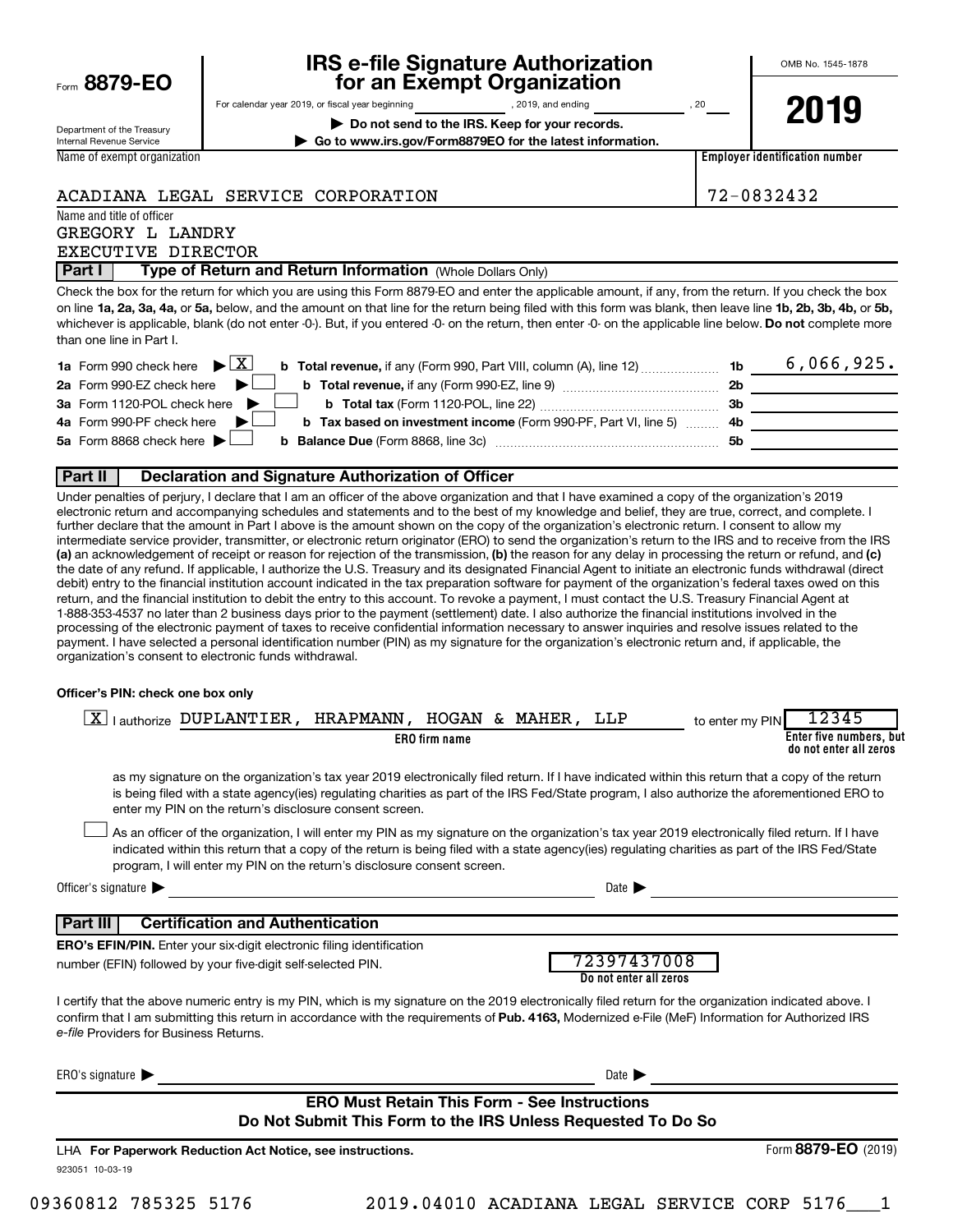## **Return of Organization Exempt From Income Tax**<br>r section 501(c), 527, or 4947(a)(1) of the Internal Revenue Code (except private foundations)<br>**2019**

**Under section 501(c), 527, or 4947(a)(1) of the Internal Revenue Code (except private foundations)**



**b** Do not enter social security numbers on this form as it may be made public.<br> **Go to www.irs.gov/Form990 for instructions and the latest information. This impection | Go to www.irs.gov/Form990 for instructions and the latest information. Inspection**

|              |                              | A For the 2019 calendar year, or tax year beginning                                                                                         | and ending |                                                     |                                                             |  |  |  |
|--------------|------------------------------|---------------------------------------------------------------------------------------------------------------------------------------------|------------|-----------------------------------------------------|-------------------------------------------------------------|--|--|--|
| в            | Check if<br>applicable:      | <b>C</b> Name of organization                                                                                                               |            | D Employer identification number                    |                                                             |  |  |  |
|              | Address<br> change           | ACADIANA LEGAL SERVICE CORPORATION                                                                                                          |            |                                                     |                                                             |  |  |  |
|              | Name<br>change               | Doing business as                                                                                                                           | 72-0832432 |                                                     |                                                             |  |  |  |
|              | Initial<br>return            | Number and street (or P.O. box if mail is not delivered to street address)                                                                  | Room/suite | E Telephone number                                  |                                                             |  |  |  |
|              | Final<br>return/             | 1020 SURREY STREET                                                                                                                          |            | $337 - 237 - 4320$                                  |                                                             |  |  |  |
|              | termin-<br>ated              | City or town, state or province, country, and ZIP or foreign postal code                                                                    |            | G Gross receipts \$                                 | 6,066,925.                                                  |  |  |  |
|              | Amended<br>return            | LAFAYETTE, LA<br>70502                                                                                                                      |            | $H(a)$ is this a group return                       |                                                             |  |  |  |
|              | Applica-<br>Ition<br>pending | F Name and address of principal officer: GREGORY L. LANDRY                                                                                  |            | for subordinates?                                   | $\sqrt{}$ Yes $\sqrt{ \times}$ No                           |  |  |  |
|              |                              | 1020 SURREY STREET, LAFAYETTE,<br>70501<br>LA                                                                                               |            | $H(b)$ Are all subordinates included? $\Box$ Yes    | No                                                          |  |  |  |
|              |                              | Tax-exempt status: $\boxed{\textbf{X}}$ 501(c)(3)<br>$4947(a)(1)$ or<br>$501(c)$ (<br>$\sqrt{\frac{1}{1}}$ (insert no.)                     | 527        |                                                     | If "No," attach a list. (see instructions)                  |  |  |  |
|              |                              | J Website: WWW.LA-LAW.ORG                                                                                                                   |            | $H(c)$ Group exemption number $\blacktriangleright$ |                                                             |  |  |  |
|              | Part II                      | <b>K</b> Form of organization: $X$ Corporation<br>Association<br>Other $\blacktriangleright$<br>Trust                                       |            |                                                     | L Year of formation: $1977$ M State of legal domicile: $LA$ |  |  |  |
|              |                              | Summary<br>Briefly describe the organization's mission or most significant activities: THE MISSION OF ACADIANA LEGAL                        |            |                                                     |                                                             |  |  |  |
|              | 1                            | SERVICE CORPORATION IS TO MAKE HOPE, DIGNITY, AND JUSTICE AVAILABLE                                                                         |            |                                                     |                                                             |  |  |  |
| Governance   | $\mathbf{2}$                 | Check this box $\blacktriangleright$ $\Box$ if the organization discontinued its operations or disposed of more than 25% of its net assets. |            |                                                     |                                                             |  |  |  |
|              | 3                            | Number of voting members of the governing body (Part VI, line 1a)                                                                           |            | 3                                                   | 17                                                          |  |  |  |
|              | 4                            |                                                                                                                                             |            |                                                     |                                                             |  |  |  |
|              | 5                            |                                                                                                                                             |            | $\overline{\mathbf{4}}$<br>5                        | $\overline{17}$<br>117                                      |  |  |  |
| Activities & | 6                            |                                                                                                                                             |            | 6                                                   | $\Omega$                                                    |  |  |  |
|              |                              |                                                                                                                                             |            | 7a                                                  | О.                                                          |  |  |  |
|              |                              |                                                                                                                                             |            | 7b                                                  | σ.                                                          |  |  |  |
|              |                              |                                                                                                                                             |            | <b>Prior Year</b>                                   | <b>Current Year</b>                                         |  |  |  |
|              | 8                            | Contributions and grants (Part VIII, line 1h)                                                                                               |            | 6,056,801.                                          | 5,914,206.                                                  |  |  |  |
| Revenue      | 9                            | Program service revenue (Part VIII, line 2g)                                                                                                |            | $\overline{0}$ .                                    | ο.                                                          |  |  |  |
|              | 10                           |                                                                                                                                             |            | 12,436.                                             | 57,744.                                                     |  |  |  |
|              | 11                           | Other revenue (Part VIII, column (A), lines 5, 6d, 8c, 9c, 10c, and 11e)                                                                    |            | 85,906.                                             | 94,975.                                                     |  |  |  |
|              | 12                           | Total revenue - add lines 8 through 11 (must equal Part VIII, column (A), line 12)                                                          |            | 6, 155, 143.                                        | 6,066,925.                                                  |  |  |  |
|              | 13                           | Grants and similar amounts paid (Part IX, column (A), lines 1-3)                                                                            |            | 132,026.                                            | $132,026$ .                                                 |  |  |  |
|              | 14                           | Benefits paid to or for members (Part IX, column (A), line 4)                                                                               |            | 0.                                                  | $\mathbf 0$ .                                               |  |  |  |
| Expenses     | 15                           | Salaries, other compensation, employee benefits (Part IX, column (A), lines 5-10)                                                           |            | 4,597,260.<br>0.                                    | 5,142,005.<br>0.                                            |  |  |  |
|              |                              | 6,546.                                                                                                                                      |            |                                                     |                                                             |  |  |  |
|              |                              | <b>b</b> Total fundraising expenses (Part IX, column (D), line 25)<br>▶                                                                     |            | 1, 144, 574.                                        | 1,152,652.                                                  |  |  |  |
|              |                              |                                                                                                                                             |            | 5,873,860.                                          | 6,426,683.                                                  |  |  |  |
|              | 18                           | Total expenses. Add lines 13-17 (must equal Part IX, column (A), line 25)                                                                   |            | 281, 283.                                           | $-359,758.$                                                 |  |  |  |
|              | 19                           |                                                                                                                                             |            | <b>Beginning of Current Year</b>                    | <b>End of Year</b>                                          |  |  |  |
| t Assets or  | 20                           | Total assets (Part X, line 16)                                                                                                              |            | 4,249,911.                                          | 5,419,030.                                                  |  |  |  |
|              | 21                           | Total liabilities (Part X, line 26)                                                                                                         |            | 404,839.                                            | 1,915,295.                                                  |  |  |  |
| Net          | 22                           |                                                                                                                                             |            | 3,845,072.                                          | 3,503,735.                                                  |  |  |  |
|              |                              | <b>Part II   Signature Block</b>                                                                                                            |            |                                                     |                                                             |  |  |  |

Under penalties of perjury, I declare that I have examined this return, including accompanying schedules and statements, and to the best of my knowledge and belief, it is true, correct, and complete. Declaration of preparer (other than officer) is based on all information of which preparer has any knowledge.

| Sign<br>Here    | Signature of officer<br>LANDRY, EXECUTIVE DIRECTOR<br>GREGORY<br>L.<br>Type or print name and title         |      | Date                                                    |  |  |  |  |
|-----------------|-------------------------------------------------------------------------------------------------------------|------|---------------------------------------------------------|--|--|--|--|
|                 | Print/Type preparer's name<br>Preparer's signature                                                          | Date | <b>PTIN</b><br>Check                                    |  |  |  |  |
| Paid            | MICHELLE H. CUNNINGHAM.                                                                                     |      | P01343336<br>self-emploved                              |  |  |  |  |
| Preparer        | HRAPMANN,<br>MAHER,<br>HOGAN<br>$\blacktriangleright$ DUPLANTIER,<br>&.<br>Firm's name                      | LLP  | Firm's EIN $\sqrt{72-0567396}$                          |  |  |  |  |
| Use Only        | Firm's address 1615 POYDRAS STREET, SUITE 2100                                                              |      |                                                         |  |  |  |  |
|                 | NEW ORLEANS, LA 70112                                                                                       |      | Phone no. $504 - 586 - 8866$                            |  |  |  |  |
|                 | ΧI<br><b>No</b><br>Yes<br>May the IRS discuss this return with the preparer shown above? (see instructions) |      |                                                         |  |  |  |  |
| 932001 01-20-20 | LHA For Paperwork Reduction Act Notice, see the separate instructions.                                      |      | Form 990 (2019)                                         |  |  |  |  |
|                 | COUFDIILE O FOR ORCANITZAMION MICCION CHAMEMENT<br>C D D .                                                  |      | $C$ $C$ $N$ $T$ $T$ $T$ $T$ $T$ $R$ $T$ $T$ $T$ $T$ $T$ |  |  |  |  |

SEE SCHEDULE O FOR ORGANIZATION MISSION STATEMENT CONTINUATION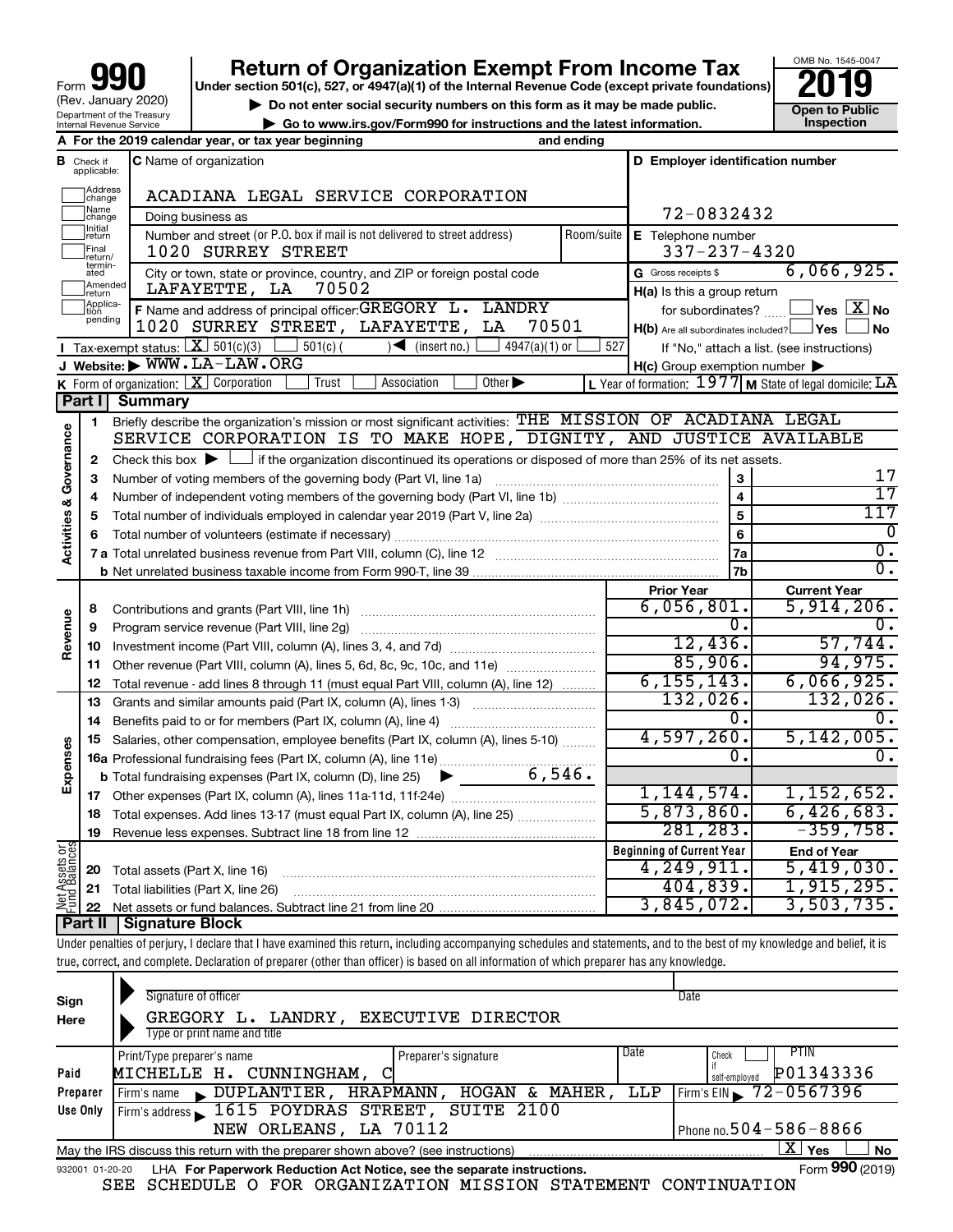|              | 72-0832432<br>ACADIANA LEGAL SERVICE CORPORATION<br>Page 2<br>Form 990 (2019)                                                                                            |
|--------------|--------------------------------------------------------------------------------------------------------------------------------------------------------------------------|
|              | Part III   Statement of Program Service Accomplishments                                                                                                                  |
|              | $\overline{\mathbf{X}}$                                                                                                                                                  |
| 1            | Briefly describe the organization's mission:<br>THE MISSION OF ACADIANA LEGAL SERVICE CORPORATION IS TO MAKE HOPE,                                                       |
|              | DIGNITY, AND JUSTICE AVAILABLE PRIMARILY TO LOW-INCOME, DISADVANTAGED,                                                                                                   |
|              | CHILDREN IN NEED OF CARE, AND OTHER ELIGIBLE RESIDENTS THROUGH HIGH                                                                                                      |
|              | QUALITY AND AGGRESIVE CIVIL (NON-CRIMINAL) LEGAL ASSISTANCE AND                                                                                                          |
| $\mathbf{2}$ | Did the organization undertake any significant program services during the year which were not listed on the                                                             |
|              | $\overline{\ }$ Yes $\overline{\ \ \ }$ No<br>prior Form 990 or 990-EZ?                                                                                                  |
|              | If "Yes," describe these new services on Schedule O.                                                                                                                     |
| 3            | $\overline{\ }$ Yes $\overline{\ \ \ }$ No<br>Did the organization cease conducting, or make significant changes in how it conducts, any program services?               |
|              | If "Yes," describe these changes on Schedule O.                                                                                                                          |
| 4            | Describe the organization's program service accomplishments for each of its three largest program services, as measured by expenses.                                     |
|              | Section 501(c)(3) and 501(c)(4) organizations are required to report the amount of grants and allocations to others, the total expenses, and                             |
|              | revenue, if any, for each program service reported.                                                                                                                      |
| 4a           | 132, $026.$ (Revenue \$<br>130, 238.<br>5,620,823. including grants of \$<br>) (Expenses \$<br>(Code:<br>THE ORGANIZATION UTILIZES A SPECIALIZED APPROACH TO DELIVERY OF |
|              | SERVICES THROUGH THE FOLLOWING UNITS:                                                                                                                                    |
|              |                                                                                                                                                                          |
|              | ADMINISTRATIVE LAW UNIT HANDLES CASES INVOLVING TANF, SOCIAL SECURITY                                                                                                    |
|              | DISABILITY, FOOD STAMPS, VETERAN'S BENEFITS, MEDICAID, MEDICARE, ETC.                                                                                                    |
|              | IN 2019, \$2.0 MILLION IN BENEFITS WERE RECOVERED ON BEHALF OF CLIENTS                                                                                                   |
|              | OF THE ADMINISTRATIVE LAW UNIT UNDER THE CAPABLE LEADERSHIP OF THE                                                                                                       |
|              | SENIOR ATTORNEY/UNIT LEADER.                                                                                                                                             |
|              |                                                                                                                                                                          |
|              | LITIGATION UNIT HANDLES CASES INVOLVING BANKRUPTCY/DEBTOR RELIEF,                                                                                                        |
|              | COLLECTION, CONTRACTS, UNFAIR OR DECEPTIVE SALES AND PRACTICES,<br>LANDLORD/TENANT ISSUES, DISCRIMINATION, PREDATORY LENDING, WAGE CLAIMS,                               |
| 4b           | (Revenue \$                                                                                                                                                              |
|              |                                                                                                                                                                          |
|              |                                                                                                                                                                          |
|              |                                                                                                                                                                          |
|              |                                                                                                                                                                          |
|              |                                                                                                                                                                          |
|              |                                                                                                                                                                          |
|              |                                                                                                                                                                          |
|              |                                                                                                                                                                          |
| 4с           | including grants of \$<br>) (Revenue \$<br>(Code:<br>) (Expenses \$                                                                                                      |
|              |                                                                                                                                                                          |
|              |                                                                                                                                                                          |
|              |                                                                                                                                                                          |
|              |                                                                                                                                                                          |
|              |                                                                                                                                                                          |
|              |                                                                                                                                                                          |
|              |                                                                                                                                                                          |
|              |                                                                                                                                                                          |
|              |                                                                                                                                                                          |
|              |                                                                                                                                                                          |
|              |                                                                                                                                                                          |
| 4d           | Other program services (Describe on Schedule O.)<br>(Expenses \$<br>including grants of \$<br>) (Revenue \$                                                              |
| 4e           | 5,620,823.<br>Total program service expenses                                                                                                                             |
|              | Form 990 (2019)                                                                                                                                                          |
|              | SEE SCHEDULE O FOR CONTINUATION(S)<br>932002 01-20-20                                                                                                                    |
|              | 2                                                                                                                                                                        |
|              | 2019.04010 ACADIANA LEGAL SERVICE CORP 5176<br>09360812 785325 5176                                                                                                      |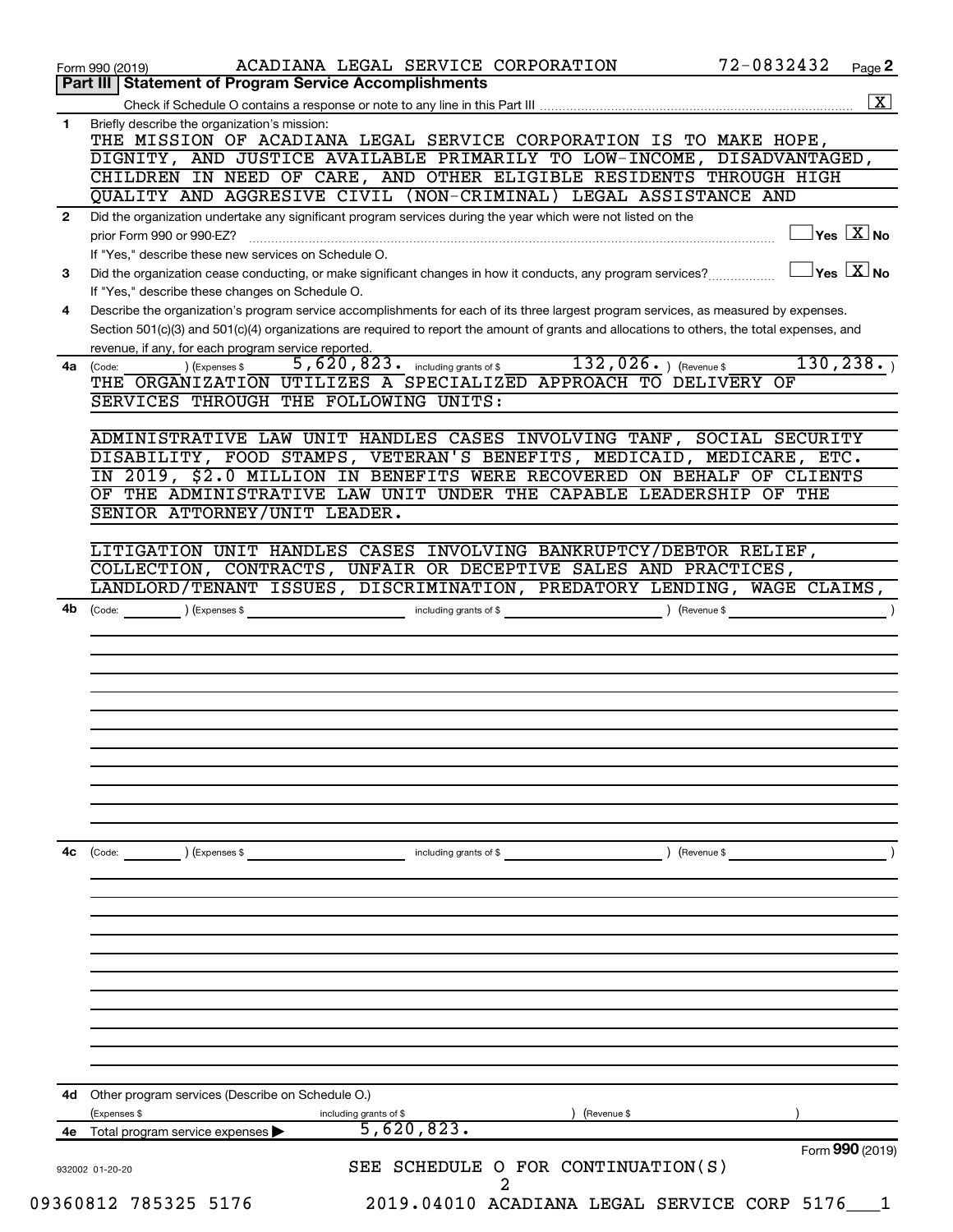|  | Form 990 (2019) |  |
|--|-----------------|--|
|  |                 |  |

**Part IV Checklist of Required Schedules**

Form 990 (2019) ACADIANA LEGAL SERVICE CORPORATION 72-0832432 <sub>Page</sub>

|    |                                                                                                                                                                                                                                                                |                 | Yes                     | No                      |
|----|----------------------------------------------------------------------------------------------------------------------------------------------------------------------------------------------------------------------------------------------------------------|-----------------|-------------------------|-------------------------|
| 1  | Is the organization described in section $501(c)(3)$ or $4947(a)(1)$ (other than a private foundation)?                                                                                                                                                        |                 |                         |                         |
|    | If "Yes," complete Schedule A                                                                                                                                                                                                                                  | 1               | х                       |                         |
| 2  |                                                                                                                                                                                                                                                                | $\mathbf{2}$    | $\overline{\textbf{x}}$ |                         |
| 3  | Did the organization engage in direct or indirect political campaign activities on behalf of or in opposition to candidates for                                                                                                                                |                 |                         | x                       |
|    | public office? If "Yes," complete Schedule C, Part I                                                                                                                                                                                                           | 3               |                         |                         |
| 4  | Section 501(c)(3) organizations. Did the organization engage in lobbying activities, or have a section 501(h) election in effect                                                                                                                               | 4               |                         | x                       |
| 5  | Is the organization a section 501(c)(4), 501(c)(5), or 501(c)(6) organization that receives membership dues, assessments, or                                                                                                                                   |                 |                         |                         |
|    |                                                                                                                                                                                                                                                                | 5               |                         | x                       |
| 6  | Did the organization maintain any donor advised funds or any similar funds or accounts for which donors have the right to                                                                                                                                      |                 |                         |                         |
|    | provide advice on the distribution or investment of amounts in such funds or accounts? If "Yes," complete Schedule D, Part I                                                                                                                                   | 6               |                         | x                       |
| 7  | Did the organization receive or hold a conservation easement, including easements to preserve open space,                                                                                                                                                      |                 |                         |                         |
|    |                                                                                                                                                                                                                                                                | $\overline{7}$  |                         | х                       |
| 8  | Did the organization maintain collections of works of art, historical treasures, or other similar assets? If "Yes," complete                                                                                                                                   |                 |                         |                         |
|    |                                                                                                                                                                                                                                                                | 8               |                         | х                       |
| 9  | Did the organization report an amount in Part X, line 21, for escrow or custodial account liability, serve as a custodian for                                                                                                                                  |                 |                         |                         |
|    | amounts not listed in Part X; or provide credit counseling, debt management, credit repair, or debt negotiation services?                                                                                                                                      |                 |                         |                         |
|    |                                                                                                                                                                                                                                                                | 9               | х                       |                         |
| 10 | Did the organization, directly or through a related organization, hold assets in donor-restricted endowments                                                                                                                                                   |                 |                         | х                       |
| 11 | If the organization's answer to any of the following questions is "Yes," then complete Schedule D, Parts VI, VII, VIII, IX, or X                                                                                                                               | 10              |                         |                         |
|    | as applicable.                                                                                                                                                                                                                                                 |                 |                         |                         |
|    | a Did the organization report an amount for land, buildings, and equipment in Part X, line 10? If "Yes," complete Schedule D,                                                                                                                                  |                 |                         |                         |
|    | Part VI                                                                                                                                                                                                                                                        | 11a             | х                       |                         |
|    | <b>b</b> Did the organization report an amount for investments - other securities in Part X, line 12, that is 5% or more of its total                                                                                                                          |                 |                         |                         |
|    |                                                                                                                                                                                                                                                                | 11b             |                         | x                       |
|    | c Did the organization report an amount for investments - program related in Part X, line 13, that is 5% or more of its total                                                                                                                                  |                 |                         |                         |
|    |                                                                                                                                                                                                                                                                | 11c             |                         | x                       |
|    | d Did the organization report an amount for other assets in Part X, line 15, that is 5% or more of its total assets reported in                                                                                                                                |                 |                         | х                       |
|    | e Did the organization report an amount for other liabilities in Part X, line 25? If "Yes," complete Schedule D, Part X                                                                                                                                        | 11d<br>11e      |                         | $\overline{\mathtt{x}}$ |
| f. | Did the organization's separate or consolidated financial statements for the tax year include a footnote that addresses                                                                                                                                        |                 |                         |                         |
|    | the organization's liability for uncertain tax positions under FIN 48 (ASC 740)? If "Yes," complete Schedule D, Part X                                                                                                                                         | 11f             | х                       |                         |
|    | 12a Did the organization obtain separate, independent audited financial statements for the tax year? If "Yes," complete                                                                                                                                        |                 |                         |                         |
|    | Schedule D, Parts XI and XII                                                                                                                                                                                                                                   | 12a             | х                       |                         |
|    | b Was the organization included in consolidated, independent audited financial statements for the tax year?                                                                                                                                                    |                 |                         |                         |
|    | If "Yes," and if the organization answered "No" to line 12a, then completing Schedule D, Parts XI and XII is optional www.                                                                                                                                     | 12 <sub>b</sub> |                         |                         |
| 13 | Is the organization a school described in section $170(b)(1)(A)(ii)?$ If "Yes," complete Schedule E                                                                                                                                                            | 13              |                         | $\overline{\textbf{x}}$ |
|    | 14a Did the organization maintain an office, employees, or agents outside of the United States?                                                                                                                                                                | 14a             |                         | X                       |
|    | <b>b</b> Did the organization have aggregate revenues or expenses of more than \$10,000 from grantmaking, fundraising, business,<br>investment, and program service activities outside the United States, or aggregate foreign investments valued at \$100,000 |                 |                         |                         |
|    |                                                                                                                                                                                                                                                                | 14b             |                         | x                       |
| 15 | Did the organization report on Part IX, column (A), line 3, more than \$5,000 of grants or other assistance to or for any                                                                                                                                      |                 |                         |                         |
|    |                                                                                                                                                                                                                                                                | 15              |                         | x                       |
| 16 | Did the organization report on Part IX, column (A), line 3, more than \$5,000 of aggregate grants or other assistance to                                                                                                                                       |                 |                         |                         |
|    |                                                                                                                                                                                                                                                                | 16              |                         | x                       |
| 17 | Did the organization report a total of more than \$15,000 of expenses for professional fundraising services on Part IX,                                                                                                                                        |                 |                         |                         |
|    |                                                                                                                                                                                                                                                                | 17              |                         | x                       |
| 18 | Did the organization report more than \$15,000 total of fundraising event gross income and contributions on Part VIII, lines                                                                                                                                   |                 |                         | x                       |
| 19 | Did the organization report more than \$15,000 of gross income from gaming activities on Part VIII, line 9a? If "Yes,"                                                                                                                                         | 18              |                         |                         |
|    |                                                                                                                                                                                                                                                                | 19              |                         | x                       |
|    |                                                                                                                                                                                                                                                                | 20a             |                         | $\overline{\mathbf{X}}$ |
|    |                                                                                                                                                                                                                                                                | 20b             |                         |                         |
| 21 | Did the organization report more than \$5,000 of grants or other assistance to any domestic organization or                                                                                                                                                    |                 |                         |                         |
|    |                                                                                                                                                                                                                                                                | 21              | х                       |                         |
|    | 932003 01-20-20                                                                                                                                                                                                                                                |                 |                         | Form 990 (2019)         |

932003 01-20-20

09360812 785325 5176 2019.04010 ACADIANA LEGAL SERVICE CORP 5176 1 3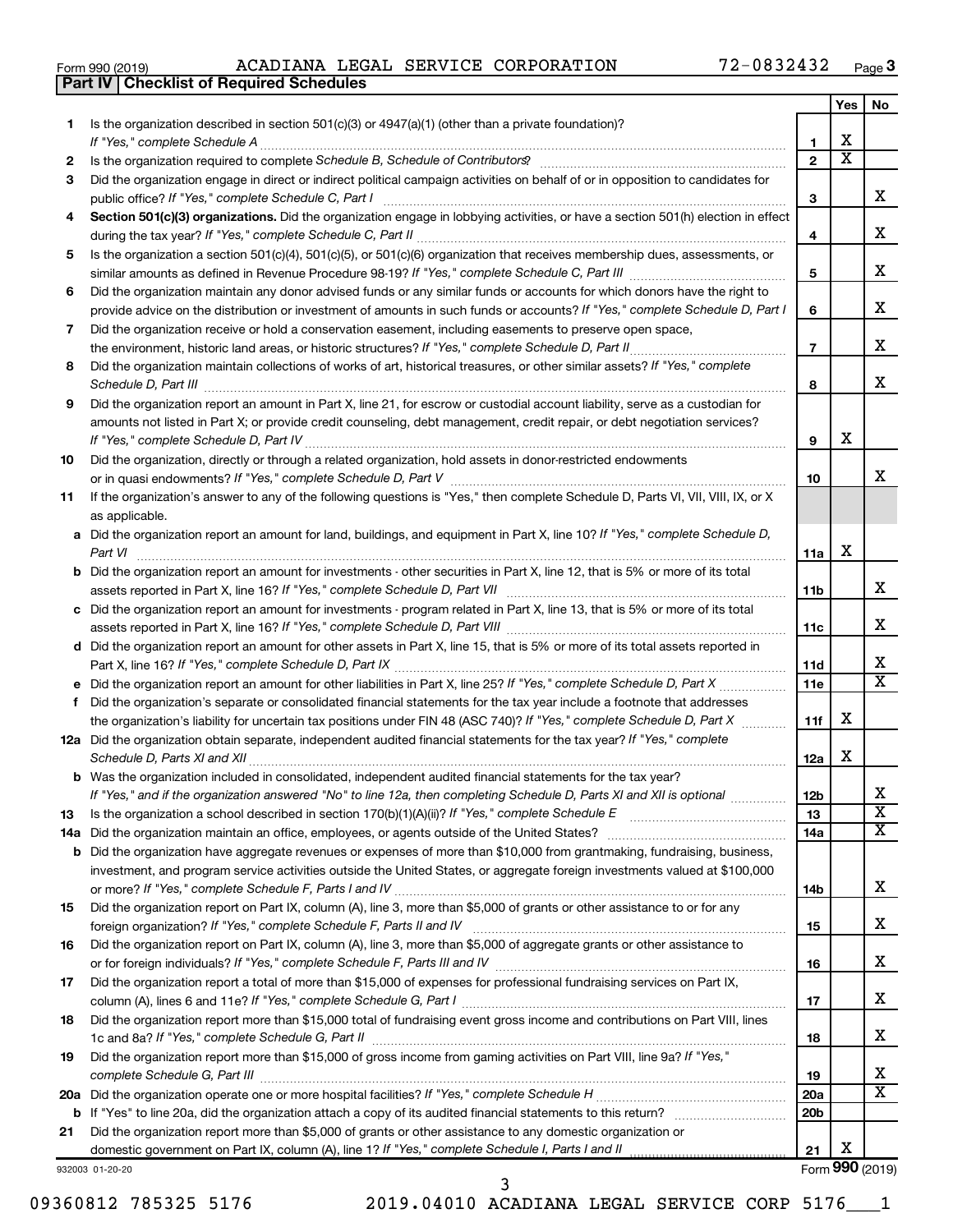|  | Form 990 (2019) |
|--|-----------------|
|  |                 |

*(continued)* **Part IV Checklist of Required Schedules**

|               |                                                                                                                                                                                                                                                       |                 | Yes | No.                     |
|---------------|-------------------------------------------------------------------------------------------------------------------------------------------------------------------------------------------------------------------------------------------------------|-----------------|-----|-------------------------|
| 22            | Did the organization report more than \$5,000 of grants or other assistance to or for domestic individuals on                                                                                                                                         |                 |     | X                       |
| 23            | Did the organization answer "Yes" to Part VII, Section A, line 3, 4, or 5 about compensation of the organization's current                                                                                                                            | 22              |     |                         |
|               | and former officers, directors, trustees, key employees, and highest compensated employees? If "Yes," complete                                                                                                                                        |                 |     |                         |
|               | Schedule J                                                                                                                                                                                                                                            | 23              |     | x                       |
|               | 24a Did the organization have a tax-exempt bond issue with an outstanding principal amount of more than \$100,000 as of the                                                                                                                           |                 |     |                         |
|               | last day of the year, that was issued after December 31, 2002? If "Yes," answer lines 24b through 24d and complete                                                                                                                                    |                 |     |                         |
|               |                                                                                                                                                                                                                                                       | 24a             |     | x                       |
|               |                                                                                                                                                                                                                                                       | 24 <sub>b</sub> |     |                         |
|               | c Did the organization maintain an escrow account other than a refunding escrow at any time during the year to defease                                                                                                                                |                 |     |                         |
|               |                                                                                                                                                                                                                                                       | 24c             |     |                         |
|               |                                                                                                                                                                                                                                                       | 24d             |     |                         |
|               | 25a Section 501(c)(3), 501(c)(4), and 501(c)(29) organizations. Did the organization engage in an excess benefit                                                                                                                                      |                 |     | X.                      |
|               |                                                                                                                                                                                                                                                       | 25a             |     |                         |
|               | b Is the organization aware that it engaged in an excess benefit transaction with a disqualified person in a prior year, and<br>that the transaction has not been reported on any of the organization's prior Forms 990 or 990-EZ? If "Yes," complete |                 |     |                         |
|               | Schedule L, Part I                                                                                                                                                                                                                                    | 25b             |     | х                       |
| 26            | Did the organization report any amount on Part X, line 5 or 22, for receivables from or payables to any current                                                                                                                                       |                 |     |                         |
|               | or former officer, director, trustee, key employee, creator or founder, substantial contributor, or 35%                                                                                                                                               |                 |     |                         |
|               | controlled entity or family member of any of these persons? If "Yes," complete Schedule L, Part II                                                                                                                                                    | 26              |     | x                       |
| 27            | Did the organization provide a grant or other assistance to any current or former officer, director, trustee, key employee,                                                                                                                           |                 |     |                         |
|               | creator or founder, substantial contributor or employee thereof, a grant selection committee member, or to a 35% controlled                                                                                                                           |                 |     |                         |
|               | entity (including an employee thereof) or family member of any of these persons? If "Yes," complete Schedule L, Part III                                                                                                                              | 27              |     | х                       |
| 28            | Was the organization a party to a business transaction with one of the following parties (see Schedule L, Part IV                                                                                                                                     |                 |     |                         |
|               | instructions, for applicable filing thresholds, conditions, and exceptions):                                                                                                                                                                          |                 |     |                         |
| a             | A current or former officer, director, trustee, key employee, creator or founder, or substantial contributor? If                                                                                                                                      |                 |     | x                       |
|               |                                                                                                                                                                                                                                                       | 28a<br>28b      |     | $\overline{\textbf{x}}$ |
|               | c A 35% controlled entity of one or more individuals and/or organizations described in lines 28a or 28b?/f                                                                                                                                            |                 |     |                         |
|               |                                                                                                                                                                                                                                                       | 28c             |     | х                       |
| 29            |                                                                                                                                                                                                                                                       | 29              |     | $\overline{\texttt{x}}$ |
| 30            | Did the organization receive contributions of art, historical treasures, or other similar assets, or qualified conservation                                                                                                                           |                 |     |                         |
|               |                                                                                                                                                                                                                                                       | 30              |     | х                       |
| 31            | Did the organization liquidate, terminate, or dissolve and cease operations? If "Yes," complete Schedule N, Part I                                                                                                                                    | 31              |     | $\overline{\mathbf{X}}$ |
| 32            | Did the organization sell, exchange, dispose of, or transfer more than 25% of its net assets? If "Yes," complete                                                                                                                                      |                 |     |                         |
|               | Schedule N, Part II                                                                                                                                                                                                                                   | 32              |     | х                       |
| 33            | Did the organization own 100% of an entity disregarded as separate from the organization under Regulations                                                                                                                                            |                 |     |                         |
|               | sections 301.7701-2 and 301.7701-3? If "Yes," complete Schedule R, Part I                                                                                                                                                                             | 33              |     | х                       |
| 34            | Was the organization related to any tax-exempt or taxable entity? If "Yes," complete Schedule R, Part II, III, or IV, and                                                                                                                             |                 |     | x                       |
|               | Part V, line 1<br>35a Did the organization have a controlled entity within the meaning of section 512(b)(13)?                                                                                                                                         | 34<br>35a       |     | $\overline{\mathbf{X}}$ |
|               | <b>b</b> If "Yes" to line 35a, did the organization receive any payment from or engage in any transaction with a controlled entity                                                                                                                    |                 |     |                         |
|               |                                                                                                                                                                                                                                                       | 35b             |     |                         |
| 36            | Section 501(c)(3) organizations. Did the organization make any transfers to an exempt non-charitable related organization?                                                                                                                            |                 |     |                         |
|               |                                                                                                                                                                                                                                                       | 36              |     | х                       |
| 37            | Did the organization conduct more than 5% of its activities through an entity that is not a related organization                                                                                                                                      |                 |     |                         |
|               |                                                                                                                                                                                                                                                       | 37              |     | х                       |
| 38            | Did the organization complete Schedule O and provide explanations in Schedule O for Part VI, lines 11b and 19?                                                                                                                                        |                 |     |                         |
|               | Note: All Form 990 filers are required to complete Schedule O                                                                                                                                                                                         | 38              | Х   |                         |
| <b>Part V</b> | <b>Statements Regarding Other IRS Filings and Tax Compliance</b>                                                                                                                                                                                      |                 |     |                         |
|               |                                                                                                                                                                                                                                                       |                 | Yes | No                      |
|               | 53<br>1a                                                                                                                                                                                                                                              |                 |     |                         |
|               | 0<br><b>b</b> Enter the number of Forms W-2G included in line 1a. Enter -0- if not applicable<br>1b                                                                                                                                                   |                 |     |                         |
|               | c Did the organization comply with backup withholding rules for reportable payments to vendors and reportable gaming                                                                                                                                  |                 |     |                         |
|               |                                                                                                                                                                                                                                                       | 1c              | Х   |                         |
|               | 932004 01-20-20                                                                                                                                                                                                                                       |                 |     | Form 990 (2019)         |
|               | 4                                                                                                                                                                                                                                                     |                 |     |                         |

09360812 785325 5176 2019.04010 ACADIANA LEGAL SERVICE CORP 5176\_\_\_1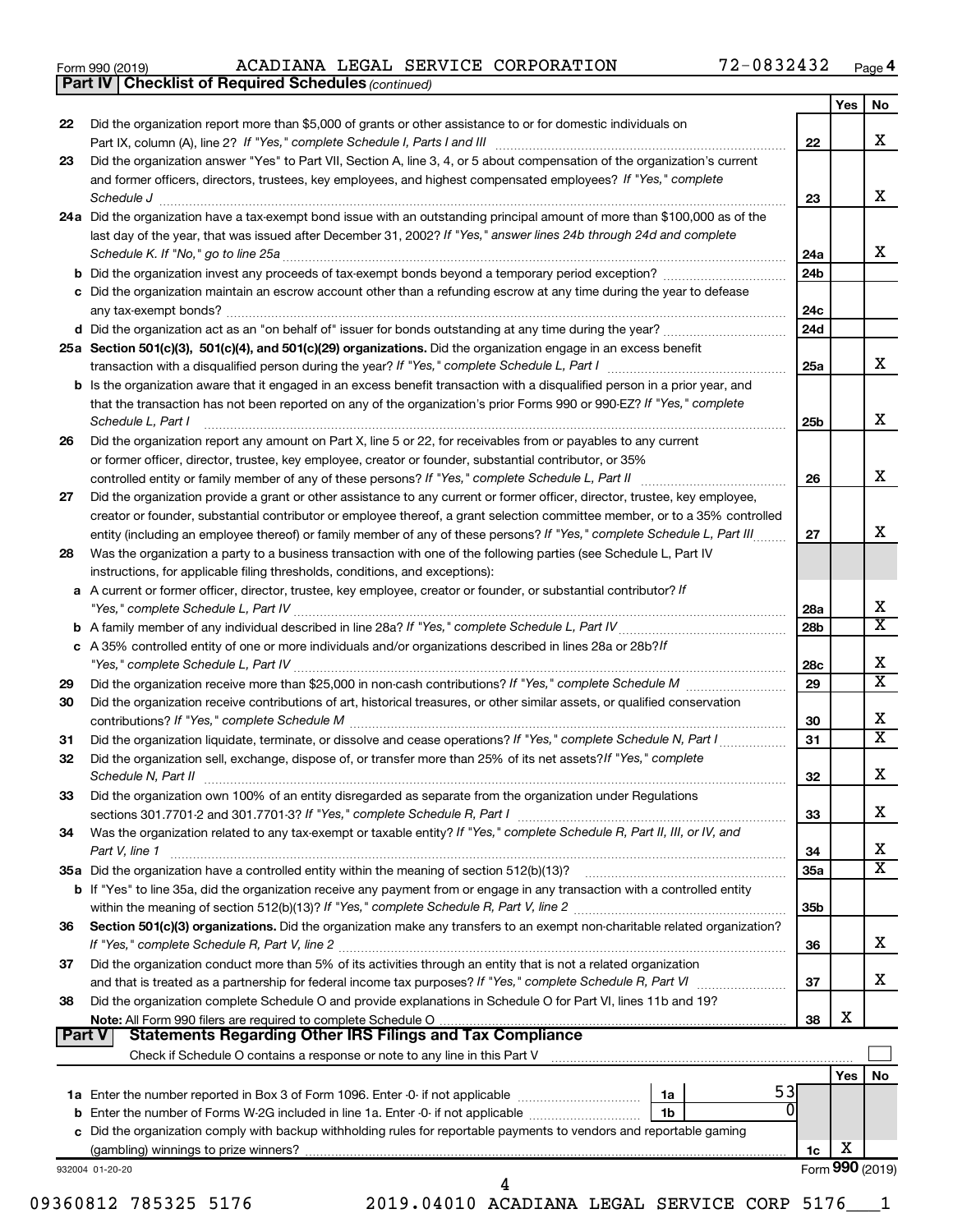| Form 990 (2019) |  |  |  |  | ACADIANA LEGAL SERVICE CORPORATION | 72-0832432 | Page |  |
|-----------------|--|--|--|--|------------------------------------|------------|------|--|
|-----------------|--|--|--|--|------------------------------------|------------|------|--|

**Part V Statements Regarding Other IRS Filings and Tax Compliance**

*(continued)*

|    |                                                                                                                                                                                                                                  |                | Yes | No                      |
|----|----------------------------------------------------------------------------------------------------------------------------------------------------------------------------------------------------------------------------------|----------------|-----|-------------------------|
|    | 2a Enter the number of employees reported on Form W-3, Transmittal of Wage and Tax Statements,                                                                                                                                   |                |     |                         |
|    | 117<br>filed for the calendar year ending with or within the year covered by this return<br>2a                                                                                                                                   |                |     |                         |
|    |                                                                                                                                                                                                                                  | 2b             | х   |                         |
|    |                                                                                                                                                                                                                                  |                |     |                         |
|    | 3a Did the organization have unrelated business gross income of \$1,000 or more during the year?                                                                                                                                 | За             |     | X.                      |
|    |                                                                                                                                                                                                                                  | 3b             |     |                         |
|    | 4a At any time during the calendar year, did the organization have an interest in, or a signature or other authority over, a                                                                                                     |                |     |                         |
|    | financial account in a foreign country (such as a bank account, securities account, or other financial account)?                                                                                                                 | 4a             |     | x                       |
|    | <b>b</b> If "Yes," enter the name of the foreign country                                                                                                                                                                         |                |     |                         |
|    | See instructions for filing requirements for FinCEN Form 114, Report of Foreign Bank and Financial Accounts (FBAR).                                                                                                              |                |     |                         |
|    |                                                                                                                                                                                                                                  | 5a             |     | х                       |
| b  |                                                                                                                                                                                                                                  | 5b             |     | X                       |
|    |                                                                                                                                                                                                                                  | 5 <sub>c</sub> |     |                         |
|    | 6a Does the organization have annual gross receipts that are normally greater than \$100,000, and did the organization solicit                                                                                                   |                |     | x                       |
|    | any contributions that were not tax deductible as charitable contributions?                                                                                                                                                      | 6a             |     |                         |
|    | b If "Yes," did the organization include with every solicitation an express statement that such contributions or gifts                                                                                                           |                |     |                         |
|    | were not tax deductible?                                                                                                                                                                                                         | 6b             |     |                         |
| 7  | Organizations that may receive deductible contributions under section 170(c).<br>Did the organization receive a payment in excess of \$75 made partly as a contribution and partly for goods and services provided to the payor? | 7a             |     | X.                      |
| b  |                                                                                                                                                                                                                                  | 7b             |     |                         |
|    | Did the organization sell, exchange, or otherwise dispose of tangible personal property for which it was required                                                                                                                |                |     |                         |
|    | to file Form 8282?                                                                                                                                                                                                               | 7c             |     | x                       |
| d  | 7d                                                                                                                                                                                                                               |                |     |                         |
|    |                                                                                                                                                                                                                                  | 7е             |     | x                       |
|    |                                                                                                                                                                                                                                  | 7f             |     | $\overline{\mathbf{X}}$ |
| g  | If the organization received a contribution of qualified intellectual property, did the organization file Form 8899 as required?                                                                                                 | 7g             |     |                         |
| h. | If the organization received a contribution of cars, boats, airplanes, or other vehicles, did the organization file a Form 1098-C?                                                                                               | 7h             |     |                         |
| 8  | Sponsoring organizations maintaining donor advised funds. Did a donor advised fund maintained by the                                                                                                                             |                |     |                         |
|    | sponsoring organization have excess business holdings at any time during the year?<br>and a series of the contract of the contract of the contract of the contract of the contract of the contract o                             | 8              |     |                         |
| 9  | Sponsoring organizations maintaining donor advised funds.                                                                                                                                                                        |                |     |                         |
| a  | Did the sponsoring organization make any taxable distributions under section 4966?                                                                                                                                               | 9а             |     |                         |
| b  |                                                                                                                                                                                                                                  | 9b             |     |                         |
| 10 | Section 501(c)(7) organizations. Enter:                                                                                                                                                                                          |                |     |                         |
| а  | 10a                                                                                                                                                                                                                              |                |     |                         |
| b  | 10 <sub>b</sub><br>Gross receipts, included on Form 990, Part VIII, line 12, for public use of club facilities                                                                                                                   |                |     |                         |
| 11 | Section 501(c)(12) organizations. Enter:                                                                                                                                                                                         |                |     |                         |
|    | 11a                                                                                                                                                                                                                              |                |     |                         |
|    | <b>b</b> Gross income from other sources (Do not net amounts due or paid to other sources against                                                                                                                                |                |     |                         |
|    | amounts due or received from them.)<br>11b                                                                                                                                                                                       |                |     |                         |
|    | 12a Section 4947(a)(1) non-exempt charitable trusts. Is the organization filing Form 990 in lieu of Form 1041?                                                                                                                   | 12a            |     |                         |
|    | <b>b</b> If "Yes," enter the amount of tax-exempt interest received or accrued during the year<br>12b                                                                                                                            |                |     |                         |
| 13 | Section 501(c)(29) qualified nonprofit health insurance issuers.<br>a Is the organization licensed to issue qualified health plans in more than one state?                                                                       | 13a            |     |                         |
|    | Note: See the instructions for additional information the organization must report on Schedule O.                                                                                                                                |                |     |                         |
|    | <b>b</b> Enter the amount of reserves the organization is required to maintain by the states in which the                                                                                                                        |                |     |                         |
|    | 13 <sub>b</sub>                                                                                                                                                                                                                  |                |     |                         |
| c  | 13с                                                                                                                                                                                                                              |                |     |                         |
|    | 14a Did the organization receive any payments for indoor tanning services during the tax year?                                                                                                                                   | 14a            |     | x                       |
|    | <b>b</b> If "Yes," has it filed a Form 720 to report these payments? If "No," provide an explanation on Schedule O                                                                                                               | 14b            |     |                         |
| 15 | Is the organization subject to the section 4960 tax on payment(s) of more than \$1,000,000 in remuneration or                                                                                                                    |                |     |                         |
|    | excess parachute payment(s) during the year?                                                                                                                                                                                     | 15             |     | x                       |
|    | If "Yes," see instructions and file Form 4720, Schedule N.                                                                                                                                                                       |                |     |                         |
| 16 | Is the organization an educational institution subject to the section 4968 excise tax on net investment income?                                                                                                                  | 16             |     | х                       |
|    | If "Yes," complete Form 4720, Schedule O.                                                                                                                                                                                        |                |     |                         |

Form (2019) **990**

932005 01-20-20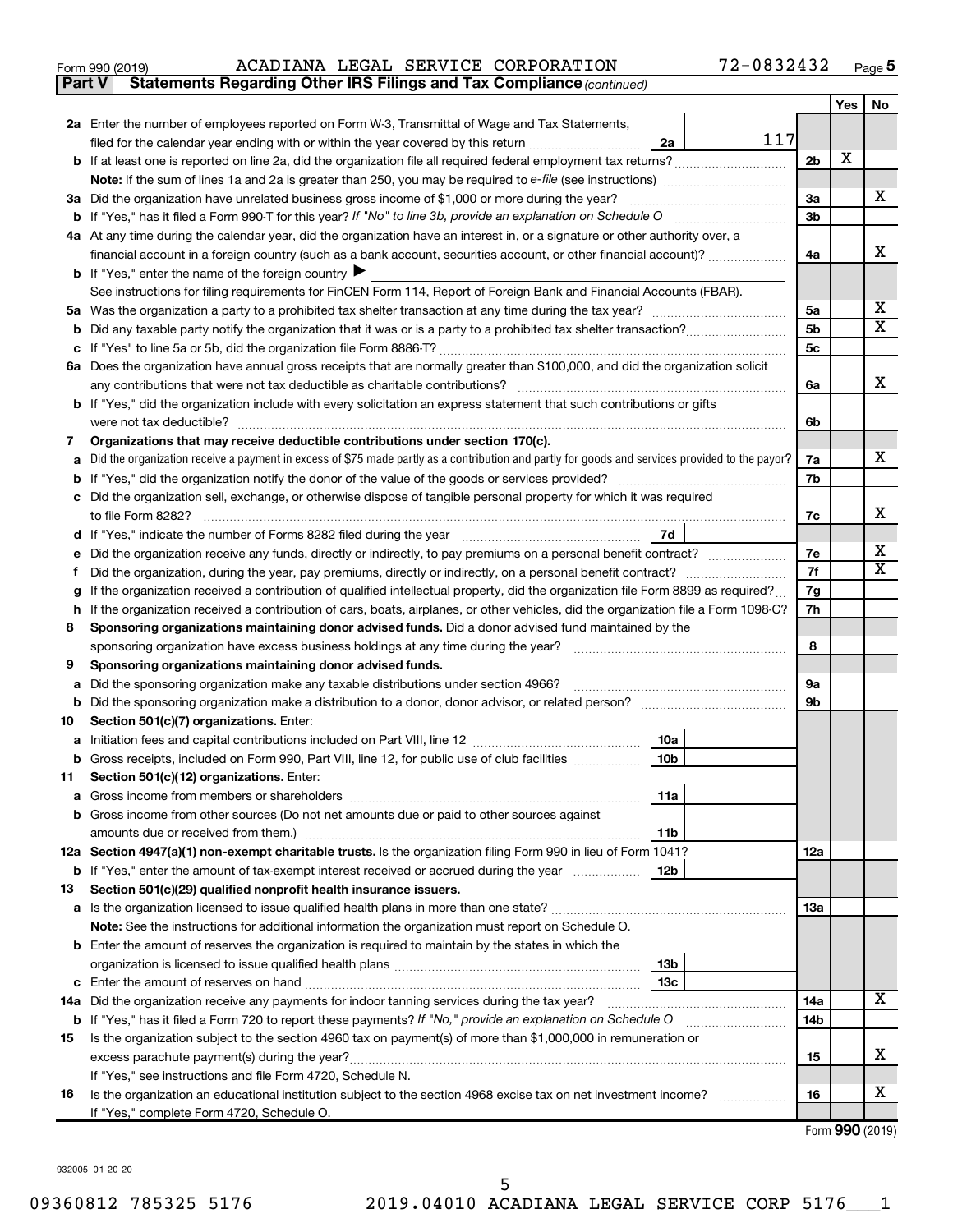| Form 990 (2019) |  |
|-----------------|--|
|-----------------|--|

#### Form 990 (2019) ACADIANA LEGAL SERVICE CORPORATION 72-0832432 <sub>Page</sub>

**Part VI** Governance, Management, and Disclosure For each "Yes" response to lines 2 through 7b below, and for a "No" response *to line 8a, 8b, or 10b below, describe the circumstances, processes, or changes on Schedule O. See instructions.*

|     | Check if Schedule O contains a response or note to any line in this Part VI [11] [12] Check if Schedule O contains a response or note to any line in this Part VI |                               |                 |                         | $\overline{\mathbf{x}}$ |
|-----|-------------------------------------------------------------------------------------------------------------------------------------------------------------------|-------------------------------|-----------------|-------------------------|-------------------------|
|     | <b>Section A. Governing Body and Management</b>                                                                                                                   |                               |                 |                         |                         |
|     |                                                                                                                                                                   |                               |                 | Yes                     | No                      |
|     | 1a Enter the number of voting members of the governing body at the end of the tax year                                                                            | 1a                            | 17              |                         |                         |
|     | If there are material differences in voting rights among members of the governing body, or if the governing                                                       |                               |                 |                         |                         |
|     | body delegated broad authority to an executive committee or similar committee, explain on Schedule O.                                                             |                               |                 |                         |                         |
|     | <b>b</b> Enter the number of voting members included on line 1a, above, who are independent                                                                       | 1b                            | 17              |                         |                         |
| 2   | Did any officer, director, trustee, or key employee have a family relationship or a business relationship with any other                                          |                               |                 |                         |                         |
|     | officer, director, trustee, or key employee?                                                                                                                      |                               | $\mathbf{2}$    |                         | х                       |
| 3   | Did the organization delegate control over management duties customarily performed by or under the direct supervision                                             |                               |                 |                         |                         |
|     |                                                                                                                                                                   |                               | 3               |                         | х                       |
| 4   | Did the organization make any significant changes to its governing documents since the prior Form 990 was filed?                                                  |                               | 4               |                         | $\overline{\mathbf{x}}$ |
| 5   |                                                                                                                                                                   |                               | 5               |                         | $\overline{\mathbf{x}}$ |
| 6   |                                                                                                                                                                   |                               | 6               |                         | $\overline{\textbf{x}}$ |
| 7a  | Did the organization have members, stockholders, or other persons who had the power to elect or appoint one or                                                    |                               |                 |                         |                         |
|     |                                                                                                                                                                   |                               | 7a              | х                       |                         |
|     | <b>b</b> Are any governance decisions of the organization reserved to (or subject to approval by) members, stockholders, or                                       |                               |                 |                         |                         |
|     | persons other than the governing body?                                                                                                                            |                               | 7b              |                         | x                       |
| 8   | Did the organization contemporaneously document the meetings held or written actions undertaken during the year by the following:                                 |                               |                 |                         |                         |
|     |                                                                                                                                                                   |                               | 8a              | X                       |                         |
|     |                                                                                                                                                                   |                               | 8b              | $\overline{\textbf{x}}$ |                         |
| 9   | Is there any officer, director, trustee, or key employee listed in Part VII, Section A, who cannot be reached at the                                              |                               |                 |                         |                         |
|     | organization's mailing address? If "Yes," provide the names and addresses on Schedule O manual content content                                                    |                               | 9               |                         | х                       |
|     | Section B. Policies (This Section B requests information about policies not required by the Internal Revenue Code.)                                               |                               |                 |                         |                         |
|     |                                                                                                                                                                   |                               |                 | Yes                     | No                      |
|     |                                                                                                                                                                   |                               | 10a             | х                       |                         |
|     | <b>b</b> If "Yes," did the organization have written policies and procedures governing the activities of such chapters, affiliates,                               |                               |                 |                         |                         |
|     |                                                                                                                                                                   |                               | 10b             | х                       |                         |
|     | 11a Has the organization provided a complete copy of this Form 990 to all members of its governing body before filing the form?                                   |                               | 11a             | $\overline{\textbf{x}}$ |                         |
|     | <b>b</b> Describe in Schedule O the process, if any, used by the organization to review this Form 990.                                                            |                               |                 |                         |                         |
| 12a |                                                                                                                                                                   |                               | 12a             | х                       |                         |
| b   |                                                                                                                                                                   |                               | 12 <sub>b</sub> | $\overline{\textbf{x}}$ |                         |
|     | c Did the organization regularly and consistently monitor and enforce compliance with the policy? If "Yes," describe                                              |                               |                 |                         |                         |
|     | in Schedule O how this was done <i>machine and a continuum continuum continuum continuum continuum continuum continuum</i>                                        |                               | 12c             | х                       |                         |
| 13  |                                                                                                                                                                   |                               | 13              | $\overline{\mathbf{x}}$ |                         |
| 14  | Did the organization have a written document retention and destruction policy? [11] manufaction manufaction in                                                    |                               | 14              | $\overline{\mathbf{x}}$ |                         |
| 15  | Did the process for determining compensation of the following persons include a review and approval by independent                                                |                               |                 |                         |                         |
|     | persons, comparability data, and contemporaneous substantiation of the deliberation and decision?                                                                 |                               |                 |                         |                         |
|     |                                                                                                                                                                   |                               | <b>15a</b>      | х                       |                         |
|     |                                                                                                                                                                   |                               | 15b             | $\overline{\textbf{x}}$ |                         |
|     | If "Yes" to line 15a or 15b, describe the process in Schedule O (see instructions).                                                                               |                               |                 |                         |                         |
|     | 16a Did the organization invest in, contribute assets to, or participate in a joint venture or similar arrangement with a                                         |                               |                 |                         |                         |
|     | taxable entity during the year?                                                                                                                                   |                               | 16a             |                         | X                       |
|     | b If "Yes," did the organization follow a written policy or procedure requiring the organization to evaluate its participation                                    |                               |                 |                         |                         |
|     | in joint venture arrangements under applicable federal tax law, and take steps to safeguard the organization's                                                    |                               |                 |                         |                         |
|     | exempt status with respect to such arrangements?                                                                                                                  |                               | 16b             |                         |                         |
|     | <b>Section C. Disclosure</b>                                                                                                                                      |                               |                 |                         |                         |
|     | List the states with which a copy of this Form 990 is required to be filed $\blacktriangleright$ LA                                                               |                               |                 |                         |                         |
| 17  |                                                                                                                                                                   |                               |                 |                         |                         |
| 18  | Section 6104 requires an organization to make its Forms 1023 (1024 or 1024-A, if applicable), 990, and 990-T (Section 501(c)(3)s only) available                  |                               |                 |                         |                         |
|     | for public inspection. Indicate how you made these available. Check all that apply.                                                                               |                               |                 |                         |                         |
|     | $\lfloor x \rfloor$ Upon request<br>  X   Own website<br>$\lfloor X \rfloor$ Another's website                                                                    | Other (explain on Schedule O) |                 |                         |                         |
| 19  | Describe on Schedule O whether (and if so, how) the organization made its governing documents, conflict of interest policy, and financial                         |                               |                 |                         |                         |
|     | statements available to the public during the tax year.                                                                                                           |                               |                 |                         |                         |
| 20  | State the name, address, and telephone number of the person who possesses the organization's books and records $\blacktriangleright$                              |                               |                 |                         |                         |
|     | GREGORY L. LANDRY - 337-237-4320                                                                                                                                  |                               |                 |                         |                         |
|     | 1020 SURREY STREET, LAFAYETTE, LA<br>70501                                                                                                                        |                               |                 |                         |                         |
|     | 932006 01-20-20                                                                                                                                                   |                               |                 | Form 990 (2019)         |                         |
|     | 6                                                                                                                                                                 |                               |                 |                         |                         |
|     | 09360812 785325 5176<br>2019.04010 ACADIANA LEGAL SERVICE CORP 5176                                                                                               |                               |                 |                         |                         |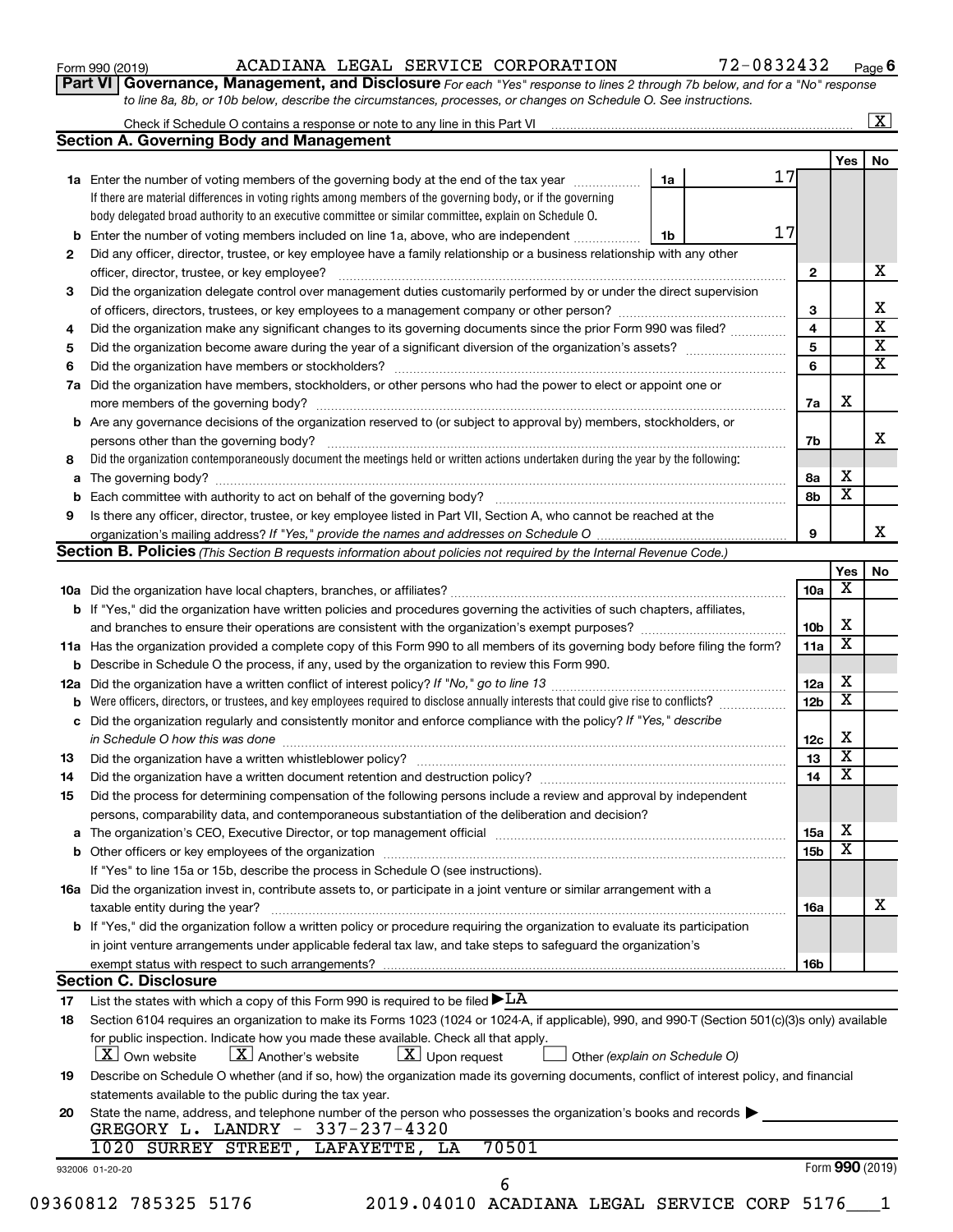$\Box$ 

| Part VII Compensation of Officers, Directors, Trustees, Key Employees, Highest Compensated |  |
|--------------------------------------------------------------------------------------------|--|
| <b>Employees, and Independent Contractors</b>                                              |  |

Check if Schedule O contains a response or note to any line in this Part VII

**Section A. Officers, Directors, Trustees, Key Employees, and Highest Compensated Employees**

**1a**  Complete this table for all persons required to be listed. Report compensation for the calendar year ending with or within the organization's tax year.  $\bullet$  List all of the organization's current officers, directors, trustees (whether individuals or organizations), regardless of amount of compensation.

Enter -0- in columns (D), (E), and (F) if no compensation was paid.

**•** List all of the organization's current key employees, if any. See instructions for definition of "key employee."

• List the organization's five *current* highest compensated employees (other than an officer, director, trustee, or key employee) who received reportable compensation (Box 5 of Form W-2 and/or Box 7 of Form 1099-MISC) of more than \$100,000 from the organization and any related organizations.

 $\bullet$  List all of the organization's former officers, key employees, and highest compensated employees who received more than \$100,000 of reportable compensation from the organization and any related organizations.

**•** List all of the organization's former directors or trustees that received, in the capacity as a former director or trustee of the organization, more than \$10,000 of reportable compensation from the organization and any related organizations.

See instructions for the order in which to list the persons above.

Check this box if neither the organization nor any related organization compensated any current officer, director, or trustee.  $\Box$ 

| (A)                        | (B)                    | (C)                                     |                                                                  |             |              |                                 |            | (D)                 | (E)                              | (F)                      |
|----------------------------|------------------------|-----------------------------------------|------------------------------------------------------------------|-------------|--------------|---------------------------------|------------|---------------------|----------------------------------|--------------------------|
| Name and title             | Average                | Position<br>(do not check more than one |                                                                  |             |              |                                 | Reportable | Reportable          | Estimated                        |                          |
|                            | hours per              |                                         | box, unless person is both an<br>officer and a director/trustee) |             | compensation | compensation                    | amount of  |                     |                                  |                          |
|                            | week                   |                                         |                                                                  |             |              |                                 |            | from                | from related                     | other                    |
|                            | (list any<br>hours for | Individual trustee or director          |                                                                  |             |              |                                 |            | the<br>organization | organizations<br>(W-2/1099-MISC) | compensation<br>from the |
|                            | related                |                                         |                                                                  |             |              |                                 |            | (W-2/1099-MISC)     |                                  | organization             |
|                            | organizations          |                                         | Institutional trustee                                            |             |              |                                 |            |                     |                                  | and related              |
|                            | below                  |                                         |                                                                  |             |              |                                 |            |                     |                                  | organizations            |
|                            | line)                  |                                         |                                                                  | Officer     | Key employee | Highest compensated<br>employee | Former     |                     |                                  |                          |
| SUSAN KUTCHER JONES<br>(1) | 0.00                   |                                         |                                                                  |             |              |                                 |            |                     |                                  |                          |
| PRESIDENT                  |                        | $\mathbf X$                             |                                                                  | $\mathbf X$ |              |                                 |            | 0.                  | $\mathbf 0$ .                    | 0.                       |
| GEORGE ERNEST, III<br>(2)  | 0.00                   |                                         |                                                                  |             |              |                                 |            |                     |                                  |                          |
| VICE PRESIDENT             |                        | X                                       |                                                                  | $\mathbf X$ |              |                                 |            | 0.                  | $\mathbf 0$ .                    | $\mathbf 0$ .            |
| LLOYD DANGERFIELD<br>(3)   | 0.00                   |                                         |                                                                  |             |              |                                 |            |                     |                                  |                          |
| <b>TREASURER</b>           |                        | $\mathbf X$                             |                                                                  | X           |              |                                 |            | $\mathbf 0$ .       | 0.                               | 0.                       |
| CHANTELL SMITH<br>(4)      | 0.00                   |                                         |                                                                  |             |              |                                 |            |                     |                                  |                          |
| <b>ATTORNEY</b>            |                        | $\mathbf X$                             |                                                                  |             |              |                                 |            | $\mathbf 0$         | $\mathbf 0$ .                    | $\mathbf 0$ .            |
| (5)<br>THERESA RICHARD     | 0.00                   |                                         |                                                                  |             |              |                                 |            |                     |                                  |                          |
| ELIGIBLE CLIENT            |                        | X                                       |                                                                  |             |              |                                 |            | 0                   | 0.                               | $\mathbf 0$ .            |
| JULHELENE JACKSON<br>(6)   | 0.00                   |                                         |                                                                  |             |              |                                 |            |                     |                                  |                          |
| <b>ATTORNEY</b>            |                        | X                                       |                                                                  |             |              |                                 |            | $\mathbf 0$ .       | 0.                               | $\mathbf 0$ .            |
| DAVID M WILLIAMS<br>(7)    | 0.00                   |                                         |                                                                  |             |              |                                 |            |                     |                                  |                          |
| <b>ATTORNEY</b>            |                        | X                                       |                                                                  |             |              |                                 |            | $\mathbf 0$ .       | $\mathbf 0$                      | $\mathbf 0$ .            |
| CYNTHIA COBB<br>(8)        | 0.00                   |                                         |                                                                  |             |              |                                 |            |                     |                                  |                          |
| ELIGIBLE CLIENT            |                        | X                                       |                                                                  |             |              |                                 |            | $\mathbf 0$ .       | $\mathbf 0$ .                    | $\mathbf 0$ .            |
| ANNA SIMMONS<br>(9)        | 0.00                   |                                         |                                                                  |             |              |                                 |            |                     |                                  |                          |
| <b>SECRETARY</b>           |                        | $\mathbf X$                             |                                                                  | $\mathbf X$ |              |                                 |            | $\mathbf 0$ .       | $\mathbf 0$ .                    | $0$ .                    |
| (10) KAREN C. MCLELLAN     | 0.00                   |                                         |                                                                  |             |              |                                 |            |                     |                                  |                          |
| <b>ATTORNEY</b>            |                        | $\mathbf X$                             |                                                                  |             |              |                                 |            | 0.                  | $\mathbf 0$ .                    | $\mathbf 0$ .            |
| (11) DON WEIR, JR.         | 0.00                   |                                         |                                                                  |             |              |                                 |            |                     |                                  |                          |
| <b>ATTORNEY</b>            |                        | $\mathbf X$                             |                                                                  |             |              |                                 |            | $\mathbf 0$         | $\mathbf 0$ .                    | $\mathbf 0$ .            |
| (12) ROBERT OWSLEY         | 0.00                   |                                         |                                                                  |             |              |                                 |            |                     |                                  |                          |
| <b>ATTORNEY</b>            |                        | X                                       |                                                                  |             |              |                                 |            | 0                   | $\mathbf 0$ .                    | $\mathbf 0$ .            |
| (13) STACY GUICE           | 0.00                   |                                         |                                                                  |             |              |                                 |            |                     |                                  |                          |
| <b>ATTORNEY</b>            |                        | X                                       |                                                                  |             |              |                                 |            | $\mathbf 0$         | $\mathbf 0$                      | $\mathbf 0$ .            |
| (14) LLOYD THOMPSON        | 0.00                   |                                         |                                                                  |             |              |                                 |            |                     |                                  |                          |
| ELIGIBLE CLIENT            |                        | $\mathbf X$                             |                                                                  |             |              |                                 |            | $\mathbf 0$ .       | $\mathbf 0$ .                    | $\mathbf 0$ .            |
| (15) ANN POOLE             | 0.00                   |                                         |                                                                  |             |              |                                 |            |                     |                                  |                          |
| ELIGIBLE CLIENT            |                        | $\mathbf X$                             |                                                                  |             |              |                                 |            | 0                   | $\mathbf 0$                      | $\mathbf 0$ .            |
| (16) SYLVIA HILL           | 0.00                   |                                         |                                                                  |             |              |                                 |            |                     |                                  |                          |
| ELIGIBLE CLIENT            |                        | X                                       |                                                                  |             |              |                                 |            | $\mathbf 0$ .       | $\mathbf 0$ .                    | $0$ .                    |
| (17) MELODY TROUT          | 0.00                   |                                         |                                                                  |             |              |                                 |            |                     |                                  |                          |
| ELIGIBLE CLIENT            |                        | $\mathbf X$                             |                                                                  |             |              |                                 |            | 0.                  | $\mathbf 0$ .                    | $0$ .                    |
| 932007 01-20-20            |                        |                                         |                                                                  |             |              |                                 |            |                     |                                  | Form 990 (2019)          |

7

09360812 785325 5176 2019.04010 ACADIANA LEGAL SERVICE CORP 5176\_\_\_1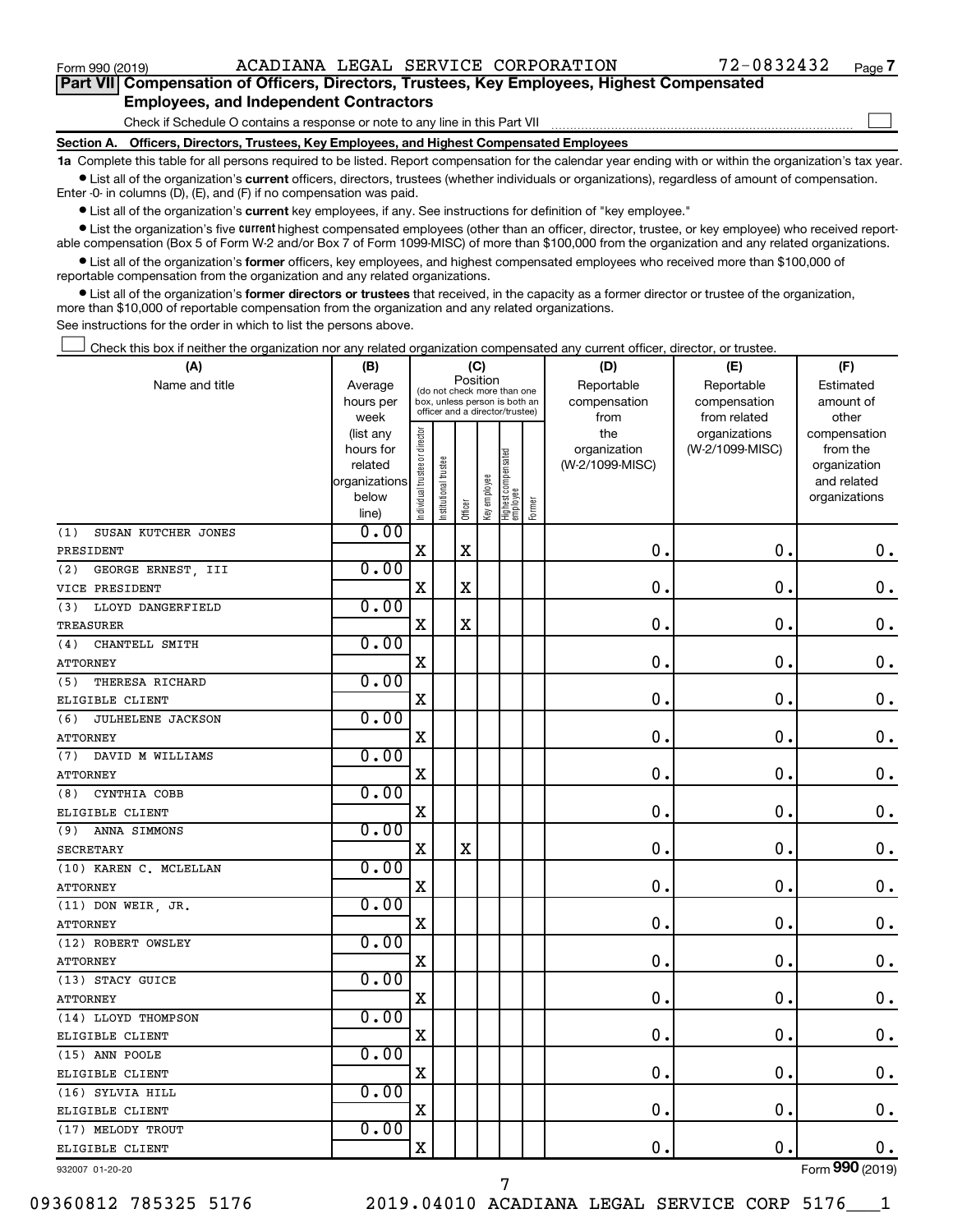| ACADIANA LEGAL SERVICE CORPORATION<br>Form 990 (2019)                                                                                                                                                                                                                                                                                                                            |                                                                          |                                |                       |             |                                                                                                                    |                                  |        |                                                                                     | 72-0832432                                                                            |          |                     | Page 8                                                                             |
|----------------------------------------------------------------------------------------------------------------------------------------------------------------------------------------------------------------------------------------------------------------------------------------------------------------------------------------------------------------------------------|--------------------------------------------------------------------------|--------------------------------|-----------------------|-------------|--------------------------------------------------------------------------------------------------------------------|----------------------------------|--------|-------------------------------------------------------------------------------------|---------------------------------------------------------------------------------------|----------|---------------------|------------------------------------------------------------------------------------|
| <b>Part VII</b><br>Section A. Officers, Directors, Trustees, Key Employees, and Highest Compensated Employees (continued)                                                                                                                                                                                                                                                        |                                                                          |                                |                       |             |                                                                                                                    |                                  |        |                                                                                     |                                                                                       |          |                     |                                                                                    |
| (A)<br>Name and title                                                                                                                                                                                                                                                                                                                                                            | (B)<br>Average<br>hours per<br>week<br>(list any<br>hours for<br>related |                                |                       |             | (C)<br>Position<br>(do not check more than one<br>box, unless person is both an<br>officer and a director/trustee) |                                  |        | (D)<br>Reportable<br>compensation<br>from<br>the<br>organization<br>(W-2/1099-MISC) | (E)<br>Reportable<br>compensation<br>from related<br>organizations<br>(W-2/1099-MISC) |          |                     | (F)<br>Estimated<br>amount of<br>other<br>compensation<br>from the<br>organization |
| (18) GREGORY L. LANDRY                                                                                                                                                                                                                                                                                                                                                           | organizations<br>below<br>line)<br>37.50                                 | Individual trustee or director | Institutional trustee | Officer     | Key employee                                                                                                       | Highest compensated<br> employee | Former |                                                                                     |                                                                                       |          |                     | and related<br>organizations                                                       |
| EXECUTIVE DIRECTOR                                                                                                                                                                                                                                                                                                                                                               |                                                                          |                                |                       | $\mathbf X$ |                                                                                                                    |                                  |        | 121,554.                                                                            |                                                                                       | О.       |                     | 9,359.                                                                             |
| (19) SHARON A. JONES                                                                                                                                                                                                                                                                                                                                                             | 37.50                                                                    |                                |                       |             |                                                                                                                    |                                  |        |                                                                                     |                                                                                       |          |                     |                                                                                    |
| 100,575.<br>X<br>ADMINISTRATIVE DIRECTOR                                                                                                                                                                                                                                                                                                                                         |                                                                          |                                |                       |             |                                                                                                                    |                                  |        | 0.                                                                                  |                                                                                       | 11,092.  |                     |                                                                                    |
|                                                                                                                                                                                                                                                                                                                                                                                  |                                                                          |                                |                       |             |                                                                                                                    |                                  |        |                                                                                     |                                                                                       |          |                     |                                                                                    |
|                                                                                                                                                                                                                                                                                                                                                                                  |                                                                          |                                |                       |             |                                                                                                                    |                                  |        |                                                                                     |                                                                                       |          |                     |                                                                                    |
|                                                                                                                                                                                                                                                                                                                                                                                  |                                                                          |                                |                       |             |                                                                                                                    |                                  |        | 222, 129.                                                                           |                                                                                       | 0.       |                     | 20,451.                                                                            |
| 1b Subtotal                                                                                                                                                                                                                                                                                                                                                                      |                                                                          |                                |                       |             |                                                                                                                    |                                  |        | $\mathbf{0}$ .<br>222, 129.                                                         |                                                                                       | σ.<br>Ο. |                     | 0.<br>20,451.                                                                      |
| Total number of individuals (including but not limited to those listed above) who received more than \$100,000 of reportable<br>$\mathbf{2}$<br>compensation from the organization $\blacktriangleright$                                                                                                                                                                         |                                                                          |                                |                       |             |                                                                                                                    |                                  |        |                                                                                     |                                                                                       |          |                     | 2                                                                                  |
| Did the organization list any former officer, director, trustee, key employee, or highest compensated employee on<br>3                                                                                                                                                                                                                                                           |                                                                          |                                |                       |             |                                                                                                                    |                                  |        |                                                                                     |                                                                                       |          |                     | Yes<br><b>No</b><br>X                                                              |
| line 1a? If "Yes," complete Schedule J for such individual [11] manufacture manufacture 1a? If "Yes," complete Schedule J for such individual<br>For any individual listed on line 1a, is the sum of reportable compensation and other compensation from the organization<br>and related organizations greater than \$150,000? If "Yes," complete Schedule J for such individual |                                                                          |                                |                       |             |                                                                                                                    |                                  |        |                                                                                     |                                                                                       |          | 3<br>4              | х                                                                                  |
| Did any person listed on line 1a receive or accrue compensation from any unrelated organization or individual for services<br>5                                                                                                                                                                                                                                                  |                                                                          |                                |                       |             |                                                                                                                    |                                  |        |                                                                                     |                                                                                       |          |                     |                                                                                    |
| rendered to the organization? If "Yes," complete Schedule J for such person.                                                                                                                                                                                                                                                                                                     |                                                                          |                                |                       |             |                                                                                                                    |                                  |        |                                                                                     |                                                                                       |          | 5                   | x                                                                                  |
| <b>Section B. Independent Contractors</b>                                                                                                                                                                                                                                                                                                                                        |                                                                          |                                |                       |             |                                                                                                                    |                                  |        |                                                                                     |                                                                                       |          |                     |                                                                                    |
| Complete this table for your five highest compensated independent contractors that received more than \$100,000 of compensation from<br>1<br>the organization. Report compensation for the calendar year ending with or within the organization's tax year.                                                                                                                      |                                                                          |                                |                       |             |                                                                                                                    |                                  |        |                                                                                     |                                                                                       |          |                     |                                                                                    |
| (A)<br>Name and business address                                                                                                                                                                                                                                                                                                                                                 |                                                                          |                                | <b>NONE</b>           |             |                                                                                                                    |                                  |        | (B)<br>Description of services                                                      |                                                                                       |          | (C)<br>Compensation |                                                                                    |
|                                                                                                                                                                                                                                                                                                                                                                                  |                                                                          |                                |                       |             |                                                                                                                    |                                  |        |                                                                                     |                                                                                       |          |                     |                                                                                    |
|                                                                                                                                                                                                                                                                                                                                                                                  |                                                                          |                                |                       |             |                                                                                                                    |                                  |        |                                                                                     |                                                                                       |          |                     |                                                                                    |
|                                                                                                                                                                                                                                                                                                                                                                                  |                                                                          |                                |                       |             |                                                                                                                    |                                  |        |                                                                                     |                                                                                       |          |                     |                                                                                    |
|                                                                                                                                                                                                                                                                                                                                                                                  |                                                                          |                                |                       |             |                                                                                                                    |                                  |        |                                                                                     |                                                                                       |          |                     |                                                                                    |
| 2<br>Total number of independent contractors (including but not limited to those listed above) who received more than<br>\$100,000 of compensation from the organization                                                                                                                                                                                                         |                                                                          |                                |                       |             |                                                                                                                    | 0                                |        |                                                                                     |                                                                                       |          |                     | $T_{\text{c}}$ $\boldsymbol{\Omega}$ $\boldsymbol{\Omega}$ $\boldsymbol{\Omega}$   |

932008 01-20-20

8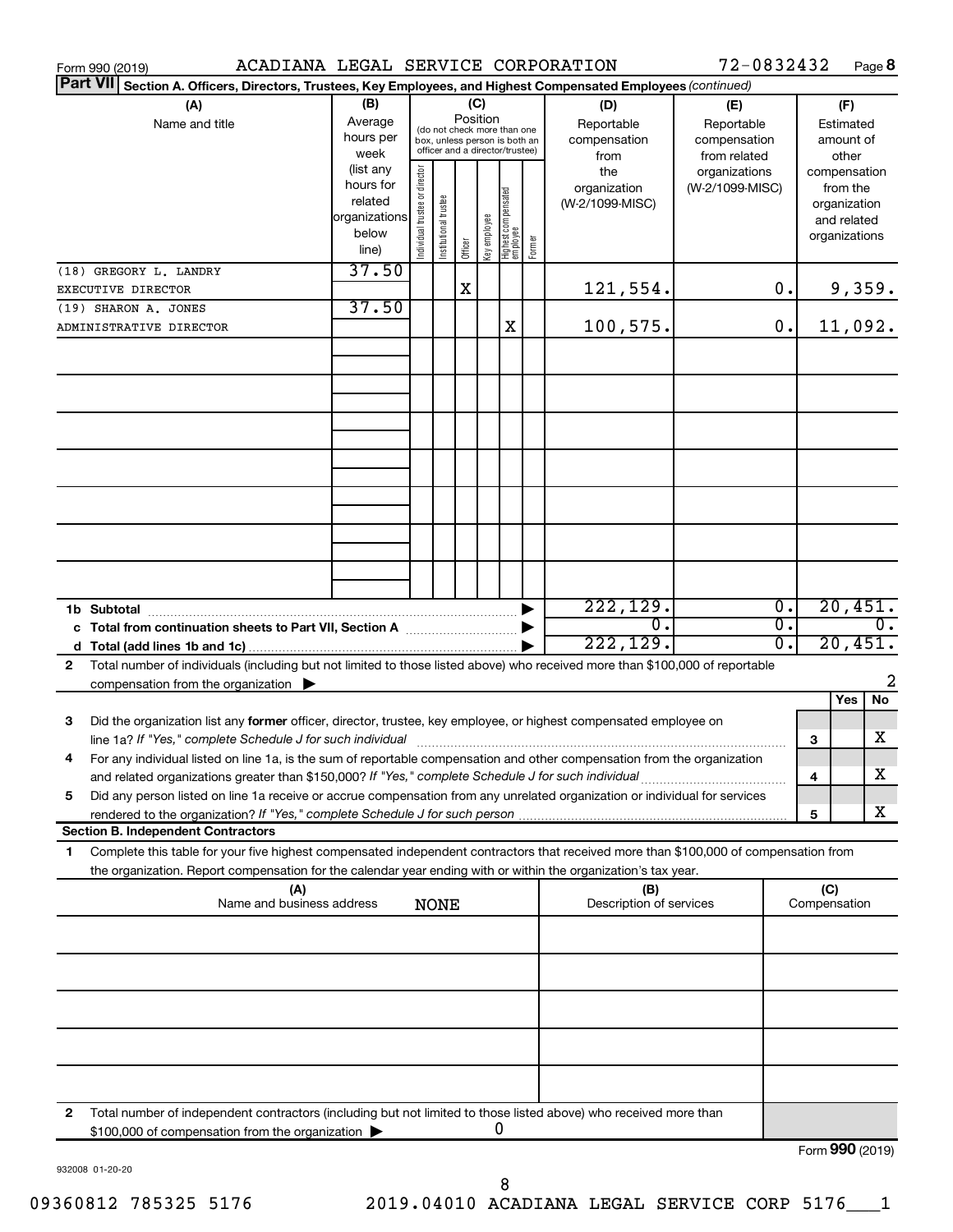|                                                           | Form 990 (2019)  | ACADIANA LEGAL SERVICE CORPORATION                                                                                   |                      |                          |                                   | 72-0832432       | Page 9                               |
|-----------------------------------------------------------|------------------|----------------------------------------------------------------------------------------------------------------------|----------------------|--------------------------|-----------------------------------|------------------|--------------------------------------|
|                                                           | <b>Part VIII</b> | <b>Statement of Revenue</b>                                                                                          |                      |                          |                                   |                  |                                      |
|                                                           |                  |                                                                                                                      |                      |                          |                                   |                  |                                      |
|                                                           |                  |                                                                                                                      |                      | Total revenue            | Related or exempt                 | Unrelated        | (D)<br>Revenue excluded              |
|                                                           |                  |                                                                                                                      |                      |                          | function revenue business revenue |                  | from tax under<br>sections 512 - 514 |
|                                                           |                  |                                                                                                                      |                      |                          |                                   |                  |                                      |
| Contributions, Gifts, Grants<br>and Other Similar Amounts |                  | 1a<br>1 a Federated campaigns                                                                                        |                      |                          |                                   |                  |                                      |
|                                                           |                  | 1 <sub>b</sub><br><b>b</b> Membership dues<br>1 <sub>c</sub>                                                         |                      |                          |                                   |                  |                                      |
|                                                           |                  | c Fundraising events<br>1d                                                                                           |                      |                          |                                   |                  |                                      |
|                                                           |                  | d Related organizations<br>e Government grants (contributions)<br>1e                                                 | 5,823,381.           |                          |                                   |                  |                                      |
|                                                           |                  | f All other contributions, gifts, grants, and                                                                        |                      |                          |                                   |                  |                                      |
|                                                           |                  | similar amounts not included above<br>1f                                                                             | 90,825.              |                          |                                   |                  |                                      |
|                                                           |                  | 1g <br>g Noncash contributions included in lines 1a-1f                                                               | 521                  |                          |                                   |                  |                                      |
|                                                           |                  |                                                                                                                      |                      | $\overline{5}$ ,914,206. |                                   |                  |                                      |
|                                                           |                  |                                                                                                                      | <b>Business Code</b> |                          |                                   |                  |                                      |
|                                                           | 2a               | the control of the control of the control of the control of the control of                                           |                      |                          |                                   |                  |                                      |
|                                                           | b                |                                                                                                                      |                      |                          |                                   |                  |                                      |
|                                                           | c                | <u> 1989 - Johann Barn, mars eta bainar eta bainar eta baina eta baina eta baina eta baina eta baina eta baina e</u> |                      |                          |                                   |                  |                                      |
|                                                           | d                | the control of the control of the control of the control of the control of                                           |                      |                          |                                   |                  |                                      |
| Program Service                                           | е                |                                                                                                                      |                      |                          |                                   |                  |                                      |
|                                                           | f                |                                                                                                                      |                      |                          |                                   |                  |                                      |
|                                                           | a                |                                                                                                                      |                      |                          |                                   |                  |                                      |
|                                                           | 3                | Investment income (including dividends, interest, and                                                                |                      |                          |                                   |                  |                                      |
|                                                           |                  |                                                                                                                      |                      | 22,481.                  |                                   |                  | 22,481.                              |
|                                                           | 4                | Income from investment of tax-exempt bond proceeds                                                                   |                      |                          |                                   |                  |                                      |
|                                                           | 5                | (i) Real                                                                                                             |                      |                          |                                   |                  |                                      |
|                                                           |                  |                                                                                                                      | (ii) Personal        |                          |                                   |                  |                                      |
|                                                           |                  | 6a<br><b>6 a</b> Gross rents<br>6b                                                                                   |                      |                          |                                   |                  |                                      |
|                                                           |                  | Less: rental expenses<br>6c                                                                                          |                      |                          |                                   |                  |                                      |
|                                                           |                  | Rental income or (loss)<br>d Net rental income or (loss)                                                             |                      |                          |                                   |                  |                                      |
|                                                           |                  | (i) Securities<br>7 a Gross amount from sales of                                                                     | (ii) Other           |                          |                                   |                  |                                      |
|                                                           |                  | assets other than inventory<br>7a                                                                                    | 35, 263.             |                          |                                   |                  |                                      |
|                                                           |                  | <b>b</b> Less: cost or other basis                                                                                   |                      |                          |                                   |                  |                                      |
|                                                           |                  | and sales expenses<br>7b                                                                                             | О.                   |                          |                                   |                  |                                      |
| evenue                                                    |                  | 7c<br>c Gain or (loss)                                                                                               | 35, 263.             |                          |                                   |                  |                                      |
| œ                                                         |                  |                                                                                                                      |                      | 35, 263.                 | 35, 263.                          |                  |                                      |
| Other                                                     |                  | 8 a Gross income from fundraising events (not                                                                        |                      |                          |                                   |                  |                                      |
|                                                           |                  | including \$<br>of                                                                                                   |                      |                          |                                   |                  |                                      |
|                                                           |                  | contributions reported on line 1c). See                                                                              |                      |                          |                                   |                  |                                      |
|                                                           |                  |                                                                                                                      |                      |                          |                                   |                  |                                      |
|                                                           |                  | 8b<br><b>b</b> Less: direct expenses <b>contained b</b> Less: direct expenses                                        |                      |                          |                                   |                  |                                      |
|                                                           |                  | c Net income or (loss) from fundraising events                                                                       |                      |                          |                                   |                  |                                      |
|                                                           |                  | 9 a Gross income from gaming activities. See                                                                         |                      |                          |                                   |                  |                                      |
|                                                           |                  | 9a                                                                                                                   |                      |                          |                                   |                  |                                      |
|                                                           |                  | l 9b                                                                                                                 |                      |                          |                                   |                  |                                      |
|                                                           |                  | c Net income or (loss) from gaming activities                                                                        |                      |                          |                                   |                  |                                      |
|                                                           |                  | 10 a Gross sales of inventory, less returns                                                                          |                      |                          |                                   |                  |                                      |
|                                                           |                  |                                                                                                                      |                      |                          |                                   |                  |                                      |
|                                                           |                  | 10 <sub>b</sub><br><b>b</b> Less: cost of goods sold                                                                 |                      |                          |                                   |                  |                                      |
|                                                           |                  | c Net income or (loss) from sales of inventory                                                                       | <b>Business Code</b> |                          |                                   |                  |                                      |
|                                                           | 11 a             | LAFAYETTE PARISH COURT                                                                                               | 541100               | 41,323.                  | 41,323.                           |                  |                                      |
|                                                           | b                | DISTRICT COURT FEES                                                                                                  | 541100               | 28, 225.                 | 28, 225.                          |                  |                                      |
|                                                           |                  | RAPIDES PARISH COURT F                                                                                               | 541100               | 18,789.                  | 18,789.                           |                  |                                      |
| Miscellaneous<br>Revenue                                  |                  |                                                                                                                      | 541100               | 6,638.                   | 6,638.                            |                  |                                      |
|                                                           |                  |                                                                                                                      |                      | 94,975.                  |                                   |                  |                                      |
|                                                           | 12               |                                                                                                                      |                      | 6,066,925.               | 130,238.                          | $\overline{0}$ . | 22,481.                              |
|                                                           | 932009 01-20-20  |                                                                                                                      |                      |                          |                                   |                  | Form 990 (2019)                      |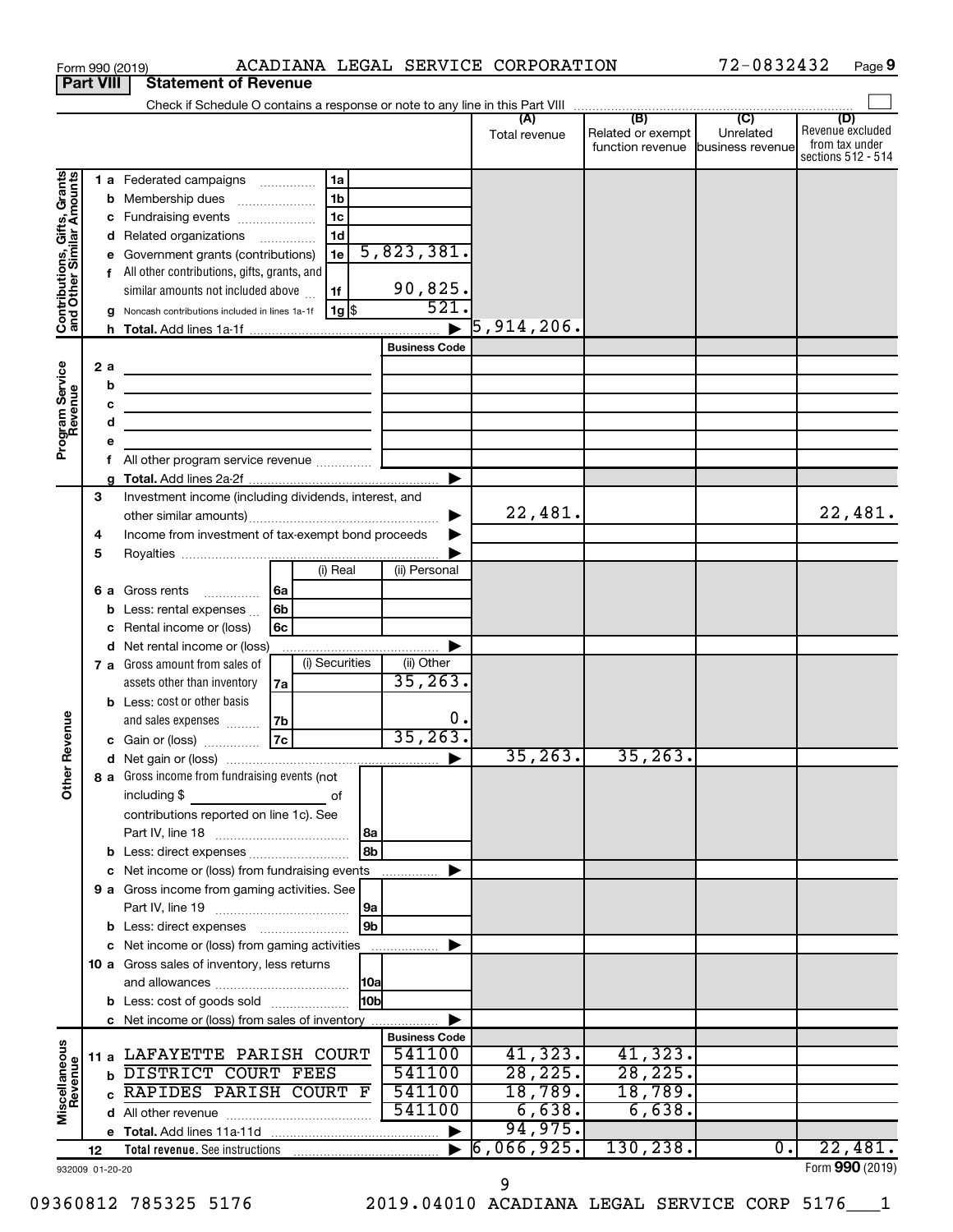Form 990 (2019) ACADIANA LEGAL SERVICE CORPORATION 72-0832432 Page **Part IX Statement of Functional Expenses**

|    | Section 501(c)(3) and 501(c)(4) organizations must complete all columns. All other organizations must complete column (A).                                 |                |                                    |                                    |                                |
|----|------------------------------------------------------------------------------------------------------------------------------------------------------------|----------------|------------------------------------|------------------------------------|--------------------------------|
|    | Check if Schedule O contains a response or note to any line in this Part IX                                                                                | (A)            |                                    | (C)                                |                                |
|    | Do not include amounts reported on lines 6b,<br>7b, 8b, 9b, and 10b of Part VIII.                                                                          | Total expenses | (B)<br>Program service<br>expenses | Management and<br>general expenses | (D)<br>Fundraising<br>expenses |
| 1  | Grants and other assistance to domestic organizations                                                                                                      |                |                                    |                                    |                                |
|    | and domestic governments. See Part IV, line 21                                                                                                             | 132,026.       | 132,026.                           |                                    |                                |
| 2  | Grants and other assistance to domestic                                                                                                                    |                |                                    |                                    |                                |
|    | individuals. See Part IV, line 22                                                                                                                          |                |                                    |                                    |                                |
| 3  | Grants and other assistance to foreign                                                                                                                     |                |                                    |                                    |                                |
|    | organizations, foreign governments, and foreign                                                                                                            |                |                                    |                                    |                                |
|    | individuals. See Part IV, lines 15 and 16                                                                                                                  |                |                                    |                                    |                                |
| 4  | Benefits paid to or for members                                                                                                                            |                |                                    |                                    |                                |
| 5  | Compensation of current officers, directors,                                                                                                               |                |                                    |                                    |                                |
|    | trustees, and key employees                                                                                                                                | 130,913.       | 34,037.                            | 90,330.                            | 6,546.                         |
| 6  | Compensation not included above to disqualified                                                                                                            |                |                                    |                                    |                                |
|    | persons (as defined under section 4958(f)(1)) and                                                                                                          |                |                                    |                                    |                                |
|    | persons described in section 4958(c)(3)(B)                                                                                                                 |                |                                    |                                    |                                |
| 7  |                                                                                                                                                            | 3,989,681.     | 3,663,321.                         | 326, 360.                          |                                |
| 8  | Pension plan accruals and contributions (include                                                                                                           |                |                                    |                                    |                                |
|    | section 401(k) and 403(b) employer contributions)                                                                                                          |                |                                    |                                    |                                |
| 9  | Other employee benefits                                                                                                                                    | 648, 618.      | 518,933.                           | 129,685.                           |                                |
| 10 |                                                                                                                                                            | 372,793.       | 298, 256.                          | 74,537.                            |                                |
| 11 | Fees for services (nonemployees):                                                                                                                          |                |                                    |                                    |                                |
|    |                                                                                                                                                            |                |                                    |                                    |                                |
| b  |                                                                                                                                                            |                |                                    |                                    |                                |
|    |                                                                                                                                                            | 31,862.        | 25,491.                            | 6,371.                             |                                |
| d  |                                                                                                                                                            |                |                                    |                                    |                                |
| е  | Professional fundraising services. See Part IV, line 17                                                                                                    |                |                                    |                                    |                                |
| f  | Investment management fees                                                                                                                                 |                |                                    |                                    |                                |
| g  | Other. (If line 11g amount exceeds 10% of line 25,                                                                                                         |                |                                    |                                    |                                |
|    | column (A) amount, list line 11g expenses on Sch O.)                                                                                                       | 113,552.       | 90,848.                            | 22,704.                            |                                |
| 12 |                                                                                                                                                            |                |                                    |                                    |                                |
| 13 |                                                                                                                                                            | 180,906.       | 144,736.                           | 36, 170.                           |                                |
| 14 |                                                                                                                                                            |                |                                    |                                    |                                |
| 15 |                                                                                                                                                            |                |                                    |                                    |                                |
| 16 |                                                                                                                                                            | 206, 752.      | 181,942.                           | 24,810.                            |                                |
| 17 |                                                                                                                                                            | 54,602.        | 51,326.                            | 3,276.                             |                                |
| 18 | Payments of travel or entertainment expenses                                                                                                               |                |                                    |                                    |                                |
|    | for any federal, state, or local public officials                                                                                                          | 75,062.        | 70,558.                            | 4,504.                             |                                |
| 19 | Conferences, conventions, and meetings                                                                                                                     |                |                                    |                                    |                                |
| 20 | Interest                                                                                                                                                   |                |                                    |                                    |                                |
| 21 |                                                                                                                                                            | 138,419.       | 110, 743.                          | 27,676.                            |                                |
| 22 | Depreciation, depletion, and amortization                                                                                                                  | 93, 146.       | 74,522.                            | 18,624.                            |                                |
| 23 | Insurance<br>Other expenses. Itemize expenses not covered                                                                                                  |                |                                    |                                    |                                |
| 24 | above (List miscellaneous expenses on line 24e. If<br>line 24e amount exceeds 10% of line 25, column (A)<br>amount, list line 24e expenses on Schedule O.) |                |                                    |                                    |                                |
| a  | EQUIPMENT RENTAL MAINTE                                                                                                                                    | 89,937.        | 71,955.                            | 17,982.                            |                                |
| b  | LIBRARY AND OTHER SUPPL                                                                                                                                    | 55, 124.       | 55, 124.                           |                                    |                                |
| C  | <b>TELEPHONE</b>                                                                                                                                           | 51,671.        | 41,340.                            | 10,331.                            |                                |
| d  | MEMBERSHIP FEES                                                                                                                                            | 29,097.        | 28,515.                            | 582.                               |                                |
|    | e All other expenses                                                                                                                                       | 32,522.        | 27,150.                            | 5,372.                             |                                |
| 25 | Total functional expenses. Add lines 1 through 24e                                                                                                         | 6,426,683.     | 5,620,823.                         | 799,314.                           | 6,546.                         |
| 26 | <b>Joint costs.</b> Complete this line only if the organization                                                                                            |                |                                    |                                    |                                |
|    | reported in column (B) joint costs from a combined                                                                                                         |                |                                    |                                    |                                |
|    | educational campaign and fundraising solicitation.                                                                                                         |                |                                    |                                    |                                |

932010 01-20-20

Check here

Form (2019) **990**

Check here  $\begin{array}{c} \begin{array}{|c} \hline \end{array} \end{array}$  if following SOP 98-2 (ASC 958-720)

09360812 785325 5176 2019.04010 ACADIANA LEGAL SERVICE CORP 5176 1 10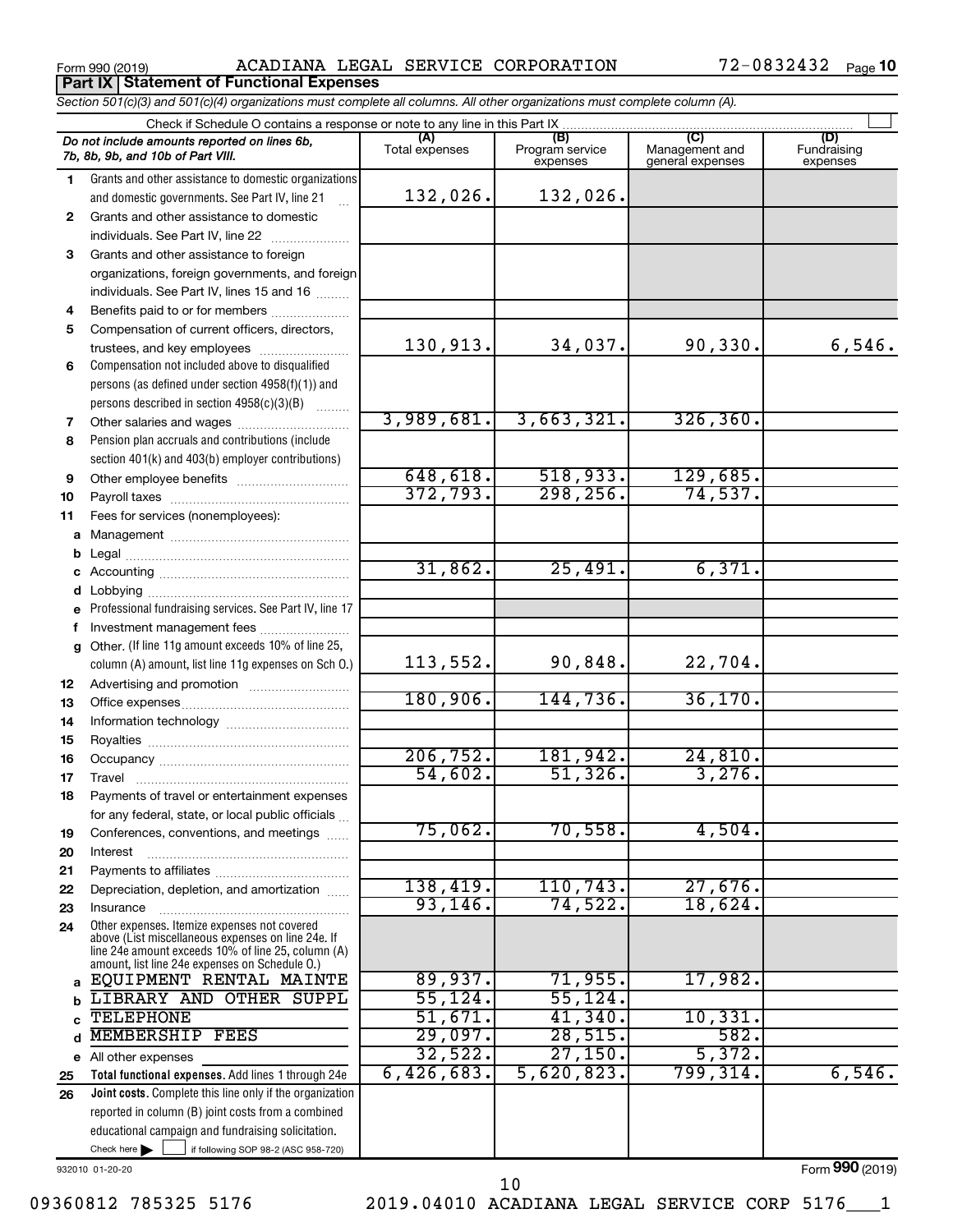**10 a** Land, buildings, and equipment: cost or other **13** Investments - program-related. See Part IV, line 11 ~~~~~~~~~~~~~ **b** Less: accumulated depreciation  $\ldots$  [10b basis. Complete Part VI of Schedule D  $\frac{1}{10}$  10a under section 4958(f)(1)), and persons described in section 4958(c)(3)(B)  $\ldots$ Notes and loans receivable, net ~~~~~~~~~~~~~~~~~~~~~~~ Inventories for sale or use ~~~~~~~~~~~~~~~~~~~~~~~~~~ Prepaid expenses and deferred charges ~~~~~~~~~~~~~~~~~~ Investments - publicly traded securities ~~~~~~~~~~~~~~~~~~~ Investments - other securities. See Part IV, line 11 ~~~~~~~~~~~~~~ Intangible assets ~~~~~~~~~~~~~~~~~~~~~~~~~~~~~~ Other assets. See Part IV, line 11 ~~~~~~~~~~~~~~~~~~~~~~ 4,580,621.  $1,496,731.$  2,955,693.  $10c$  3,083,890.

**Total assets.**  Add lines 1 through 15 (must equal line 33)

**5** Loans and other receivables from any current or former officer, director,

Accounts receivable, net ~~~~~~~~~~~~~~~~~~~~~~~~~~

trustee, key employee, creator or founder, substantial contributor, or 35% controlled entity or family member of any of these persons ~~~~~~~~~ Loans and other receivables from other disqualified persons (as defined

|   | <b>Part X   Balance Sheet</b>          |                          |              |
|---|----------------------------------------|--------------------------|--------------|
|   |                                        |                          |              |
|   |                                        | (A)<br>Beginning of year | End of year  |
|   | Cash - non-interest-bearing            | 147.346.                 | 53.705.      |
| 2 | Savings and temporary cash investments | 742.926                  | $.997.518$ . |
|   | Pledges and grants receivable, net     |                          |              |

**5**

43,610. 44,848.

 $22,544.$   $15$   $21,734.$ 4,249,911. 5,419,030.

| 17 |                                                                                            | 382, 295.         | 17 | 458,886.        |
|----|--------------------------------------------------------------------------------------------|-------------------|----|-----------------|
| 18 |                                                                                            |                   | 18 |                 |
| 19 |                                                                                            |                   | 19 | 1,434,175.      |
| 20 |                                                                                            |                   | 20 |                 |
| 21 | Escrow or custodial account liability. Complete Part IV of Schedule D                      | 22,544.           | 21 | 22, 234.        |
| 22 | Loans and other payables to any current or former officer, director,                       |                   |    |                 |
|    | trustee, key employee, creator or founder, substantial contributor, or 35%                 |                   |    |                 |
|    | controlled entity or family member of any of these persons                                 |                   | 22 |                 |
| 23 | Secured mortgages and notes payable to unrelated third parties                             |                   | 23 |                 |
| 24 | Unsecured notes and loans payable to unrelated third parties                               |                   | 24 |                 |
| 25 | Other liabilities (including federal income tax, payables to related third                 |                   |    |                 |
|    | parties, and other liabilities not included on lines 17-24). Complete Part X               |                   |    |                 |
|    | of Schedule D                                                                              |                   | 25 |                 |
| 26 |                                                                                            | 404,839.          | 26 | 1,915,295.      |
|    | Organizations that follow FASB ASC 958, check here $\blacktriangleright \lfloor X \rfloor$ |                   |    |                 |
|    | and complete lines 27, 28, 32, and 33.                                                     |                   |    |                 |
| 27 |                                                                                            | $159, 153$ , $27$ |    | 444,276.        |
| 28 |                                                                                            | 3,685,919.        | 28 | 3,059,459.      |
|    | Organizations that do not follow FASB ASC 958, check here $\blacktriangleright \perp$      |                   |    |                 |
|    | and complete lines 29 through 33.                                                          |                   |    |                 |
| 29 |                                                                                            |                   | 29 |                 |
| 30 | Paid-in or capital surplus, or land, building, or equipment fund                           |                   | 30 |                 |
| 31 | Retained earnings, endowment, accumulated income, or other funds                           |                   | 31 |                 |
| 32 |                                                                                            | 3,845,072.        | 32 | 3,503,735.      |
| 33 |                                                                                            | 4, 249, 911.      | 33 | 5,419,030.      |
|    |                                                                                            |                   |    | Form 990 (2019) |

**6**

**7 8 9**

**Assets**

**11 12**

**23 24 25**

**Liabilities**

**26**

**27 28**

**Net Assets or Fund Balances**

Net Assets or Fund Balances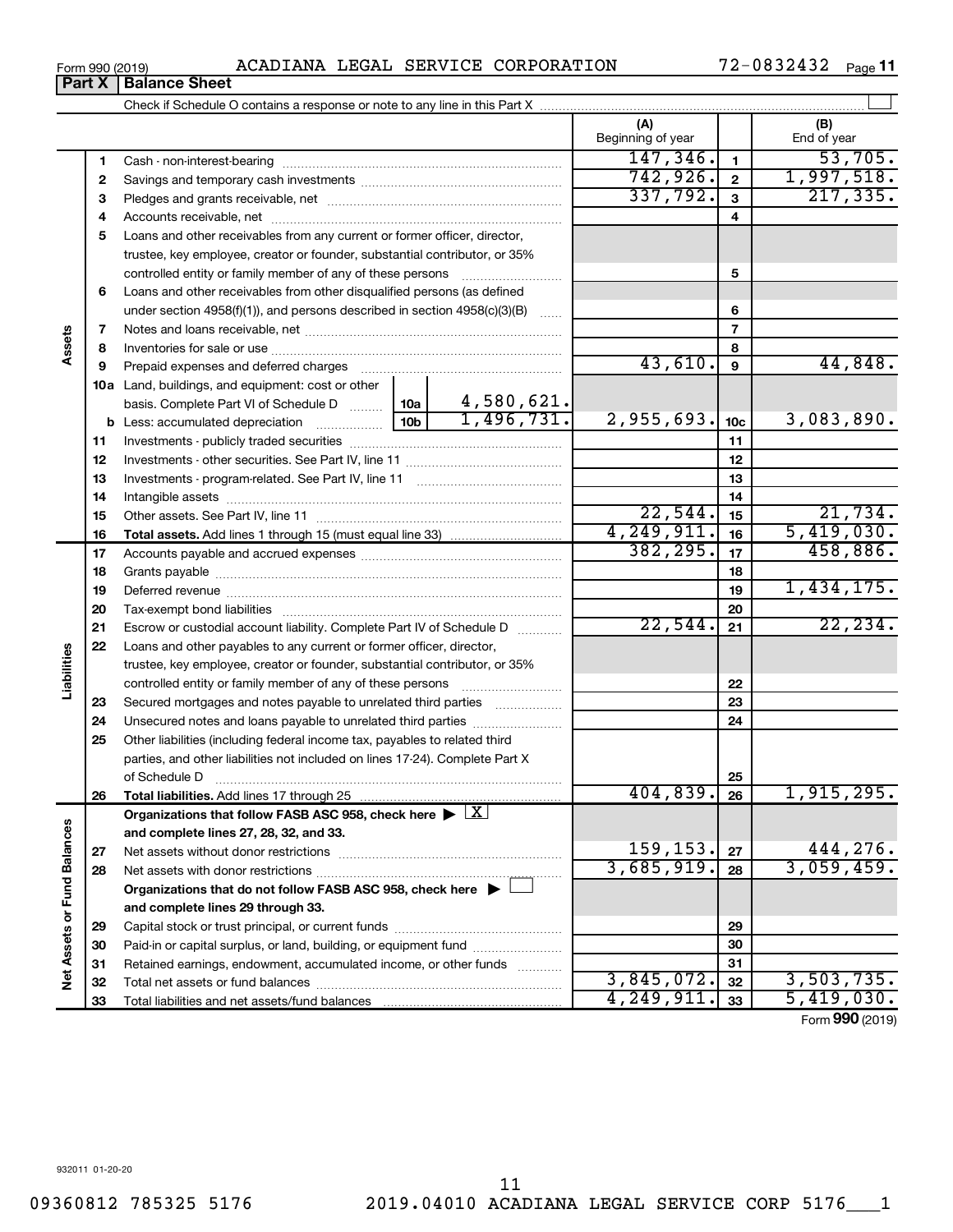|    | ACADIANA LEGAL SERVICE CORPORATION<br>Form 990 (2019)                                                                                                                                                                          |                | 72-0832432     |                          | Page 12          |
|----|--------------------------------------------------------------------------------------------------------------------------------------------------------------------------------------------------------------------------------|----------------|----------------|--------------------------|------------------|
|    | Part XI<br><b>Reconciliation of Net Assets</b>                                                                                                                                                                                 |                |                |                          |                  |
|    |                                                                                                                                                                                                                                |                |                |                          |                  |
|    |                                                                                                                                                                                                                                |                |                |                          |                  |
| 1  |                                                                                                                                                                                                                                | $\mathbf{1}$   | 6,066,925.     |                          |                  |
| 2  |                                                                                                                                                                                                                                | $\overline{2}$ | 6,426,683.     |                          |                  |
| 3  | Revenue less expenses. Subtract line 2 from line 1                                                                                                                                                                             | $\mathbf{3}$   | $-359,758.$    |                          |                  |
| 4  |                                                                                                                                                                                                                                | 4              | 3,845,072.     |                          |                  |
| 5  |                                                                                                                                                                                                                                | 5              |                |                          |                  |
| 6  |                                                                                                                                                                                                                                | 6              |                | 18,421.                  |                  |
| 7  |                                                                                                                                                                                                                                | $\overline{7}$ |                |                          |                  |
| 8  | Prior period adjustments material contents and content of the content of the content of the content of the content of the content of the content of the content of the content of the content of the content of the content of | 8              |                |                          |                  |
| 9  | Other changes in net assets or fund balances (explain on Schedule O)                                                                                                                                                           | 9              |                |                          | $\overline{0}$ . |
| 10 | Net assets or fund balances at end of year. Combine lines 3 through 9 (must equal Part X, line 32,                                                                                                                             |                |                |                          |                  |
|    |                                                                                                                                                                                                                                | 10             | 3,503,735.     |                          |                  |
|    | Part XII Financial Statements and Reporting                                                                                                                                                                                    |                |                |                          |                  |
|    |                                                                                                                                                                                                                                |                |                |                          |                  |
|    |                                                                                                                                                                                                                                |                |                | Yes                      | No               |
| 1  | $\lfloor x \rfloor$ Accrual<br>Accounting method used to prepare the Form 990: $\Box$ Cash<br>Other                                                                                                                            |                |                |                          |                  |
|    | If the organization changed its method of accounting from a prior year or checked "Other," explain in Schedule O.                                                                                                              |                |                |                          |                  |
|    |                                                                                                                                                                                                                                |                | 2a             |                          | x                |
|    | If "Yes," check a box below to indicate whether the financial statements for the year were compiled or reviewed on a                                                                                                           |                |                |                          |                  |
|    | separate basis, consolidated basis, or both:                                                                                                                                                                                   |                |                |                          |                  |
|    | Both consolidated and separate basis<br>Separate basis<br>Consolidated basis                                                                                                                                                   |                |                |                          |                  |
|    |                                                                                                                                                                                                                                |                | 2 <sub>b</sub> | x                        |                  |
|    | If "Yes," check a box below to indicate whether the financial statements for the year were audited on a separate basis,                                                                                                        |                |                |                          |                  |
|    | consolidated basis, or both:                                                                                                                                                                                                   |                |                |                          |                  |
|    | $ \mathbf{X} $ Separate basis<br>Consolidated basis<br>Both consolidated and separate basis                                                                                                                                    |                |                |                          |                  |
|    | c If "Yes" to line 2a or 2b, does the organization have a committee that assumes responsibility for oversight of the audit,                                                                                                    |                |                |                          |                  |
|    | review, or compilation of its financial statements and selection of an independent accountant?                                                                                                                                 |                | 2c             | X                        |                  |
|    | If the organization changed either its oversight process or selection process during the tax year, explain on Schedule O.                                                                                                      |                |                |                          |                  |
|    | 3a As a result of a federal award, was the organization required to undergo an audit or audits as set forth in the Single Audit                                                                                                |                |                |                          |                  |
|    |                                                                                                                                                                                                                                |                | За             | х                        |                  |
|    | <b>b</b> If "Yes," did the organization undergo the required audit or audits? If the organization did not undergo the required audit                                                                                           |                |                |                          |                  |
|    |                                                                                                                                                                                                                                |                | 3b             | х<br>$000 \, \text{GeV}$ |                  |
|    |                                                                                                                                                                                                                                |                |                |                          |                  |

Form (2019) **990**

932012 01-20-20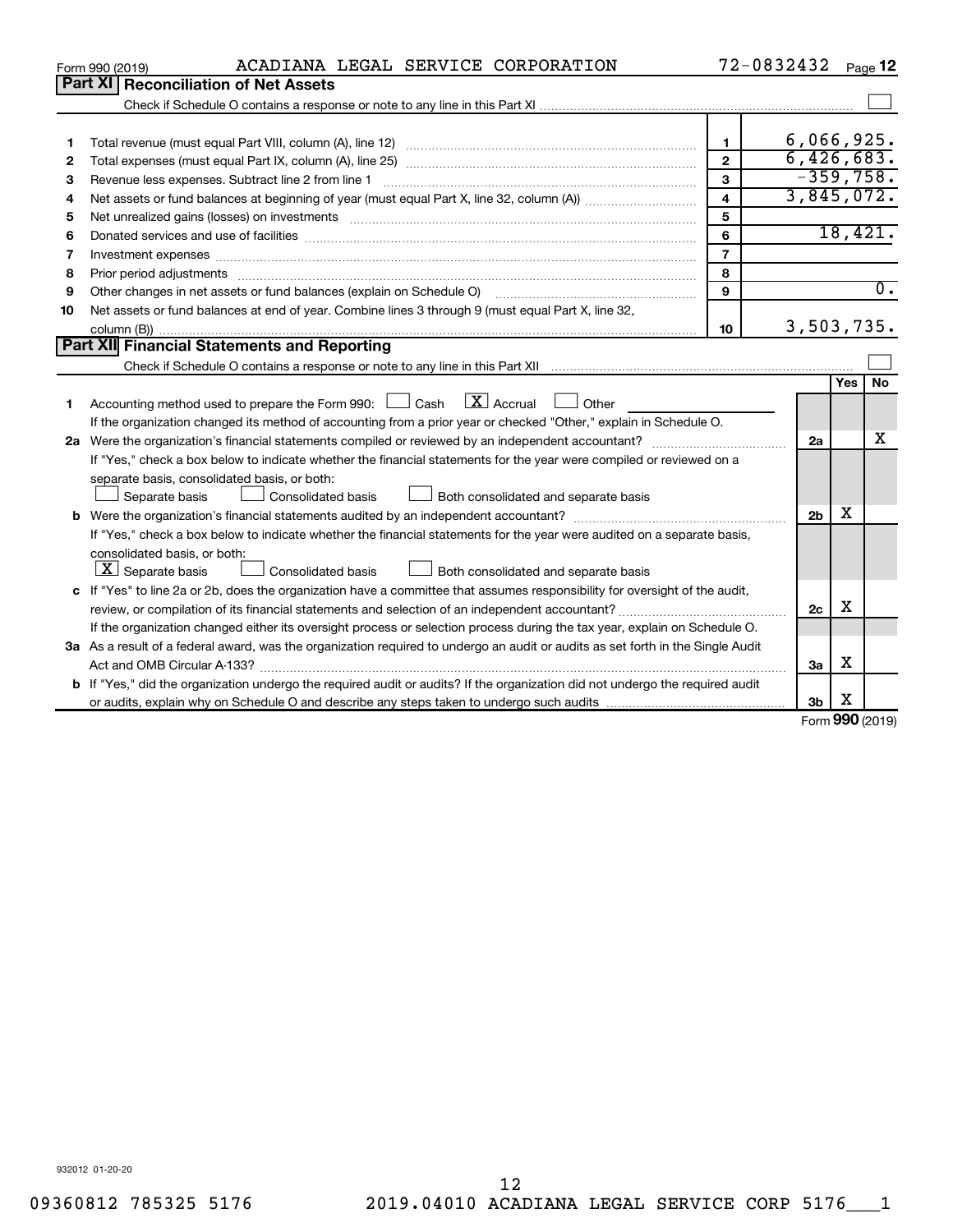**SCHEDULE A**

# Form 990 or 990-EZ) **Public Charity Status and Public Support**<br>
Complete if the organization is a section 501(c)(3) organization or a section<br> **2019**

**4947(a)(1) nonexempt charitable trust.**

| OMB No 1545-0047              |
|-------------------------------|
| <b>701</b>                    |
| <b>Open to Public</b><br>نامم |

|        |                 | Department of the Treasury<br>Internal Revenue Service | Attach to Form 990 or Form 990-EZ.<br>Go to www.irs.gov/Form990 for instructions and the latest information. |                                                                                                                                                                                                                                  | <b>Open to Public</b><br>Inspection |                                                                |                            |                                       |  |
|--------|-----------------|--------------------------------------------------------|--------------------------------------------------------------------------------------------------------------|----------------------------------------------------------------------------------------------------------------------------------------------------------------------------------------------------------------------------------|-------------------------------------|----------------------------------------------------------------|----------------------------|---------------------------------------|--|
|        |                 | Name of the organization                               |                                                                                                              |                                                                                                                                                                                                                                  |                                     |                                                                |                            | <b>Employer identification number</b> |  |
|        |                 |                                                        |                                                                                                              | ACADIANA LEGAL SERVICE CORPORATION                                                                                                                                                                                               |                                     |                                                                |                            | 72-0832432                            |  |
| Part I |                 |                                                        |                                                                                                              | Reason for Public Charity Status (All organizations must complete this part.) See instructions.                                                                                                                                  |                                     |                                                                |                            |                                       |  |
|        |                 |                                                        |                                                                                                              | The organization is not a private foundation because it is: (For lines 1 through 12, check only one box.)                                                                                                                        |                                     |                                                                |                            |                                       |  |
| 1      |                 |                                                        |                                                                                                              | A church, convention of churches, or association of churches described in section 170(b)(1)(A)(i).                                                                                                                               |                                     |                                                                |                            |                                       |  |
| 2      |                 |                                                        |                                                                                                              | A school described in section 170(b)(1)(A)(ii). (Attach Schedule E (Form 990 or 990-EZ).)                                                                                                                                        |                                     |                                                                |                            |                                       |  |
| З      |                 |                                                        |                                                                                                              | A hospital or a cooperative hospital service organization described in section 170(b)(1)(A)(iii).                                                                                                                                |                                     |                                                                |                            |                                       |  |
| 4      |                 |                                                        |                                                                                                              | A medical research organization operated in conjunction with a hospital described in section 170(b)(1)(A)(iii). Enter the hospital's name,                                                                                       |                                     |                                                                |                            |                                       |  |
|        |                 | city, and state:                                       |                                                                                                              |                                                                                                                                                                                                                                  |                                     |                                                                |                            |                                       |  |
| 5      |                 |                                                        |                                                                                                              | An organization operated for the benefit of a college or university owned or operated by a governmental unit described in                                                                                                        |                                     |                                                                |                            |                                       |  |
|        |                 |                                                        | section 170(b)(1)(A)(iv). (Complete Part II.)                                                                |                                                                                                                                                                                                                                  |                                     |                                                                |                            |                                       |  |
| 6      |                 |                                                        |                                                                                                              | A federal, state, or local government or governmental unit described in section 170(b)(1)(A)(v).                                                                                                                                 |                                     |                                                                |                            |                                       |  |
|        | $7 \mid X \mid$ |                                                        |                                                                                                              | An organization that normally receives a substantial part of its support from a governmental unit or from the general public described in                                                                                        |                                     |                                                                |                            |                                       |  |
|        |                 |                                                        | section 170(b)(1)(A)(vi). (Complete Part II.)                                                                |                                                                                                                                                                                                                                  |                                     |                                                                |                            |                                       |  |
| 8      |                 |                                                        |                                                                                                              | A community trust described in section 170(b)(1)(A)(vi). (Complete Part II.)                                                                                                                                                     |                                     |                                                                |                            |                                       |  |
| 9      |                 |                                                        |                                                                                                              | An agricultural research organization described in section 170(b)(1)(A)(ix) operated in conjunction with a land-grant college                                                                                                    |                                     |                                                                |                            |                                       |  |
|        |                 | university:                                            |                                                                                                              | or university or a non-land-grant college of agriculture (see instructions). Enter the name, city, and state of the college or                                                                                                   |                                     |                                                                |                            |                                       |  |
| 10     |                 |                                                        |                                                                                                              | An organization that normally receives: (1) more than 33 1/3% of its support from contributions, membership fees, and gross receipts from                                                                                        |                                     |                                                                |                            |                                       |  |
|        |                 |                                                        |                                                                                                              | activities related to its exempt functions - subject to certain exceptions, and (2) no more than 33 1/3% of its support from gross investment                                                                                    |                                     |                                                                |                            |                                       |  |
|        |                 |                                                        |                                                                                                              | income and unrelated business taxable income (less section 511 tax) from businesses acquired by the organization after June 30, 1975.                                                                                            |                                     |                                                                |                            |                                       |  |
|        |                 |                                                        | See section 509(a)(2). (Complete Part III.)                                                                  |                                                                                                                                                                                                                                  |                                     |                                                                |                            |                                       |  |
| 11     |                 |                                                        |                                                                                                              | An organization organized and operated exclusively to test for public safety. See section 509(a)(4).                                                                                                                             |                                     |                                                                |                            |                                       |  |
| 12     |                 |                                                        |                                                                                                              | An organization organized and operated exclusively for the benefit of, to perform the functions of, or to carry out the purposes of one or                                                                                       |                                     |                                                                |                            |                                       |  |
|        |                 |                                                        |                                                                                                              | more publicly supported organizations described in section 509(a)(1) or section 509(a)(2). See section 509(a)(3). Check the box in                                                                                               |                                     |                                                                |                            |                                       |  |
|        |                 |                                                        |                                                                                                              | lines 12a through 12d that describes the type of supporting organization and complete lines 12e, 12f, and 12g.                                                                                                                   |                                     |                                                                |                            |                                       |  |
| а      |                 |                                                        |                                                                                                              | Type I. A supporting organization operated, supervised, or controlled by its supported organization(s), typically by giving                                                                                                      |                                     |                                                                |                            |                                       |  |
|        |                 |                                                        |                                                                                                              | the supported organization(s) the power to regularly appoint or elect a majority of the directors or trustees of the supporting                                                                                                  |                                     |                                                                |                            |                                       |  |
|        |                 |                                                        | organization. You must complete Part IV, Sections A and B.                                                   |                                                                                                                                                                                                                                  |                                     |                                                                |                            |                                       |  |
| b      |                 |                                                        |                                                                                                              | Type II. A supporting organization supervised or controlled in connection with its supported organization(s), by having                                                                                                          |                                     |                                                                |                            |                                       |  |
|        |                 |                                                        |                                                                                                              | control or management of the supporting organization vested in the same persons that control or manage the supported                                                                                                             |                                     |                                                                |                            |                                       |  |
|        |                 |                                                        | organization(s). You must complete Part IV, Sections A and C.                                                |                                                                                                                                                                                                                                  |                                     |                                                                |                            |                                       |  |
| с      |                 |                                                        |                                                                                                              | Type III functionally integrated. A supporting organization operated in connection with, and functionally integrated with,<br>its supported organization(s) (see instructions). You must complete Part IV, Sections A, D, and E. |                                     |                                                                |                            |                                       |  |
| d      |                 |                                                        |                                                                                                              | Type III non-functionally integrated. A supporting organization operated in connection with its supported organization(s)                                                                                                        |                                     |                                                                |                            |                                       |  |
|        |                 |                                                        |                                                                                                              | that is not functionally integrated. The organization generally must satisfy a distribution requirement and an attentiveness                                                                                                     |                                     |                                                                |                            |                                       |  |
|        |                 |                                                        |                                                                                                              | requirement (see instructions). You must complete Part IV, Sections A and D, and Part V.                                                                                                                                         |                                     |                                                                |                            |                                       |  |
| е      |                 |                                                        |                                                                                                              | Check this box if the organization received a written determination from the IRS that it is a Type I, Type II, Type III                                                                                                          |                                     |                                                                |                            |                                       |  |
|        |                 |                                                        |                                                                                                              | functionally integrated, or Type III non-functionally integrated supporting organization.                                                                                                                                        |                                     |                                                                |                            |                                       |  |
|        |                 |                                                        |                                                                                                              |                                                                                                                                                                                                                                  |                                     |                                                                |                            |                                       |  |
|        |                 |                                                        | Provide the following information about the supported organization(s).                                       |                                                                                                                                                                                                                                  |                                     |                                                                |                            |                                       |  |
|        |                 | (i) Name of supported                                  | (ii) EIN                                                                                                     | (iii) Type of organization<br>(described on lines 1-10                                                                                                                                                                           |                                     | (iv) Is the organization listed<br>in your governing document? | (v) Amount of monetary     | (vi) Amount of other                  |  |
|        |                 | organization                                           |                                                                                                              | above (see instructions))                                                                                                                                                                                                        | Yes                                 | No                                                             | support (see instructions) | support (see instructions)            |  |
|        |                 |                                                        |                                                                                                              |                                                                                                                                                                                                                                  |                                     |                                                                |                            |                                       |  |
|        |                 |                                                        |                                                                                                              |                                                                                                                                                                                                                                  |                                     |                                                                |                            |                                       |  |
|        |                 |                                                        |                                                                                                              |                                                                                                                                                                                                                                  |                                     |                                                                |                            |                                       |  |
|        |                 |                                                        |                                                                                                              |                                                                                                                                                                                                                                  |                                     |                                                                |                            |                                       |  |
|        |                 |                                                        |                                                                                                              |                                                                                                                                                                                                                                  |                                     |                                                                |                            |                                       |  |
|        |                 |                                                        |                                                                                                              |                                                                                                                                                                                                                                  |                                     |                                                                |                            |                                       |  |
|        |                 |                                                        |                                                                                                              |                                                                                                                                                                                                                                  |                                     |                                                                |                            |                                       |  |
|        |                 |                                                        |                                                                                                              |                                                                                                                                                                                                                                  |                                     |                                                                |                            |                                       |  |
|        |                 |                                                        |                                                                                                              |                                                                                                                                                                                                                                  |                                     |                                                                |                            |                                       |  |
| Total  |                 |                                                        |                                                                                                              |                                                                                                                                                                                                                                  |                                     |                                                                |                            |                                       |  |

LHA For Paperwork Reduction Act Notice, see the Instructions for Form 990 or 990-EZ. 932021 09-25-19 Schedule A (Form 990 or 990-EZ) 2019 13

09360812 785325 5176 2019.04010 ACADIANA LEGAL SERVICE CORP 5176 1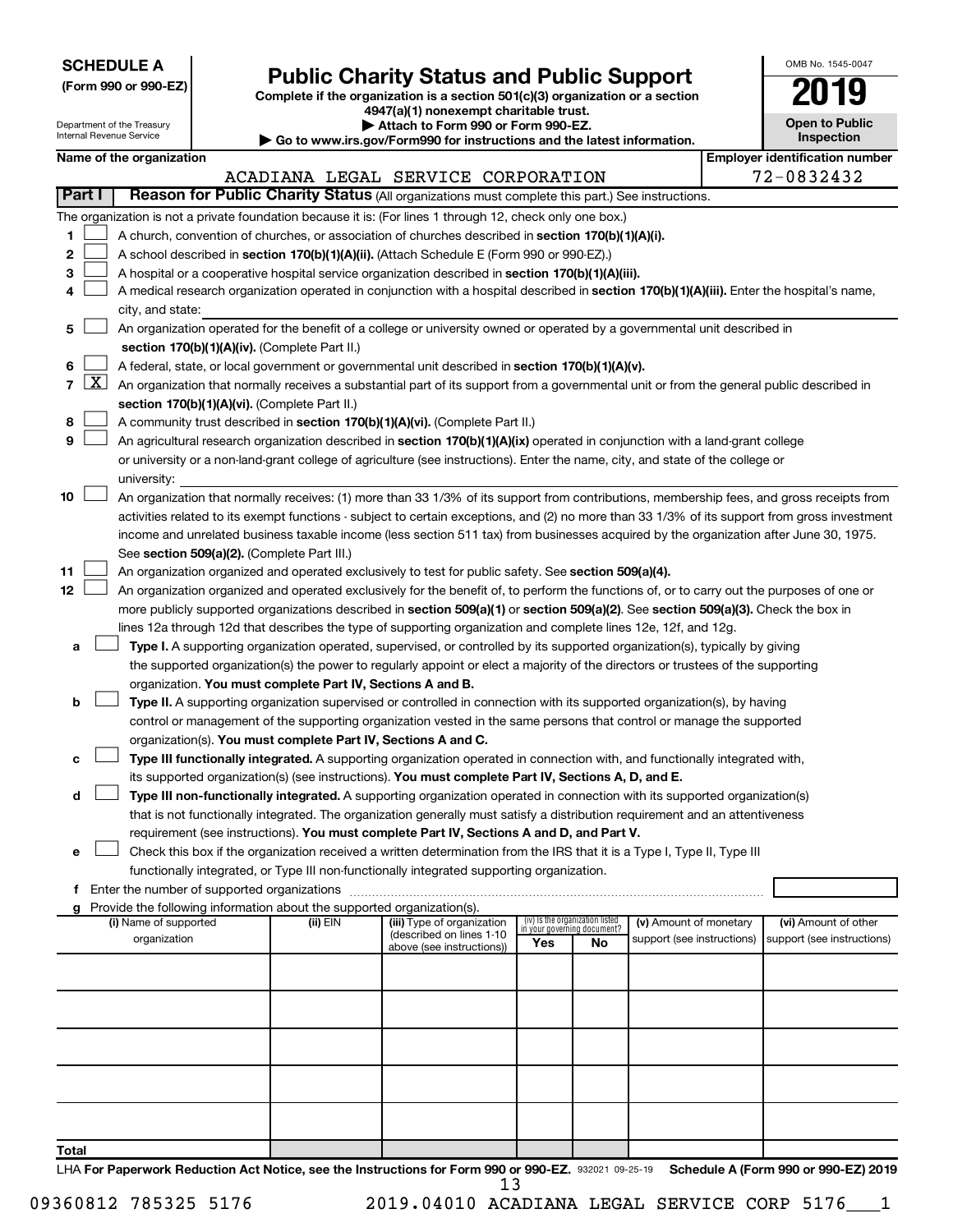### Schedule A (Form 990 or 990-EZ) 2019 ACADIANA LEGAL SERVICE CORPORATION  $72-0832432$  Page

(Complete only if you checked the box on line 5, 7, or 8 of Part I or if the organization failed to qualify under Part III. If the organization fails to qualify under the tests listed below, please complete Part III.) **Part II Support Schedule for Organizations Described in Sections 170(b)(1)(A)(iv) and 170(b)(1)(A)(vi)**

|    | <b>Section A. Public Support</b>                                                                                                                                                                                                                             |            |            |            |              |                                      |                                    |
|----|--------------------------------------------------------------------------------------------------------------------------------------------------------------------------------------------------------------------------------------------------------------|------------|------------|------------|--------------|--------------------------------------|------------------------------------|
|    | Calendar year (or fiscal year beginning in)                                                                                                                                                                                                                  | (a) 2015   | (b) 2016   | $(c)$ 2017 | $(d)$ 2018   | (e) 2019                             | (f) Total                          |
|    | 1 Gifts, grants, contributions, and                                                                                                                                                                                                                          |            |            |            |              |                                      |                                    |
|    | membership fees received. (Do not                                                                                                                                                                                                                            |            |            |            |              |                                      |                                    |
|    | include any "unusual grants.")                                                                                                                                                                                                                               | 3,046,605. | 2,822,636. | 7,873,368. | 6, 142, 707. | 5,914,206.                           | 25,799,522.                        |
|    | 2 Tax revenues levied for the organ-                                                                                                                                                                                                                         |            |            |            |              |                                      |                                    |
|    | ization's benefit and either paid to                                                                                                                                                                                                                         |            |            |            |              |                                      |                                    |
|    | or expended on its behalf                                                                                                                                                                                                                                    |            |            |            |              |                                      |                                    |
|    | 3 The value of services or facilities                                                                                                                                                                                                                        |            |            |            |              |                                      |                                    |
|    | furnished by a governmental unit to                                                                                                                                                                                                                          |            |            |            |              |                                      |                                    |
|    | the organization without charge                                                                                                                                                                                                                              |            |            |            |              |                                      |                                    |
|    | 4 Total. Add lines 1 through 3                                                                                                                                                                                                                               | 3,046,605. | 2,822,636. | 7,873,368. | 6,142,707    | 5,914,206.                           | 25,799,522.                        |
|    | 5 The portion of total contributions                                                                                                                                                                                                                         |            |            |            |              |                                      |                                    |
|    | by each person (other than a                                                                                                                                                                                                                                 |            |            |            |              |                                      |                                    |
|    | governmental unit or publicly                                                                                                                                                                                                                                |            |            |            |              |                                      |                                    |
|    | supported organization) included                                                                                                                                                                                                                             |            |            |            |              |                                      |                                    |
|    | on line 1 that exceeds 2% of the                                                                                                                                                                                                                             |            |            |            |              |                                      |                                    |
|    | amount shown on line 11,                                                                                                                                                                                                                                     |            |            |            |              |                                      |                                    |
|    | column (f)                                                                                                                                                                                                                                                   |            |            |            |              |                                      |                                    |
|    | 6 Public support. Subtract line 5 from line 4.                                                                                                                                                                                                               |            |            |            |              |                                      | 25,799,522.                        |
|    | <b>Section B. Total Support</b>                                                                                                                                                                                                                              |            |            |            |              |                                      |                                    |
|    | Calendar year (or fiscal year beginning in)                                                                                                                                                                                                                  | (a) 2015   | (b) 2016   | $(c)$ 2017 | $(d)$ 2018   | (e) 2019                             | (f) Total                          |
|    | 7 Amounts from line 4                                                                                                                                                                                                                                        | 3,046,605. | 2,822,636. | 7,873,368. | 6,142,707    | 5,914,206                            | 25,799,522.                        |
|    | 8 Gross income from interest,                                                                                                                                                                                                                                |            |            |            |              |                                      |                                    |
|    | dividends, payments received on                                                                                                                                                                                                                              |            |            |            |              |                                      |                                    |
|    | securities loans, rents, royalties,                                                                                                                                                                                                                          |            |            |            |              |                                      |                                    |
|    | and income from similar sources                                                                                                                                                                                                                              |            |            | 7,650.     | 7,777.       | 22,481.                              | 37,908.                            |
|    | <b>9</b> Net income from unrelated business                                                                                                                                                                                                                  |            |            |            |              |                                      |                                    |
|    | activities, whether or not the                                                                                                                                                                                                                               |            |            |            |              |                                      |                                    |
|    | business is regularly carried on                                                                                                                                                                                                                             |            |            |            |              |                                      |                                    |
|    | 10 Other income. Do not include gain                                                                                                                                                                                                                         |            |            |            |              |                                      |                                    |
|    | or loss from the sale of capital                                                                                                                                                                                                                             |            |            |            |              |                                      |                                    |
|    | assets (Explain in Part VI.)                                                                                                                                                                                                                                 | 5,359.     | 6, 227.    |            | 4,659.       |                                      | 16,245.                            |
|    | 11 Total support. Add lines 7 through 10                                                                                                                                                                                                                     |            |            |            |              |                                      | 25,853,675.                        |
|    | <b>12</b> Gross receipts from related activities, etc. (see instructions)                                                                                                                                                                                    |            |            |            |              | 12                                   | 199,725.                           |
|    | 13 First five years. If the Form 990 is for the organization's first, second, third, fourth, or fifth tax year as a section 501(c)(3)                                                                                                                        |            |            |            |              |                                      |                                    |
|    | organization, check this box and stop here<br><b>Section C. Computation of Public Support Percentage</b>                                                                                                                                                     |            |            |            |              |                                      |                                    |
|    |                                                                                                                                                                                                                                                              |            |            |            |              |                                      |                                    |
|    |                                                                                                                                                                                                                                                              |            |            |            |              | 14                                   | 99.79<br>%<br>99.84                |
|    |                                                                                                                                                                                                                                                              |            |            |            |              | 15                                   | %                                  |
|    | 16a 33 1/3% support test - 2019. If the organization did not check the box on line 13, and line 14 is 33 1/3% or more, check this box and                                                                                                                    |            |            |            |              |                                      | $\blacktriangleright$ $\mathbf{X}$ |
|    | stop here. The organization qualifies as a publicly supported organization manufaction manufacture or the organization manufacture or the organization manufacture or the organization manufacture or the state of the state o                               |            |            |            |              |                                      |                                    |
|    | b 33 1/3% support test - 2018. If the organization did not check a box on line 13 or 16a, and line 15 is 33 1/3% or more, check this box                                                                                                                     |            |            |            |              |                                      |                                    |
|    |                                                                                                                                                                                                                                                              |            |            |            |              |                                      |                                    |
|    | 17a 10% -facts-and-circumstances test - 2019. If the organization did not check a box on line 13, 16a, or 16b, and line 14 is 10% or more,                                                                                                                   |            |            |            |              |                                      |                                    |
|    | and if the organization meets the "facts-and-circumstances" test, check this box and stop here. Explain in Part VI how the organization                                                                                                                      |            |            |            |              |                                      |                                    |
|    | meets the "facts-and-circumstances" test. The organization qualifies as a publicly supported organization <i>manumanoment</i>                                                                                                                                |            |            |            |              |                                      |                                    |
|    | b 10% -facts-and-circumstances test - 2018. If the organization did not check a box on line 13, 16a, 16b, or 17a, and line 15 is 10% or                                                                                                                      |            |            |            |              |                                      |                                    |
|    | more, and if the organization meets the "facts-and-circumstances" test, check this box and stop here. Explain in Part VI how the                                                                                                                             |            |            |            |              |                                      |                                    |
|    | organization meets the "facts-and-circumstances" test. The organization qualifies as a publicly supported organization<br>Private foundation. If the organization did not check a box on line 13, 16a, 16b, 17a, or 17b, check this box and see instructions |            |            |            |              |                                      |                                    |
| 18 |                                                                                                                                                                                                                                                              |            |            |            |              | Schedule A (Form 990 or 990-EZ) 2019 |                                    |
|    |                                                                                                                                                                                                                                                              |            |            |            |              |                                      |                                    |

932022 09-25-19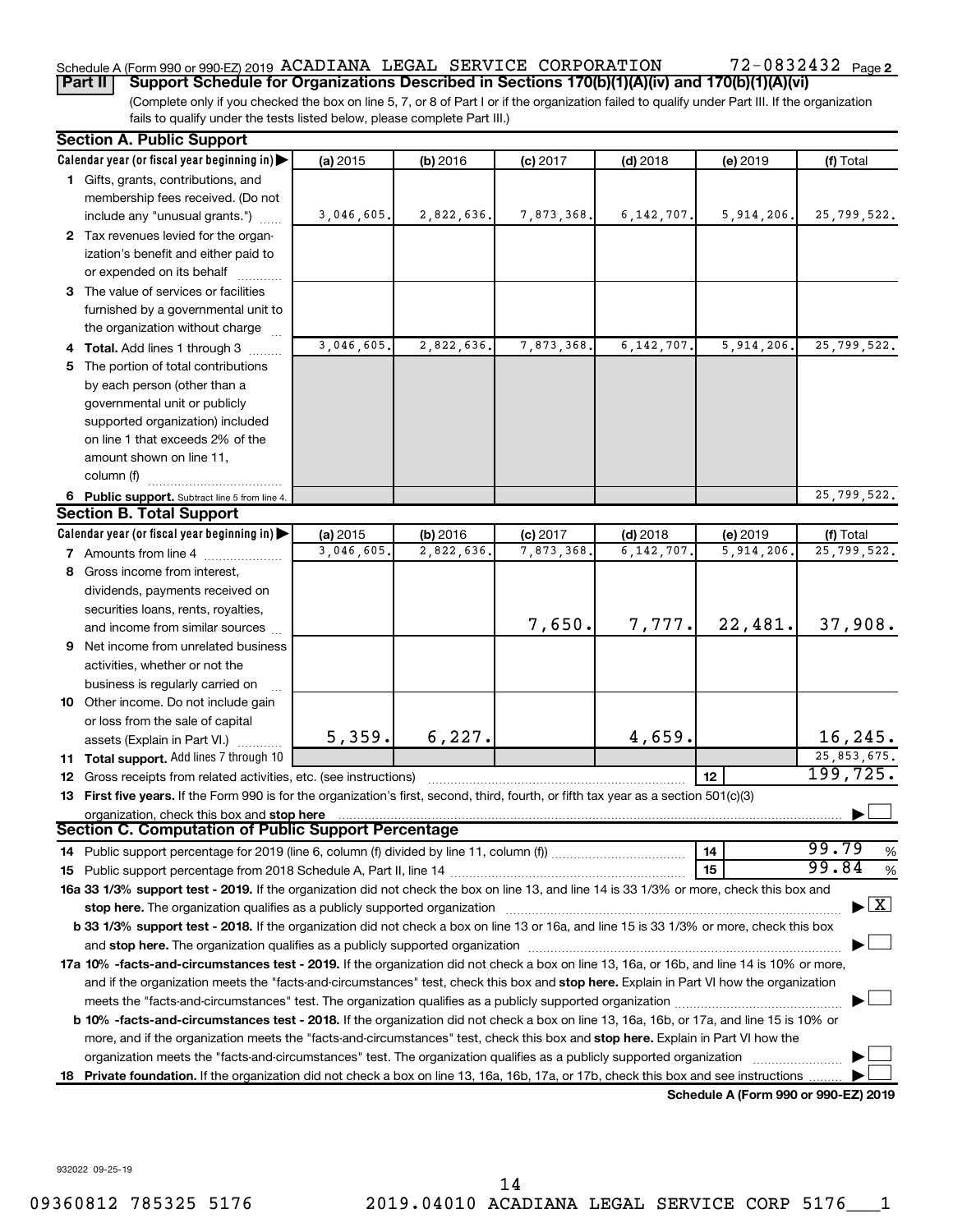#### Schedule A (Form 990 or 990-EZ) 2019 ACADIANA LEGAL SERVICE CORPORATION  $72-0832432$  Page **Part III Support Schedule for Organizations Described in Section 509(a)(2)**

(Complete only if you checked the box on line 10 of Part I or if the organization failed to qualify under Part II. If the organization fails to qualify under the tests listed below, please complete Part II.)

|              | Calendar year (or fiscal year beginning in)                                                                                                         | (a) 2015 | (b) 2016 | $(c)$ 2017                                    | $(d)$ 2018 | (e) 2019 | (f) Total                            |   |
|--------------|-----------------------------------------------------------------------------------------------------------------------------------------------------|----------|----------|-----------------------------------------------|------------|----------|--------------------------------------|---|
|              | 1 Gifts, grants, contributions, and                                                                                                                 |          |          |                                               |            |          |                                      |   |
|              | membership fees received. (Do not                                                                                                                   |          |          |                                               |            |          |                                      |   |
|              | include any "unusual grants.")                                                                                                                      |          |          |                                               |            |          |                                      |   |
| $\mathbf{2}$ | Gross receipts from admissions,<br>merchandise sold or services per-<br>formed, or facilities furnished in                                          |          |          |                                               |            |          |                                      |   |
|              | any activity that is related to the<br>organization's tax-exempt purpose                                                                            |          |          |                                               |            |          |                                      |   |
| 3            | Gross receipts from activities that                                                                                                                 |          |          |                                               |            |          |                                      |   |
|              | are not an unrelated trade or bus-                                                                                                                  |          |          |                                               |            |          |                                      |   |
|              | iness under section 513                                                                                                                             |          |          |                                               |            |          |                                      |   |
| 4            | Tax revenues levied for the organ-                                                                                                                  |          |          |                                               |            |          |                                      |   |
|              | ization's benefit and either paid to                                                                                                                |          |          |                                               |            |          |                                      |   |
|              | or expended on its behalf<br>.                                                                                                                      |          |          |                                               |            |          |                                      |   |
| 5            | The value of services or facilities                                                                                                                 |          |          |                                               |            |          |                                      |   |
|              | furnished by a governmental unit to                                                                                                                 |          |          |                                               |            |          |                                      |   |
|              | the organization without charge                                                                                                                     |          |          |                                               |            |          |                                      |   |
| 6            | Total. Add lines 1 through 5                                                                                                                        |          |          |                                               |            |          |                                      |   |
|              | 7a Amounts included on lines 1, 2, and                                                                                                              |          |          |                                               |            |          |                                      |   |
|              | 3 received from disqualified persons                                                                                                                |          |          |                                               |            |          |                                      |   |
|              | <b>b</b> Amounts included on lines 2 and 3 received                                                                                                 |          |          |                                               |            |          |                                      |   |
|              | from other than disqualified persons that<br>exceed the greater of \$5,000 or 1% of the<br>amount on line 13 for the year                           |          |          |                                               |            |          |                                      |   |
|              | c Add lines 7a and 7b                                                                                                                               |          |          |                                               |            |          |                                      |   |
|              | 8 Public support. (Subtract line 7c from line 6.)                                                                                                   |          |          |                                               |            |          |                                      |   |
|              | <b>Section B. Total Support</b>                                                                                                                     |          |          |                                               |            |          |                                      |   |
|              | Calendar year (or fiscal year beginning in)                                                                                                         | (a) 2015 | (b) 2016 | $(c)$ 2017                                    | $(d)$ 2018 | (e) 2019 | (f) Total                            |   |
|              | 9 Amounts from line 6                                                                                                                               |          |          |                                               |            |          |                                      |   |
|              | <b>10a</b> Gross income from interest,<br>dividends, payments received on<br>securities loans, rents, royalties,<br>and income from similar sources |          |          |                                               |            |          |                                      |   |
|              | <b>b</b> Unrelated business taxable income                                                                                                          |          |          |                                               |            |          |                                      |   |
|              | (less section 511 taxes) from businesses<br>acquired after June 30, 1975                                                                            |          |          |                                               |            |          |                                      |   |
|              | c Add lines 10a and 10b                                                                                                                             |          |          |                                               |            |          |                                      |   |
| 11           | Net income from unrelated business<br>activities not included in line 10b.<br>whether or not the business is                                        |          |          |                                               |            |          |                                      |   |
|              | regularly carried on<br><b>12</b> Other income. Do not include gain<br>or loss from the sale of capital                                             |          |          |                                               |            |          |                                      |   |
|              | assets (Explain in Part VI.)                                                                                                                        |          |          |                                               |            |          |                                      |   |
|              | <b>13</b> Total support. (Add lines 9, 10c, 11, and 12.)                                                                                            |          |          |                                               |            |          |                                      |   |
|              | 14 First five years. If the Form 990 is for the organization's first, second, third, fourth, or fifth tax year as a section 501(c)(3) organization, |          |          |                                               |            |          |                                      |   |
|              |                                                                                                                                                     |          |          |                                               |            |          |                                      |   |
|              | Section C. Computation of Public Support Percentage                                                                                                 |          |          |                                               |            |          |                                      |   |
|              |                                                                                                                                                     |          |          |                                               |            | 15       |                                      | % |
|              |                                                                                                                                                     |          |          |                                               |            | 16       |                                      | % |
|              | Section D. Computation of Investment Income Percentage                                                                                              |          |          |                                               |            |          |                                      |   |
|              |                                                                                                                                                     |          |          |                                               |            | 17       |                                      | % |
|              |                                                                                                                                                     |          |          |                                               |            | 18       |                                      | % |
|              | 19a 33 1/3% support tests - 2019. If the organization did not check the box on line 14, and line 15 is more than 33 1/3%, and line 17 is not        |          |          |                                               |            |          |                                      |   |
|              | more than 33 1/3%, check this box and stop here. The organization qualifies as a publicly supported organization                                    |          |          |                                               |            |          |                                      |   |
|              | <b>b 33 1/3% support tests - 2018.</b> If the organization did not check a box on line 14 or line 19a, and line 16 is more than 33 1/3%, and        |          |          |                                               |            |          |                                      |   |
|              | line 18 is not more than 33 1/3%, check this box and stop here. The organization qualifies as a publicly supported organization                     |          |          |                                               |            |          |                                      |   |
|              |                                                                                                                                                     |          |          |                                               |            |          |                                      |   |
|              | 932023 09-25-19                                                                                                                                     |          |          |                                               |            |          | Schedule A (Form 990 or 990-EZ) 2019 |   |
|              |                                                                                                                                                     |          |          | 15                                            |            |          |                                      |   |
|              | 09360812 785325 5176                                                                                                                                |          |          | 2019.04010 ACADIANA LEGAL SERVICE CORP 5176 1 |            |          |                                      |   |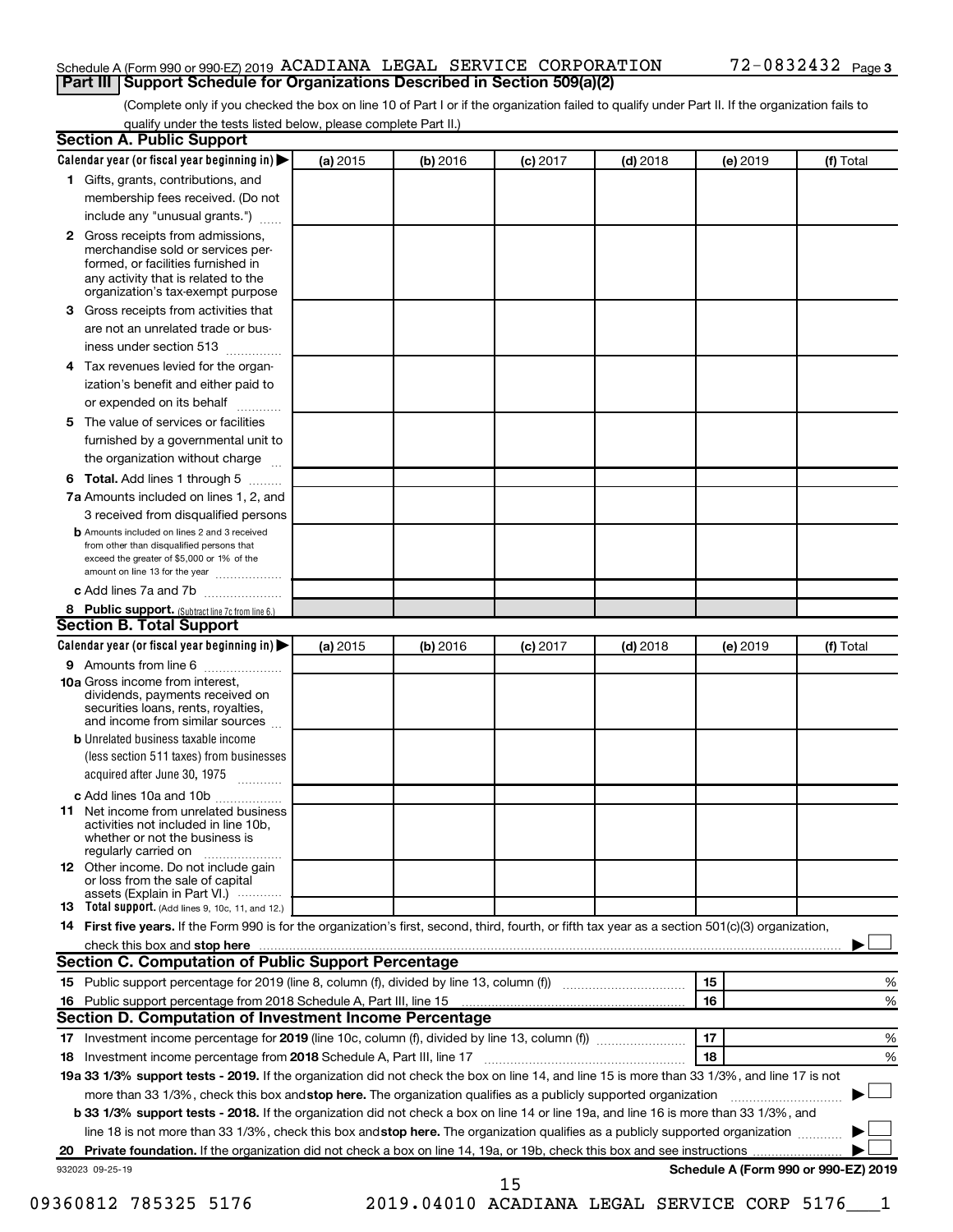**1**

**2**

**3a**

**3b**

**3c**

**4a**

**4b**

**4c**

**5a**

**5b 5c**

**6**

**7**

**8**

**9a**

**9b**

**9c**

**10a**

**10b**

**Yes No**

### **Part IV Supporting Organizations**

(Complete only if you checked a box in line 12 on Part I. If you checked 12a of Part I, complete Sections A and B. If you checked 12b of Part I, complete Sections A and C. If you checked 12c of Part I, complete Sections A, D, and E. If you checked 12d of Part I, complete Sections A and D, and complete Part V.)

#### **Section A. All Supporting Organizations**

- **1** Are all of the organization's supported organizations listed by name in the organization's governing documents? If "No," describe in Part VI how the supported organizations are designated. If designated by *class or purpose, describe the designation. If historic and continuing relationship, explain.*
- **2** Did the organization have any supported organization that does not have an IRS determination of status under section 509(a)(1) or (2)? If "Yes," explain in Part **VI** how the organization determined that the supported *organization was described in section 509(a)(1) or (2).*
- **3a** Did the organization have a supported organization described in section 501(c)(4), (5), or (6)? If "Yes," answer *(b) and (c) below.*
- **b** Did the organization confirm that each supported organization qualified under section 501(c)(4), (5), or (6) and satisfied the public support tests under section 509(a)(2)? If "Yes," describe in Part VI when and how the *organization made the determination.*
- **c** Did the organization ensure that all support to such organizations was used exclusively for section 170(c)(2)(B) purposes? If "Yes," explain in Part VI what controls the organization put in place to ensure such use.
- **4 a** *If* Was any supported organization not organized in the United States ("foreign supported organization")? *"Yes," and if you checked 12a or 12b in Part I, answer (b) and (c) below.*
- **b** Did the organization have ultimate control and discretion in deciding whether to make grants to the foreign supported organization? If "Yes," describe in Part VI how the organization had such control and discretion *despite being controlled or supervised by or in connection with its supported organizations.*
- **c** Did the organization support any foreign supported organization that does not have an IRS determination under sections 501(c)(3) and 509(a)(1) or (2)? If "Yes," explain in Part VI what controls the organization used *to ensure that all support to the foreign supported organization was used exclusively for section 170(c)(2)(B) purposes.*
- **5a** Did the organization add, substitute, or remove any supported organizations during the tax year? If "Yes," answer (b) and (c) below (if applicable). Also, provide detail in **Part VI,** including (i) the names and EIN *numbers of the supported organizations added, substituted, or removed; (ii) the reasons for each such action; (iii) the authority under the organization's organizing document authorizing such action; and (iv) how the action was accomplished (such as by amendment to the organizing document).*
- **b** Type I or Type II only. Was any added or substituted supported organization part of a class already designated in the organization's organizing document?
- **c Substitutions only.**  Was the substitution the result of an event beyond the organization's control?
- **6** Did the organization provide support (whether in the form of grants or the provision of services or facilities) to **Part VI.** support or benefit one or more of the filing organization's supported organizations? If "Yes," provide detail in anyone other than (i) its supported organizations, (ii) individuals that are part of the charitable class benefited by one or more of its supported organizations, or (iii) other supporting organizations that also
- **7** Did the organization provide a grant, loan, compensation, or other similar payment to a substantial contributor regard to a substantial contributor? If "Yes," complete Part I of Schedule L (Form 990 or 990-EZ). (as defined in section 4958(c)(3)(C)), a family member of a substantial contributor, or a 35% controlled entity with
- **8** Did the organization make a loan to a disqualified person (as defined in section 4958) not described in line 7? *If "Yes," complete Part I of Schedule L (Form 990 or 990-EZ).*
- **9 a** Was the organization controlled directly or indirectly at any time during the tax year by one or more in section 509(a)(1) or (2))? If "Yes," provide detail in **Part VI.** disqualified persons as defined in section 4946 (other than foundation managers and organizations described
- **b** Did one or more disqualified persons (as defined in line 9a) hold a controlling interest in any entity in which the supporting organization had an interest? If "Yes," provide detail in Part VI.
- **c** Did a disqualified person (as defined in line 9a) have an ownership interest in, or derive any personal benefit from, assets in which the supporting organization also had an interest? If "Yes," provide detail in Part VI.
- **10 a** Was the organization subject to the excess business holdings rules of section 4943 because of section supporting organizations)? If "Yes," answer 10b below. 4943(f) (regarding certain Type II supporting organizations, and all Type III non-functionally integrated
	- **b** Did the organization have any excess business holdings in the tax year? (Use Schedule C, Form 4720, to *determine whether the organization had excess business holdings.)*

932024 09-25-19

**Schedule A (Form 990 or 990-EZ) 2019**

16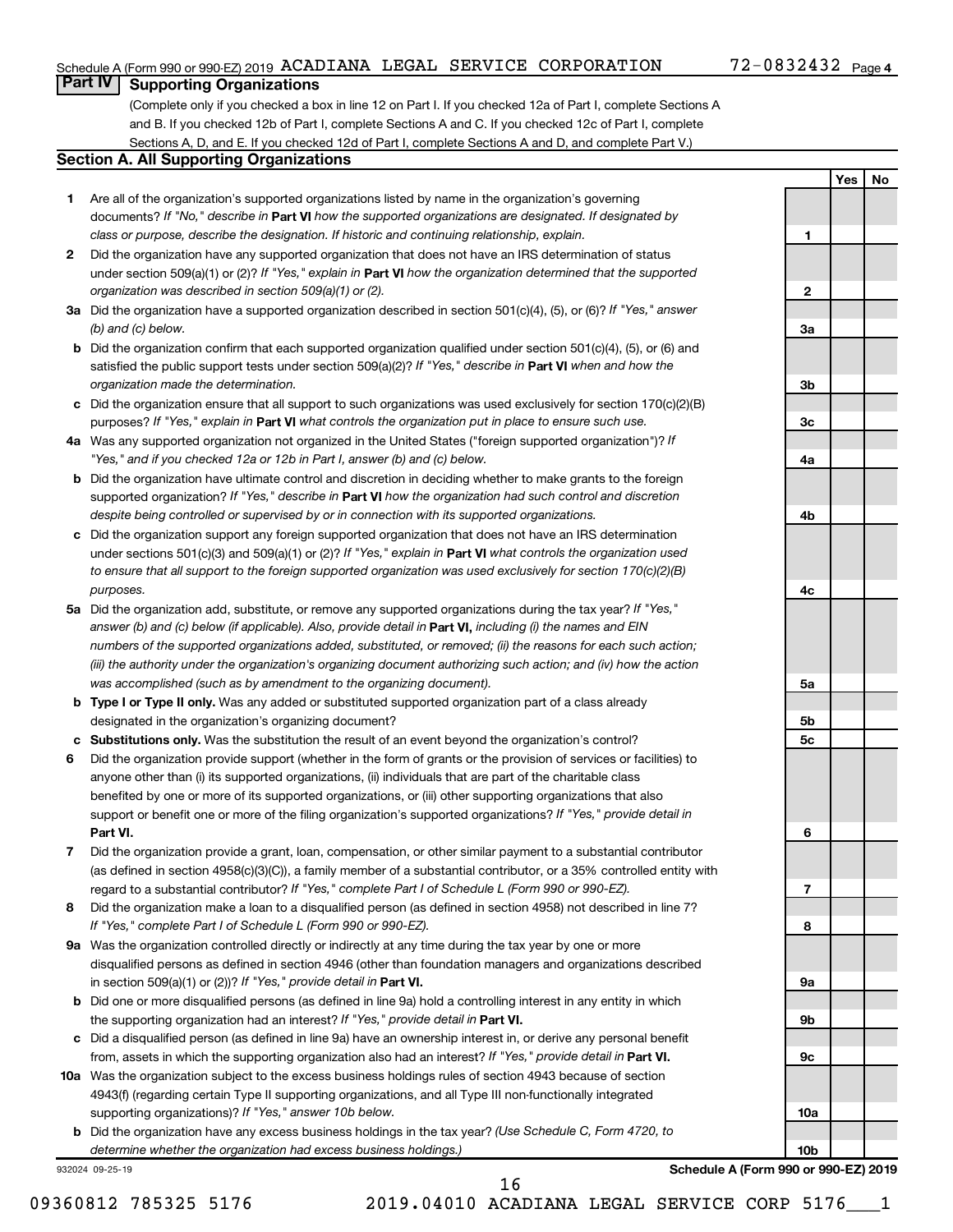#### Schedule A (Form 990 or 990-EZ) 2019 ACADIANA LEGAL SERVICE CORPORATION 72-0832432 Page ACADIANA LEGAL SERVICE CORPORATION 72-0832432

|    | Part IV<br><b>Supporting Organizations (continued)</b>                                                                          |                 |     |    |
|----|---------------------------------------------------------------------------------------------------------------------------------|-----------------|-----|----|
|    |                                                                                                                                 |                 | Yes | No |
| 11 | Has the organization accepted a gift or contribution from any of the following persons?                                         |                 |     |    |
|    | a A person who directly or indirectly controls, either alone or together with persons described in (b) and (c)                  |                 |     |    |
|    | below, the governing body of a supported organization?                                                                          | 11a             |     |    |
|    | <b>b</b> A family member of a person described in (a) above?                                                                    | 11 <sub>b</sub> |     |    |
|    | c A 35% controlled entity of a person described in (a) or (b) above? If "Yes" to a, b, or c, provide detail in Part VI.         | 11c             |     |    |
|    | <b>Section B. Type I Supporting Organizations</b>                                                                               |                 |     |    |
|    |                                                                                                                                 |                 | Yes | No |
|    |                                                                                                                                 |                 |     |    |
| 1  | Did the directors, trustees, or membership of one or more supported organizations have the power to                             |                 |     |    |
|    | regularly appoint or elect at least a majority of the organization's directors or trustees at all times during the              |                 |     |    |
|    | tax year? If "No," describe in Part VI how the supported organization(s) effectively operated, supervised, or                   |                 |     |    |
|    | controlled the organization's activities. If the organization had more than one supported organization,                         |                 |     |    |
|    | describe how the powers to appoint and/or remove directors or trustees were allocated among the supported                       |                 |     |    |
|    | organizations and what conditions or restrictions, if any, applied to such powers during the tax year.                          | 1               |     |    |
| 2  | Did the organization operate for the benefit of any supported organization other than the supported                             |                 |     |    |
|    | organization(s) that operated, supervised, or controlled the supporting organization? If "Yes," explain in                      |                 |     |    |
|    | Part VI how providing such benefit carried out the purposes of the supported organization(s) that operated,                     |                 |     |    |
|    | supervised, or controlled the supporting organization.                                                                          | $\mathbf{2}$    |     |    |
|    | <b>Section C. Type II Supporting Organizations</b>                                                                              |                 |     |    |
|    |                                                                                                                                 |                 | Yes | No |
| 1. | Were a majority of the organization's directors or trustees during the tax year also a majority of the directors                |                 |     |    |
|    | or trustees of each of the organization's supported organization(s)? If "No," describe in Part VI how control                   |                 |     |    |
|    | or management of the supporting organization was vested in the same persons that controlled or managed                          |                 |     |    |
|    | the supported organization(s).                                                                                                  | 1               |     |    |
|    | <b>Section D. All Type III Supporting Organizations</b>                                                                         |                 |     |    |
|    |                                                                                                                                 |                 | Yes | No |
| 1  | Did the organization provide to each of its supported organizations, by the last day of the fifth month of the                  |                 |     |    |
|    |                                                                                                                                 |                 |     |    |
|    | organization's tax year, (i) a written notice describing the type and amount of support provided during the prior tax           |                 |     |    |
|    | year, (ii) a copy of the Form 990 that was most recently filed as of the date of notification, and (iii) copies of the          |                 |     |    |
|    | organization's governing documents in effect on the date of notification, to the extent not previously provided?                | 1               |     |    |
| 2  | Were any of the organization's officers, directors, or trustees either (i) appointed or elected by the supported                |                 |     |    |
|    | organization(s) or (ii) serving on the governing body of a supported organization? If "No," explain in Part VI how              |                 |     |    |
|    | the organization maintained a close and continuous working relationship with the supported organization(s).                     | 2               |     |    |
| 3  | By reason of the relationship described in (2), did the organization's supported organizations have a                           |                 |     |    |
|    | significant voice in the organization's investment policies and in directing the use of the organization's                      |                 |     |    |
|    | income or assets at all times during the tax year? If "Yes," describe in Part VI the role the organization's                    |                 |     |    |
|    | supported organizations played in this regard.                                                                                  | з               |     |    |
|    | Section E. Type III Functionally Integrated Supporting Organizations                                                            |                 |     |    |
| 1  | Check the box next to the method that the organization used to satisfy the Integral Part Test during the yealsee instructions). |                 |     |    |
| а  | The organization satisfied the Activities Test. Complete line 2 below.                                                          |                 |     |    |
| b  | The organization is the parent of each of its supported organizations. Complete line 3 below.                                   |                 |     |    |
| с  | The organization supported a governmental entity. Describe in Part VI how you supported a government entity (see instructions). |                 |     |    |
| 2  | Activities Test. Answer (a) and (b) below.                                                                                      |                 | Yes | No |
| а  | Did substantially all of the organization's activities during the tax year directly further the exempt purposes of              |                 |     |    |
|    | the supported organization(s) to which the organization was responsive? If "Yes," then in Part VI identify                      |                 |     |    |
|    | those supported organizations and explain how these activities directly furthered their exempt purposes,                        |                 |     |    |
|    | how the organization was responsive to those supported organizations, and how the organization determined                       |                 |     |    |
|    | that these activities constituted substantially all of its activities.                                                          | 2a              |     |    |
|    |                                                                                                                                 |                 |     |    |
| b  | Did the activities described in (a) constitute activities that, but for the organization's involvement, one or more             |                 |     |    |
|    | of the organization's supported organization(s) would have been engaged in? If "Yes," explain in Part VI the                    |                 |     |    |
|    | reasons for the organization's position that its supported organization(s) would have engaged in these                          |                 |     |    |
|    | activities but for the organization's involvement.                                                                              | 2b              |     |    |
| 3  | Parent of Supported Organizations. Answer (a) and (b) below.                                                                    |                 |     |    |
| а  | Did the organization have the power to regularly appoint or elect a majority of the officers, directors, or                     |                 |     |    |
|    | trustees of each of the supported organizations? Provide details in Part VI.                                                    | За              |     |    |
|    | <b>b</b> Did the organization exercise a substantial degree of direction over the policies, programs, and activities of each    |                 |     |    |
|    | of its supported organizations? If "Yes," describe in Part VI the role played by the organization in this regard.               | 3b              |     |    |
|    | Schedule A (Form 990 or 990-EZ) 2019<br>932025 09-25-19                                                                         |                 |     |    |

09360812 785325 5176 2019.04010 ACADIANA LEGAL SERVICE CORP 5176 1 17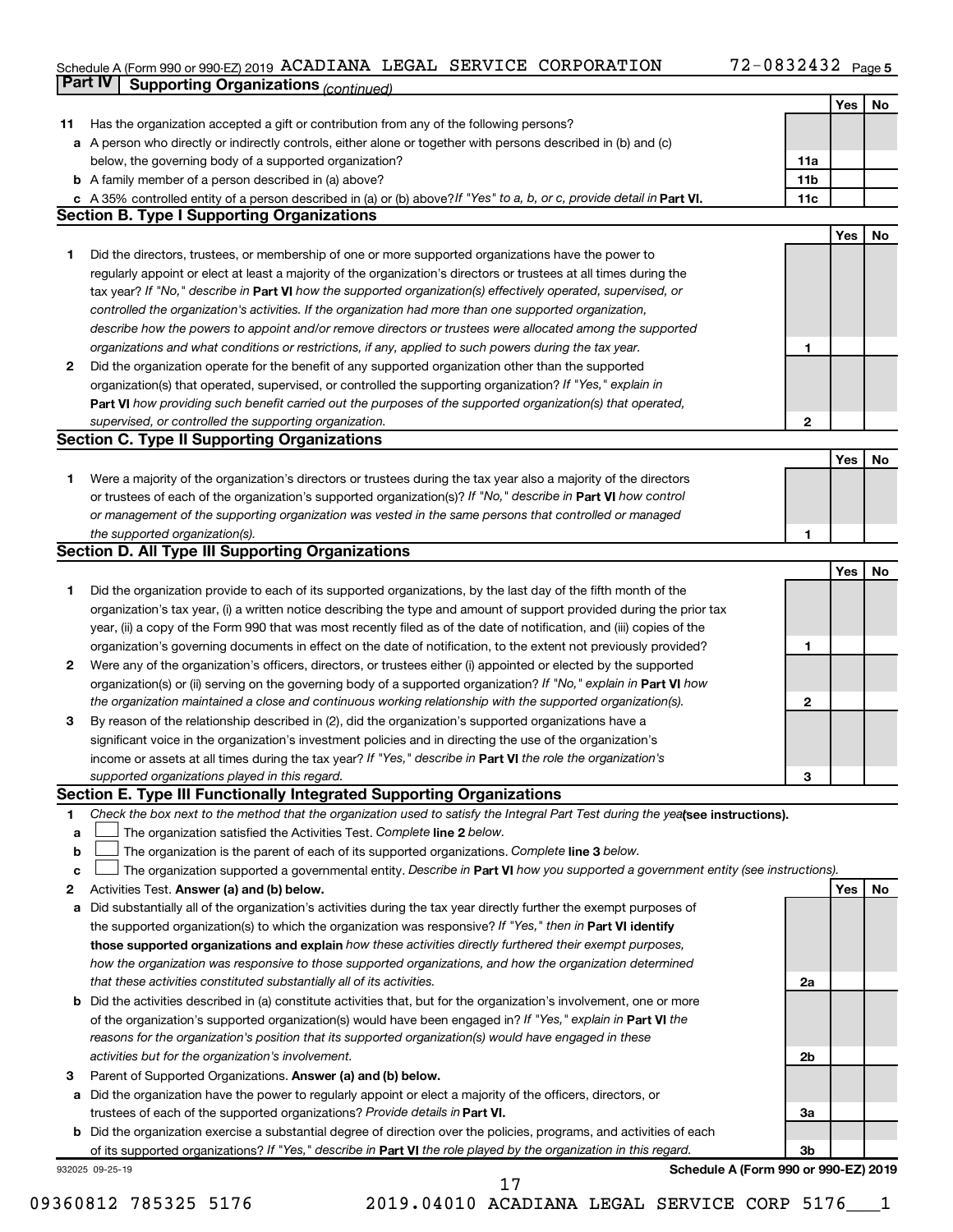#### Schedule A (Form 990 or 990-EZ) 2019 ACADIANA LEGAL SERVICE CORPORATION  $72-0832432$  Page **Part V Type III Non-Functionally Integrated 509(a)(3) Supporting Organizations**

1 **Letter See instructions.** All Check here if the organization satisfied the Integral Part Test as a qualifying trust on Nov. 20, 1970 (explain in Part VI). See instructions. All other Type III non-functionally integrated supporting organizations must complete Sections A through E.

|                          | Section A - Adjusted Net Income                                              | (A) Prior Year | (B) Current Year<br>(optional) |                                |
|--------------------------|------------------------------------------------------------------------------|----------------|--------------------------------|--------------------------------|
| 1                        | Net short-term capital gain                                                  | 1              |                                |                                |
| 2                        | Recoveries of prior-year distributions                                       | $\mathbf{2}$   |                                |                                |
| 3                        | Other gross income (see instructions)                                        | 3              |                                |                                |
| 4                        | Add lines 1 through 3.                                                       | 4              |                                |                                |
| 5                        | Depreciation and depletion                                                   | 5              |                                |                                |
| 6                        | Portion of operating expenses paid or incurred for production or             |                |                                |                                |
|                          | collection of gross income or for management, conservation, or               |                |                                |                                |
|                          | maintenance of property held for production of income (see instructions)     | 6              |                                |                                |
| 7                        | Other expenses (see instructions)                                            | $\overline{7}$ |                                |                                |
| 8                        | Adjusted Net Income (subtract lines 5, 6, and 7 from line 4)                 | 8              |                                |                                |
|                          | <b>Section B - Minimum Asset Amount</b>                                      |                | (A) Prior Year                 | (B) Current Year<br>(optional) |
| 1.                       | Aggregate fair market value of all non-exempt-use assets (see                |                |                                |                                |
|                          | instructions for short tax year or assets held for part of year):            |                |                                |                                |
|                          | a Average monthly value of securities                                        | 1a             |                                |                                |
|                          | <b>b</b> Average monthly cash balances                                       | 1 <sub>b</sub> |                                |                                |
|                          | c Fair market value of other non-exempt-use assets                           | 1c             |                                |                                |
|                          | d Total (add lines 1a, 1b, and 1c)                                           | 1 <sub>d</sub> |                                |                                |
|                          | e Discount claimed for blockage or other                                     |                |                                |                                |
|                          | factors (explain in detail in <b>Part VI</b> ):                              |                |                                |                                |
| 2                        | Acquisition indebtedness applicable to non-exempt-use assets                 | $\mathbf{2}$   |                                |                                |
| 3                        | Subtract line 2 from line 1d.                                                | 3              |                                |                                |
| 4                        | Cash deemed held for exempt use. Enter 1-1/2% of line 3 (for greater amount, |                |                                |                                |
|                          | see instructions).                                                           | 4              |                                |                                |
| 5                        | Net value of non-exempt-use assets (subtract line 4 from line 3)             | 5              |                                |                                |
| 6                        | Multiply line 5 by .035.                                                     | 6              |                                |                                |
| $\overline{\phantom{a}}$ | Recoveries of prior-year distributions                                       | $\overline{7}$ |                                |                                |
| 8                        | Minimum Asset Amount (add line 7 to line 6)                                  | 8              |                                |                                |
|                          | <b>Section C - Distributable Amount</b>                                      |                |                                | <b>Current Year</b>            |
| 1                        | Adjusted net income for prior year (from Section A, line 8, Column A)        | 1              |                                |                                |
| $\mathbf{2}$             | Enter 85% of line 1.                                                         | $\mathbf{2}$   |                                |                                |
| 3                        | Minimum asset amount for prior year (from Section B, line 8, Column A)       | 3              |                                |                                |
| 4                        | Enter greater of line 2 or line 3.                                           | 4              |                                |                                |
| 5                        | Income tax imposed in prior year                                             | 5              |                                |                                |
| 6                        | <b>Distributable Amount.</b> Subtract line 5 from line 4, unless subject to  |                |                                |                                |
|                          | emergency temporary reduction (see instructions).                            | 6              |                                |                                |
|                          |                                                                              |                |                                |                                |

**7** Check here if the current year is the organization's first as a non-functionally integrated Type III supporting organization (see † instructions).

**Schedule A (Form 990 or 990-EZ) 2019**

932026 09-25-19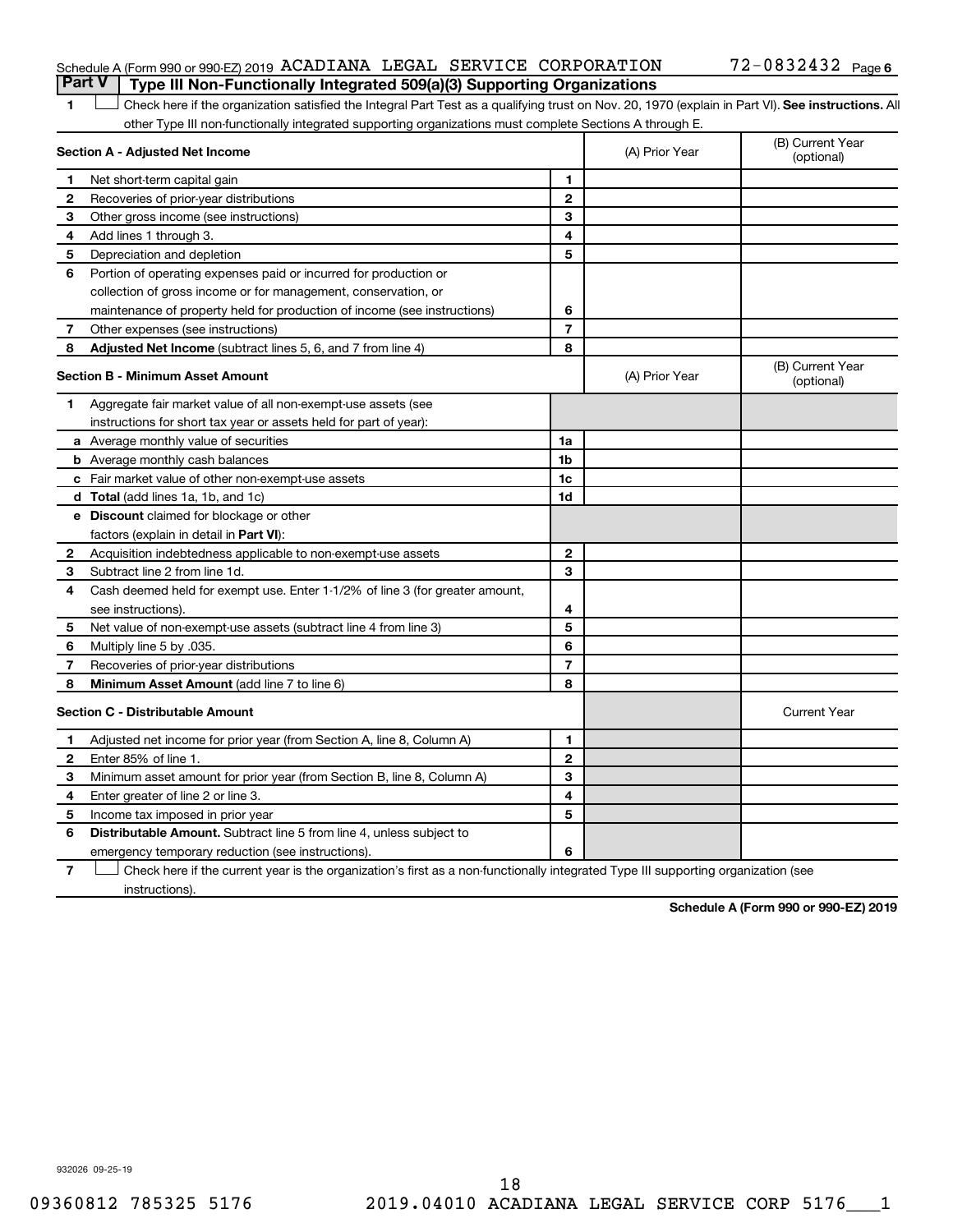#### Schedule A (Form 990 or 990-EZ) 2019 ACADIANA LEGAL SERVICE CORPORATION 72-0832432 Page ACADIANA LEGAL SERVICE CORPORATION 72-0832432

| <b>Part V</b><br>Type III Non-Functionally Integrated 509(a)(3) Supporting Organizations (continued) |                                                                                            |                                    |                                               |                                                         |  |  |  |
|------------------------------------------------------------------------------------------------------|--------------------------------------------------------------------------------------------|------------------------------------|-----------------------------------------------|---------------------------------------------------------|--|--|--|
|                                                                                                      | <b>Current Year</b><br><b>Section D - Distributions</b>                                    |                                    |                                               |                                                         |  |  |  |
| 1                                                                                                    | Amounts paid to supported organizations to accomplish exempt purposes                      |                                    |                                               |                                                         |  |  |  |
| $\mathbf{2}$                                                                                         | Amounts paid to perform activity that directly furthers exempt purposes of supported       |                                    |                                               |                                                         |  |  |  |
|                                                                                                      | organizations, in excess of income from activity                                           |                                    |                                               |                                                         |  |  |  |
| 3                                                                                                    | Administrative expenses paid to accomplish exempt purposes of supported organizations      |                                    |                                               |                                                         |  |  |  |
| 4                                                                                                    | Amounts paid to acquire exempt-use assets                                                  |                                    |                                               |                                                         |  |  |  |
| 5                                                                                                    | Qualified set-aside amounts (prior IRS approval required)                                  |                                    |                                               |                                                         |  |  |  |
| 6                                                                                                    | Other distributions (describe in <b>Part VI</b> ). See instructions.                       |                                    |                                               |                                                         |  |  |  |
| 7                                                                                                    | Total annual distributions. Add lines 1 through 6.                                         |                                    |                                               |                                                         |  |  |  |
| 8                                                                                                    | Distributions to attentive supported organizations to which the organization is responsive |                                    |                                               |                                                         |  |  |  |
|                                                                                                      | (provide details in Part VI). See instructions.                                            |                                    |                                               |                                                         |  |  |  |
| 9                                                                                                    | Distributable amount for 2019 from Section C, line 6                                       |                                    |                                               |                                                         |  |  |  |
| 10                                                                                                   | Line 8 amount divided by line 9 amount                                                     |                                    |                                               |                                                         |  |  |  |
|                                                                                                      | <b>Section E - Distribution Allocations (see instructions)</b>                             | (i)<br><b>Excess Distributions</b> | (ii)<br><b>Underdistributions</b><br>Pre-2019 | (iii)<br><b>Distributable</b><br><b>Amount for 2019</b> |  |  |  |
| 1                                                                                                    | Distributable amount for 2019 from Section C, line 6                                       |                                    |                                               |                                                         |  |  |  |
| $\mathbf{2}$                                                                                         | Underdistributions, if any, for years prior to 2019 (reason-                               |                                    |                                               |                                                         |  |  |  |
|                                                                                                      | able cause required- explain in Part VI). See instructions.                                |                                    |                                               |                                                         |  |  |  |
| 3                                                                                                    | Excess distributions carryover, if any, to 2019                                            |                                    |                                               |                                                         |  |  |  |
|                                                                                                      | a From 2014                                                                                |                                    |                                               |                                                         |  |  |  |
|                                                                                                      | $b$ From 2015                                                                              |                                    |                                               |                                                         |  |  |  |
|                                                                                                      | c From 2016                                                                                |                                    |                                               |                                                         |  |  |  |
|                                                                                                      | <b>d</b> From 2017                                                                         |                                    |                                               |                                                         |  |  |  |
|                                                                                                      | e From 2018                                                                                |                                    |                                               |                                                         |  |  |  |
|                                                                                                      | f Total of lines 3a through e                                                              |                                    |                                               |                                                         |  |  |  |
|                                                                                                      | <b>g</b> Applied to underdistributions of prior years                                      |                                    |                                               |                                                         |  |  |  |
|                                                                                                      | <b>h</b> Applied to 2019 distributable amount                                              |                                    |                                               |                                                         |  |  |  |
| Ť.                                                                                                   | Carryover from 2014 not applied (see instructions)                                         |                                    |                                               |                                                         |  |  |  |
|                                                                                                      | Remainder. Subtract lines 3g, 3h, and 3i from 3f.                                          |                                    |                                               |                                                         |  |  |  |
| 4                                                                                                    | Distributions for 2019 from Section D,                                                     |                                    |                                               |                                                         |  |  |  |
|                                                                                                      | line $7:$                                                                                  |                                    |                                               |                                                         |  |  |  |
|                                                                                                      | <b>a</b> Applied to underdistributions of prior years                                      |                                    |                                               |                                                         |  |  |  |
|                                                                                                      | <b>b</b> Applied to 2019 distributable amount                                              |                                    |                                               |                                                         |  |  |  |
| c                                                                                                    | Remainder. Subtract lines 4a and 4b from 4.                                                |                                    |                                               |                                                         |  |  |  |
| 5                                                                                                    | Remaining underdistributions for years prior to 2019, if                                   |                                    |                                               |                                                         |  |  |  |
|                                                                                                      | any. Subtract lines 3g and 4a from line 2. For result greater                              |                                    |                                               |                                                         |  |  |  |
|                                                                                                      | than zero, explain in Part VI. See instructions.                                           |                                    |                                               |                                                         |  |  |  |
| 6                                                                                                    | Remaining underdistributions for 2019. Subtract lines 3h                                   |                                    |                                               |                                                         |  |  |  |
|                                                                                                      | and 4b from line 1. For result greater than zero, explain in                               |                                    |                                               |                                                         |  |  |  |
|                                                                                                      | <b>Part VI.</b> See instructions.                                                          |                                    |                                               |                                                         |  |  |  |
| $\overline{7}$                                                                                       | Excess distributions carryover to 2020. Add lines 3j                                       |                                    |                                               |                                                         |  |  |  |
|                                                                                                      | and 4c.                                                                                    |                                    |                                               |                                                         |  |  |  |
| 8                                                                                                    | Breakdown of line 7:                                                                       |                                    |                                               |                                                         |  |  |  |
|                                                                                                      | a Excess from 2015                                                                         |                                    |                                               |                                                         |  |  |  |
|                                                                                                      | <b>b</b> Excess from 2016                                                                  |                                    |                                               |                                                         |  |  |  |
|                                                                                                      | c Excess from 2017                                                                         |                                    |                                               |                                                         |  |  |  |
|                                                                                                      | d Excess from 2018                                                                         |                                    |                                               |                                                         |  |  |  |
|                                                                                                      | e Excess from 2019                                                                         |                                    |                                               |                                                         |  |  |  |

**Schedule A (Form 990 or 990-EZ) 2019**

932027 09-25-19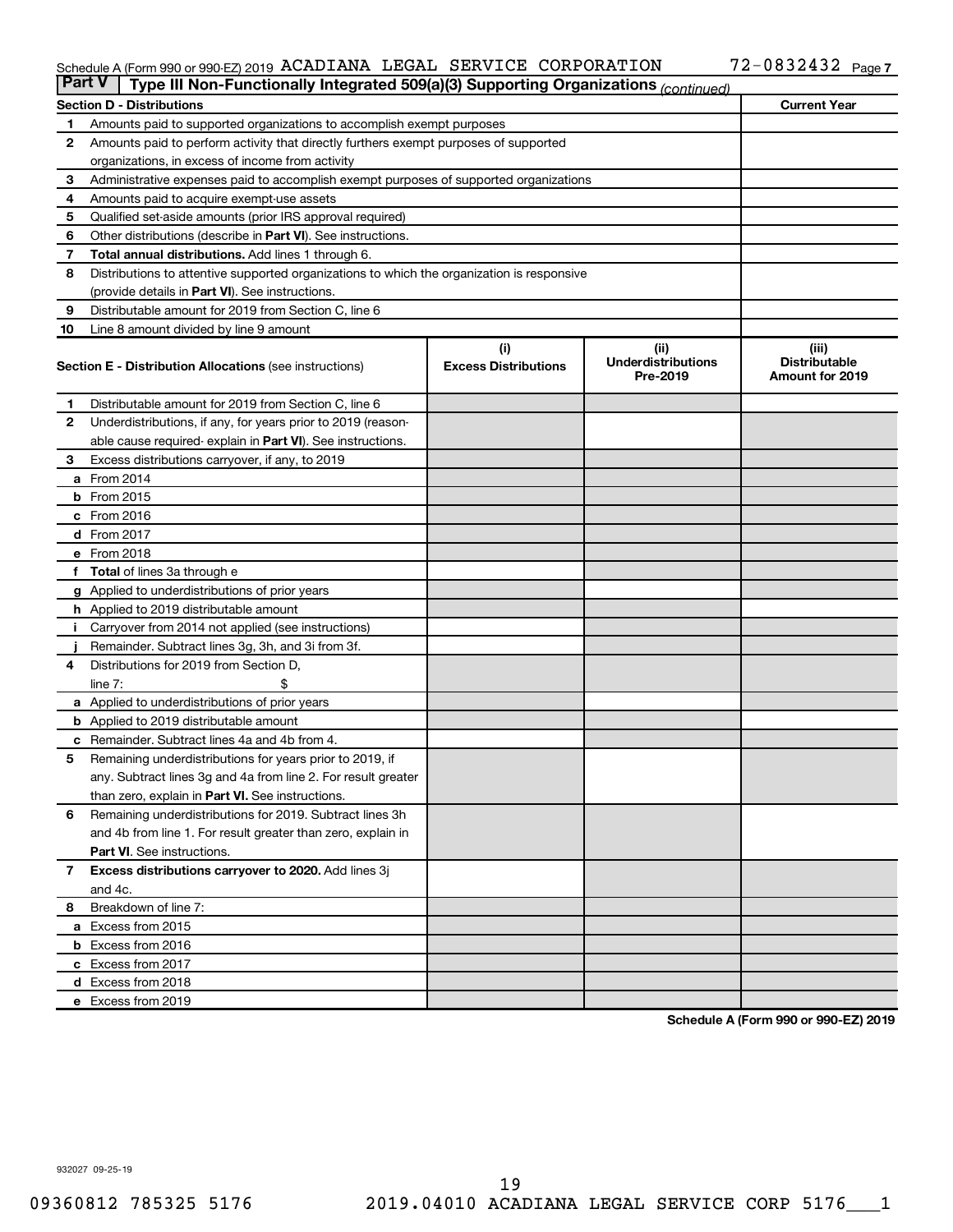|                 |                      | Schedule A (Form 990 or 990-EZ) 2019 ACADIANA LEGAL SERVICE CORPORATION                                                                                                                                                                                                                                                                                                                                                           |    |                                                 | 72-0832432 Page 8                    |  |
|-----------------|----------------------|-----------------------------------------------------------------------------------------------------------------------------------------------------------------------------------------------------------------------------------------------------------------------------------------------------------------------------------------------------------------------------------------------------------------------------------|----|-------------------------------------------------|--------------------------------------|--|
| Part VI         |                      | Supplemental Information. Provide the explanations required by Part II, line 10; Part II, line 17a or 17b; Part III, line 12;<br>Part IV, Section A, lines 1, 2, 3b, 3c, 4b, 4c, 5a, 6, 9a, 9b, 9c, 11a, 11b, and 11c; Part IV, Section B, lines 1 and 2; Part IV, Section C,<br>line 1; Part IV, Section D, lines 2 and 3; Part IV, Section E, lines 1c, 2a, 2b, 3a, and 3b; Part V, line 1; Part V, Section B, line 1e; Part V, |    |                                                 |                                      |  |
|                 | (See instructions.)  | Section D, lines 5, 6, and 8; and Part V, Section E, lines 2, 5, and 6. Also complete this part for any additional information.                                                                                                                                                                                                                                                                                                   |    |                                                 |                                      |  |
|                 |                      |                                                                                                                                                                                                                                                                                                                                                                                                                                   |    |                                                 |                                      |  |
|                 |                      |                                                                                                                                                                                                                                                                                                                                                                                                                                   |    |                                                 |                                      |  |
|                 |                      |                                                                                                                                                                                                                                                                                                                                                                                                                                   |    |                                                 |                                      |  |
|                 |                      |                                                                                                                                                                                                                                                                                                                                                                                                                                   |    |                                                 |                                      |  |
|                 |                      |                                                                                                                                                                                                                                                                                                                                                                                                                                   |    |                                                 |                                      |  |
|                 |                      |                                                                                                                                                                                                                                                                                                                                                                                                                                   |    |                                                 |                                      |  |
|                 |                      |                                                                                                                                                                                                                                                                                                                                                                                                                                   |    |                                                 |                                      |  |
|                 |                      |                                                                                                                                                                                                                                                                                                                                                                                                                                   |    |                                                 |                                      |  |
|                 |                      |                                                                                                                                                                                                                                                                                                                                                                                                                                   |    |                                                 |                                      |  |
|                 |                      |                                                                                                                                                                                                                                                                                                                                                                                                                                   |    |                                                 |                                      |  |
|                 |                      |                                                                                                                                                                                                                                                                                                                                                                                                                                   |    |                                                 |                                      |  |
|                 |                      |                                                                                                                                                                                                                                                                                                                                                                                                                                   |    |                                                 |                                      |  |
|                 |                      |                                                                                                                                                                                                                                                                                                                                                                                                                                   |    |                                                 |                                      |  |
|                 |                      |                                                                                                                                                                                                                                                                                                                                                                                                                                   |    |                                                 |                                      |  |
|                 |                      |                                                                                                                                                                                                                                                                                                                                                                                                                                   |    |                                                 |                                      |  |
|                 |                      |                                                                                                                                                                                                                                                                                                                                                                                                                                   |    |                                                 |                                      |  |
|                 |                      |                                                                                                                                                                                                                                                                                                                                                                                                                                   |    |                                                 |                                      |  |
|                 |                      |                                                                                                                                                                                                                                                                                                                                                                                                                                   |    |                                                 |                                      |  |
|                 |                      |                                                                                                                                                                                                                                                                                                                                                                                                                                   |    |                                                 |                                      |  |
|                 |                      |                                                                                                                                                                                                                                                                                                                                                                                                                                   |    |                                                 |                                      |  |
|                 |                      |                                                                                                                                                                                                                                                                                                                                                                                                                                   |    |                                                 |                                      |  |
|                 |                      |                                                                                                                                                                                                                                                                                                                                                                                                                                   |    |                                                 |                                      |  |
|                 |                      |                                                                                                                                                                                                                                                                                                                                                                                                                                   |    |                                                 |                                      |  |
|                 |                      |                                                                                                                                                                                                                                                                                                                                                                                                                                   |    |                                                 |                                      |  |
|                 |                      |                                                                                                                                                                                                                                                                                                                                                                                                                                   |    |                                                 |                                      |  |
|                 |                      |                                                                                                                                                                                                                                                                                                                                                                                                                                   |    |                                                 |                                      |  |
|                 |                      |                                                                                                                                                                                                                                                                                                                                                                                                                                   |    |                                                 |                                      |  |
|                 |                      |                                                                                                                                                                                                                                                                                                                                                                                                                                   |    |                                                 |                                      |  |
|                 |                      |                                                                                                                                                                                                                                                                                                                                                                                                                                   |    |                                                 |                                      |  |
|                 |                      |                                                                                                                                                                                                                                                                                                                                                                                                                                   |    |                                                 |                                      |  |
|                 |                      |                                                                                                                                                                                                                                                                                                                                                                                                                                   |    |                                                 |                                      |  |
|                 |                      |                                                                                                                                                                                                                                                                                                                                                                                                                                   |    |                                                 |                                      |  |
|                 |                      |                                                                                                                                                                                                                                                                                                                                                                                                                                   |    |                                                 |                                      |  |
|                 |                      |                                                                                                                                                                                                                                                                                                                                                                                                                                   |    |                                                 |                                      |  |
|                 |                      |                                                                                                                                                                                                                                                                                                                                                                                                                                   |    |                                                 |                                      |  |
|                 |                      |                                                                                                                                                                                                                                                                                                                                                                                                                                   |    |                                                 |                                      |  |
|                 |                      |                                                                                                                                                                                                                                                                                                                                                                                                                                   |    |                                                 |                                      |  |
| 932028 09-25-19 |                      |                                                                                                                                                                                                                                                                                                                                                                                                                                   | 20 |                                                 | Schedule A (Form 990 or 990-EZ) 2019 |  |
|                 | 09360812 785325 5176 |                                                                                                                                                                                                                                                                                                                                                                                                                                   |    | 2019.04010 ACADIANA LEGAL SERVICE CORP 5176___1 |                                      |  |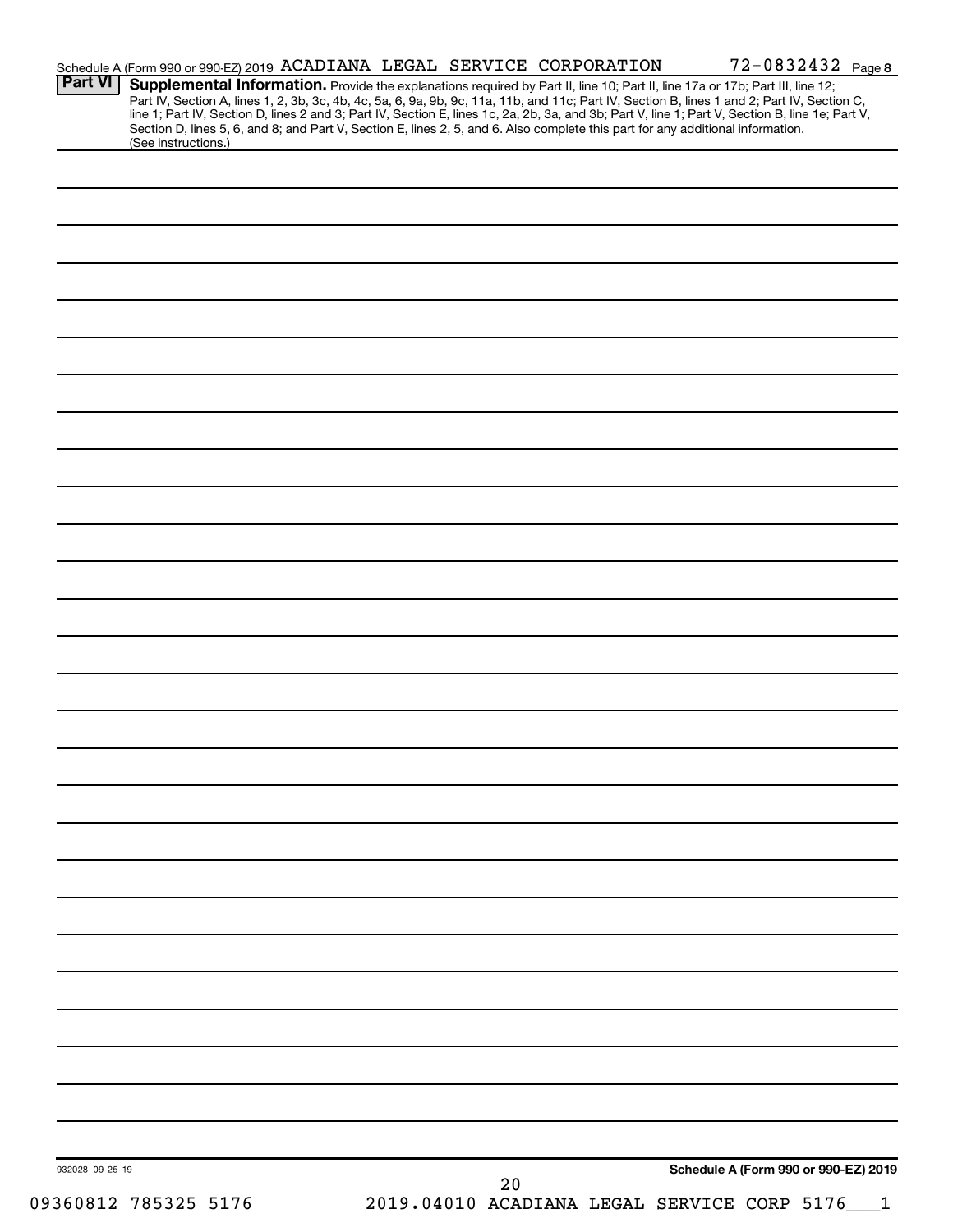#### Name of the organization

### **Schedule B Schedule of Contributors**

**or 990-PF) | Attach to Form 990, Form 990-EZ, or Form 990-PF. | Go to www.irs.gov/Form990 for the latest information.** OMB No. 1545-0047

**2019**

**Employer identification number**

|  | 72-0832432 |
|--|------------|
|--|------------|

| <b>Organization type (check one):</b> |                                                                           |  |  |  |
|---------------------------------------|---------------------------------------------------------------------------|--|--|--|
| Filers of:                            | Section:                                                                  |  |  |  |
| Form 990 or 990-EZ                    | $ \mathbf{X} $ 501(c)( 3) (enter number) organization                     |  |  |  |
|                                       | 4947(a)(1) nonexempt charitable trust not treated as a private foundation |  |  |  |
|                                       | 527 political organization                                                |  |  |  |
| Form 990-PF                           | 501(c)(3) exempt private foundation                                       |  |  |  |
|                                       | 4947(a)(1) nonexempt charitable trust treated as a private foundation     |  |  |  |
|                                       | 501(c)(3) taxable private foundation                                      |  |  |  |

ACADIANA LEGAL SERVICE CORPORATION

Check if your organization is covered by the General Rule or a Special Rule. **Note:**  Only a section 501(c)(7), (8), or (10) organization can check boxes for both the General Rule and a Special Rule. See instructions.

#### **General Rule**

 $\Box$ 

For an organization filing Form 990, 990-EZ, or 990-PF that received, during the year, contributions totaling \$5,000 or more (in money or property) from any one contributor. Complete Parts I and II. See instructions for determining a contributor's total contributions.

#### **Special Rules**

any one contributor, during the year, total contributions of the greater of (1) \$5,000; or (2) 2% of the amount on (i) Form 990, Part VIII, line 1h;  $\boxed{\text{X}}$  For an organization described in section 501(c)(3) filing Form 990 or 990-EZ that met the 33 1/3% support test of the regulations under sections 509(a)(1) and 170(b)(1)(A)(vi), that checked Schedule A (Form 990 or 990-EZ), Part II, line 13, 16a, or 16b, and that received from or (ii) Form 990-EZ, line 1. Complete Parts I and II.

year, total contributions of more than \$1,000 *exclusively* for religious, charitable, scientific, literary, or educational purposes, or for the For an organization described in section 501(c)(7), (8), or (10) filing Form 990 or 990-EZ that received from any one contributor, during the prevention of cruelty to children or animals. Complete Parts I, II, and III.  $\Box$ 

purpose. Don't complete any of the parts unless the General Rule applies to this organization because it received nonexclusively year, contributions exclusively for religious, charitable, etc., purposes, but no such contributions totaled more than \$1,000. If this box is checked, enter here the total contributions that were received during the year for an exclusively religious, charitable, etc., For an organization described in section 501(c)(7), (8), or (10) filing Form 990 or 990-EZ that received from any one contributor, during the religious, charitable, etc., contributions totaling \$5,000 or more during the year  $~\ldots\ldots\ldots\ldots\ldots\ldots\ldots\ldots\ldots\blacktriangleright~$ \$  $\Box$ 

**Caution:**  An organization that isn't covered by the General Rule and/or the Special Rules doesn't file Schedule B (Form 990, 990-EZ, or 990-PF),  **must** but it answer "No" on Part IV, line 2, of its Form 990; or check the box on line H of its Form 990-EZ or on its Form 990-PF, Part I, line 2, to certify that it doesn't meet the filing requirements of Schedule B (Form 990, 990-EZ, or 990-PF).

**For Paperwork Reduction Act Notice, see the instructions for Form 990, 990-EZ, or 990-PF. Schedule B (Form 990, 990-EZ, or 990-PF) (2019)** LHA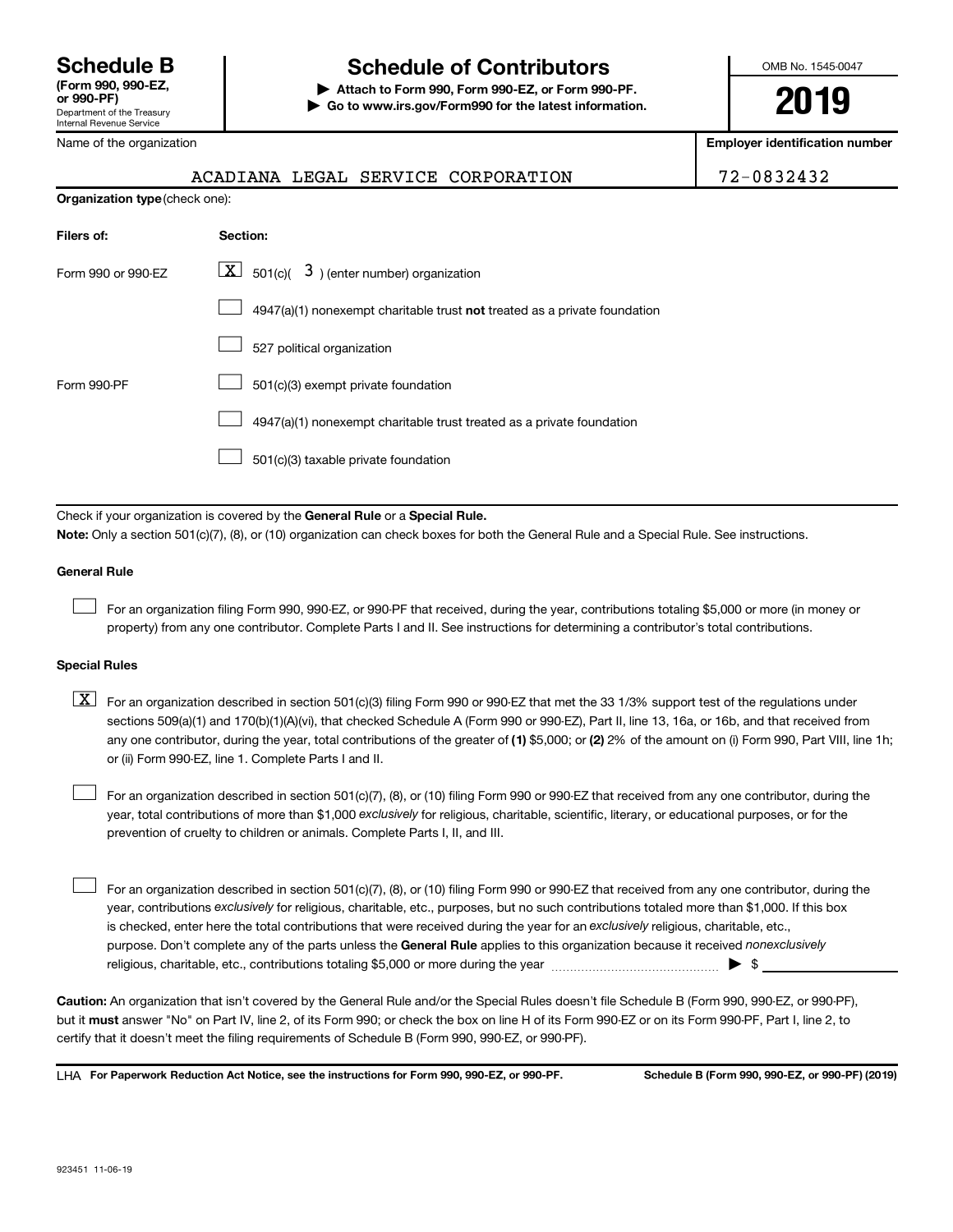Name of organization

**Employer identification number**

#### ACADIANA LEGAL SERVICE CORPORATION 72-0832432

**Part I** Contributors (see instructions). Use duplicate copies of Part I if additional space is needed.

| (a)<br>No.      | (b)<br>Name, address, and ZIP + 4                                                    | (c)<br><b>Total contributions</b> | (d)<br>Type of contribution                                                                                                         |
|-----------------|--------------------------------------------------------------------------------------|-----------------------------------|-------------------------------------------------------------------------------------------------------------------------------------|
| 1               | LEGAL SERVICES CORPORATION<br>333 K. STREET, NW<br>WASHINGTON, DC 20007              | 2,724,867.<br>\$                  | $\overline{\mathbf{X}}$<br>Person<br>Payroll<br>Noncash<br>(Complete Part II for<br>noncash contributions.)                         |
| (a)<br>No.      | (b)<br>Name, address, and ZIP + 4                                                    | (c)<br><b>Total contributions</b> | (d)<br>Type of contribution                                                                                                         |
| 2               | LOUISIANA BAR FOUNDATION<br>1615 POYDRAS STREET, SUITE 1000<br>NEW ORLEANS, LA 70112 | 3,002,013.<br>\$                  | $\overline{\mathbf{X}}$<br>Person<br>Payroll<br><b>Noncash</b><br>(Complete Part II for<br>noncash contributions.)                  |
| (a)<br>No.      | (b)<br>Name, address, and ZIP + 4                                                    | (c)<br><b>Total contributions</b> | (d)<br>Type of contribution                                                                                                         |
|                 |                                                                                      | \$                                | Person<br>Payroll<br><b>Noncash</b><br>(Complete Part II for<br>noncash contributions.)                                             |
| (a)<br>No.      | (b)<br>Name, address, and ZIP + 4                                                    | (c)<br><b>Total contributions</b> | (d)<br>Type of contribution                                                                                                         |
|                 |                                                                                      | \$                                | Person<br>Payroll<br><b>Noncash</b><br>(Complete Part II for<br>noncash contributions.)                                             |
| (a)<br>No.      | (b)<br>Name, address, and ZIP + 4                                                    | (c)<br><b>Total contributions</b> | (d)<br>Type of contribution                                                                                                         |
|                 |                                                                                      | \$                                | Person<br>Payroll<br><b>Noncash</b><br>(Complete Part II for<br>noncash contributions.)                                             |
| (a)<br>No.      | (b)<br>Name, address, and ZIP + 4                                                    | (c)<br><b>Total contributions</b> | (d)<br>Type of contribution                                                                                                         |
| 923452 11-06-19 |                                                                                      | \$                                | Person<br>Payroll<br>Noncash<br>(Complete Part II for<br>noncash contributions.)<br>Schedule B (Form 990, 990-EZ, or 990-PF) (2019) |
|                 | 22                                                                                   |                                   |                                                                                                                                     |

09360812 785325 5176 2019.04010 ACADIANA LEGAL SERVICE CORP 5176 1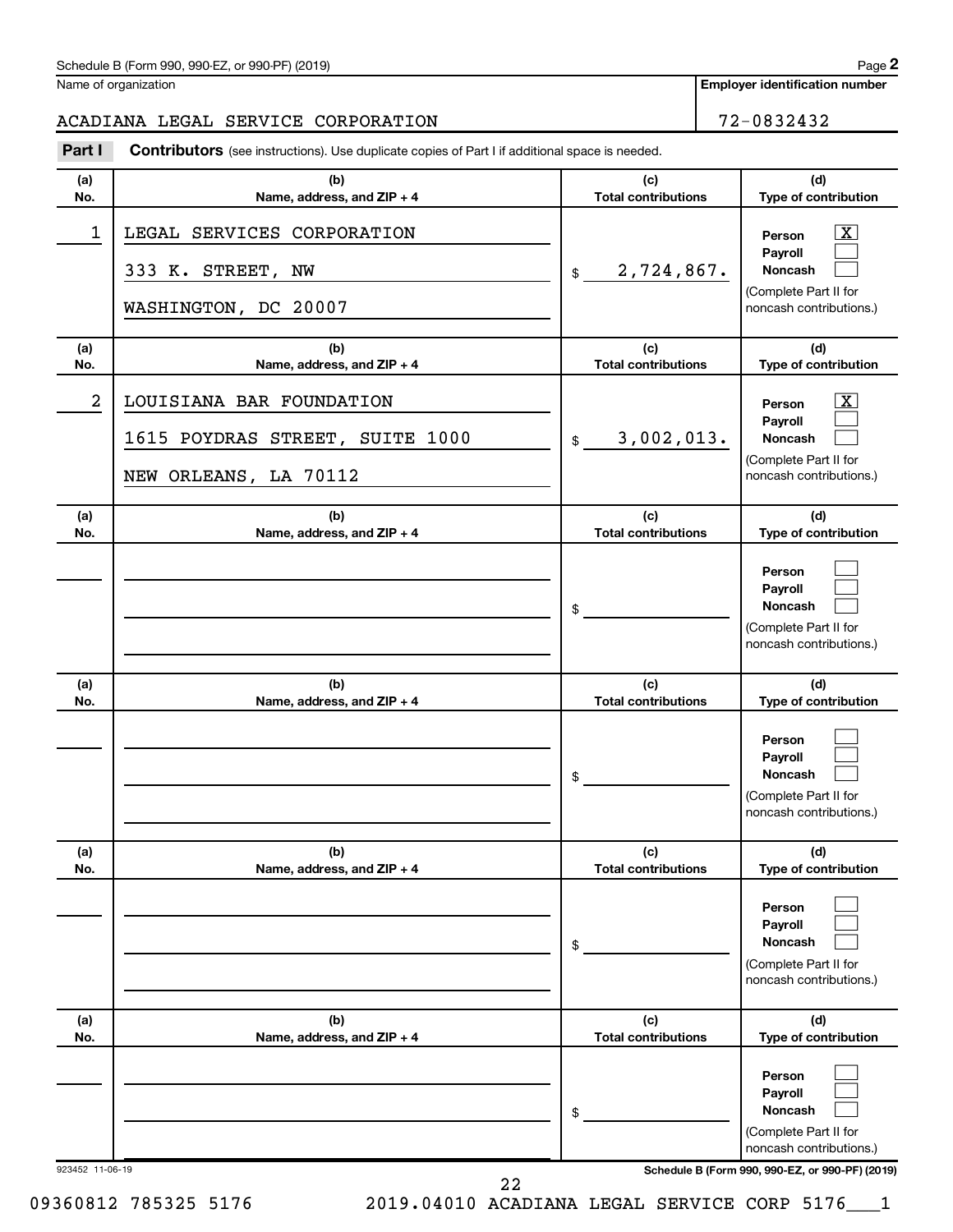Name of organization

**Employer identification number**

ACADIANA LEGAL SERVICE CORPORATION 72-0832432

Part II Noncash Property (see instructions). Use duplicate copies of Part II if additional space is needed.

| (a)<br>No.<br>from<br>Part I | (b)<br>Description of noncash property given | (c)<br>FMV (or estimate)<br>(See instructions.) | (d)<br>Date received                            |
|------------------------------|----------------------------------------------|-------------------------------------------------|-------------------------------------------------|
|                              |                                              | \$                                              |                                                 |
| (a)<br>No.<br>from<br>Part I | (b)<br>Description of noncash property given | (c)<br>FMV (or estimate)<br>(See instructions.) | (d)<br>Date received                            |
|                              |                                              | \$                                              |                                                 |
| (a)<br>No.<br>from<br>Part I | (b)<br>Description of noncash property given | (c)<br>FMV (or estimate)<br>(See instructions.) | (d)<br>Date received                            |
|                              |                                              | \$                                              |                                                 |
| (a)<br>No.<br>from<br>Part I | (b)<br>Description of noncash property given | (c)<br>FMV (or estimate)<br>(See instructions.) | (d)<br>Date received                            |
|                              |                                              | \$                                              |                                                 |
| (a)<br>No.<br>from<br>Part I | (b)<br>Description of noncash property given | (c)<br>FMV (or estimate)<br>(See instructions.) | (d)<br>Date received                            |
|                              |                                              | \$                                              |                                                 |
| (a)<br>No.<br>from<br>Part I | (b)<br>Description of noncash property given | (c)<br>FMV (or estimate)<br>(See instructions.) | (d)<br>Date received                            |
| 923453 11-06-19              |                                              | \$                                              | Schedule B (Form 990, 990-EZ, or 990-PF) (2019) |

09360812 785325 5176 2019.04010 ACADIANA LEGAL SERVICE CORP 5176 1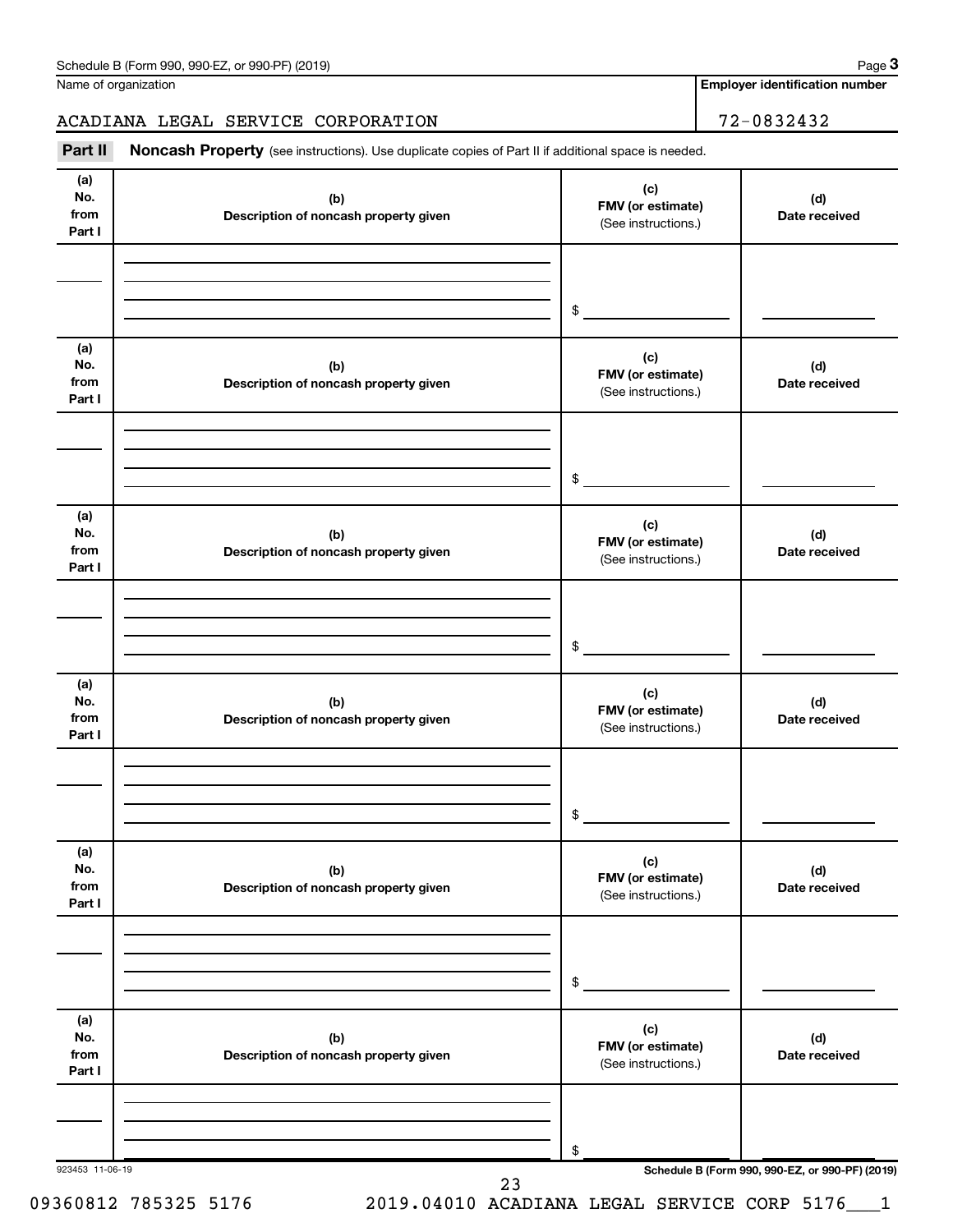|                           | Schedule B (Form 990, 990-EZ, or 990-PF) (2019)                                                                                                                                                                                                                              |                                                                                     |                                          | Page 4                                          |  |  |  |
|---------------------------|------------------------------------------------------------------------------------------------------------------------------------------------------------------------------------------------------------------------------------------------------------------------------|-------------------------------------------------------------------------------------|------------------------------------------|-------------------------------------------------|--|--|--|
|                           | Name of organization                                                                                                                                                                                                                                                         |                                                                                     |                                          | <b>Employer identification number</b>           |  |  |  |
|                           | ACADIANA LEGAL SERVICE CORPORATION                                                                                                                                                                                                                                           |                                                                                     |                                          | 72-0832432                                      |  |  |  |
| Part III                  | Exclusively religious, charitable, etc., contributions to organizations described in section 501(c)(7), (8), or (10) that total more than \$1,000 for the year<br>from any one contributor. Complete columns (a) through (e) and the following line entry. For organizations |                                                                                     |                                          |                                                 |  |  |  |
|                           | completing Part III, enter the total of exclusively religious, charitable, etc., contributions of \$1,000 or less for the year. (Enter this info. once.)<br>Use duplicate copies of Part III if additional space is needed.                                                  |                                                                                     |                                          |                                                 |  |  |  |
| (a) No.                   |                                                                                                                                                                                                                                                                              |                                                                                     |                                          |                                                 |  |  |  |
| from<br>Part I            | (b) Purpose of gift                                                                                                                                                                                                                                                          | (c) Use of gift                                                                     |                                          | (d) Description of how gift is held             |  |  |  |
|                           |                                                                                                                                                                                                                                                                              |                                                                                     |                                          |                                                 |  |  |  |
|                           |                                                                                                                                                                                                                                                                              |                                                                                     |                                          |                                                 |  |  |  |
|                           |                                                                                                                                                                                                                                                                              |                                                                                     |                                          |                                                 |  |  |  |
|                           |                                                                                                                                                                                                                                                                              | (e) Transfer of gift                                                                |                                          |                                                 |  |  |  |
|                           |                                                                                                                                                                                                                                                                              | Transferee's name, address, and ZIP + 4<br>Relationship of transferor to transferee |                                          |                                                 |  |  |  |
|                           |                                                                                                                                                                                                                                                                              |                                                                                     |                                          |                                                 |  |  |  |
|                           |                                                                                                                                                                                                                                                                              |                                                                                     |                                          |                                                 |  |  |  |
|                           |                                                                                                                                                                                                                                                                              |                                                                                     |                                          |                                                 |  |  |  |
| (a) No.<br>from<br>Part I | (b) Purpose of gift<br>(c) Use of gift                                                                                                                                                                                                                                       |                                                                                     |                                          | (d) Description of how gift is held             |  |  |  |
|                           |                                                                                                                                                                                                                                                                              |                                                                                     |                                          |                                                 |  |  |  |
|                           |                                                                                                                                                                                                                                                                              |                                                                                     |                                          |                                                 |  |  |  |
|                           |                                                                                                                                                                                                                                                                              |                                                                                     |                                          |                                                 |  |  |  |
|                           | (e) Transfer of gift                                                                                                                                                                                                                                                         |                                                                                     |                                          |                                                 |  |  |  |
|                           | Transferee's name, address, and ZIP + 4                                                                                                                                                                                                                                      |                                                                                     | Relationship of transferor to transferee |                                                 |  |  |  |
|                           |                                                                                                                                                                                                                                                                              |                                                                                     |                                          |                                                 |  |  |  |
|                           |                                                                                                                                                                                                                                                                              |                                                                                     |                                          |                                                 |  |  |  |
|                           |                                                                                                                                                                                                                                                                              |                                                                                     |                                          |                                                 |  |  |  |
| (a) No.<br>from           | (b) Purpose of gift                                                                                                                                                                                                                                                          | (c) Use of gift                                                                     |                                          | (d) Description of how gift is held             |  |  |  |
| Part I                    |                                                                                                                                                                                                                                                                              |                                                                                     |                                          |                                                 |  |  |  |
|                           |                                                                                                                                                                                                                                                                              |                                                                                     |                                          |                                                 |  |  |  |
|                           |                                                                                                                                                                                                                                                                              |                                                                                     |                                          |                                                 |  |  |  |
|                           | (e) Transfer of gift                                                                                                                                                                                                                                                         |                                                                                     |                                          |                                                 |  |  |  |
|                           |                                                                                                                                                                                                                                                                              |                                                                                     |                                          |                                                 |  |  |  |
|                           | Transferee's name, address, and ZIP + 4                                                                                                                                                                                                                                      |                                                                                     |                                          | Relationship of transferor to transferee        |  |  |  |
|                           |                                                                                                                                                                                                                                                                              |                                                                                     |                                          |                                                 |  |  |  |
|                           |                                                                                                                                                                                                                                                                              |                                                                                     |                                          |                                                 |  |  |  |
| (a) No.<br>from           | (b) Purpose of gift                                                                                                                                                                                                                                                          | (c) Use of gift                                                                     |                                          | (d) Description of how gift is held             |  |  |  |
| Part I                    |                                                                                                                                                                                                                                                                              |                                                                                     |                                          |                                                 |  |  |  |
|                           |                                                                                                                                                                                                                                                                              |                                                                                     |                                          |                                                 |  |  |  |
|                           |                                                                                                                                                                                                                                                                              |                                                                                     |                                          |                                                 |  |  |  |
|                           | (e) Transfer of gift                                                                                                                                                                                                                                                         |                                                                                     |                                          |                                                 |  |  |  |
|                           |                                                                                                                                                                                                                                                                              |                                                                                     |                                          |                                                 |  |  |  |
|                           | Transferee's name, address, and ZIP + 4                                                                                                                                                                                                                                      |                                                                                     |                                          | Relationship of transferor to transferee        |  |  |  |
|                           |                                                                                                                                                                                                                                                                              |                                                                                     |                                          |                                                 |  |  |  |
|                           |                                                                                                                                                                                                                                                                              |                                                                                     |                                          |                                                 |  |  |  |
|                           |                                                                                                                                                                                                                                                                              |                                                                                     |                                          |                                                 |  |  |  |
| 923454 11-06-19           |                                                                                                                                                                                                                                                                              | 24                                                                                  |                                          | Schedule B (Form 990, 990-EZ, or 990-PF) (2019) |  |  |  |

09360812 785325 5176 2019.04010 ACADIANA LEGAL SERVICE CORP 5176\_\_\_1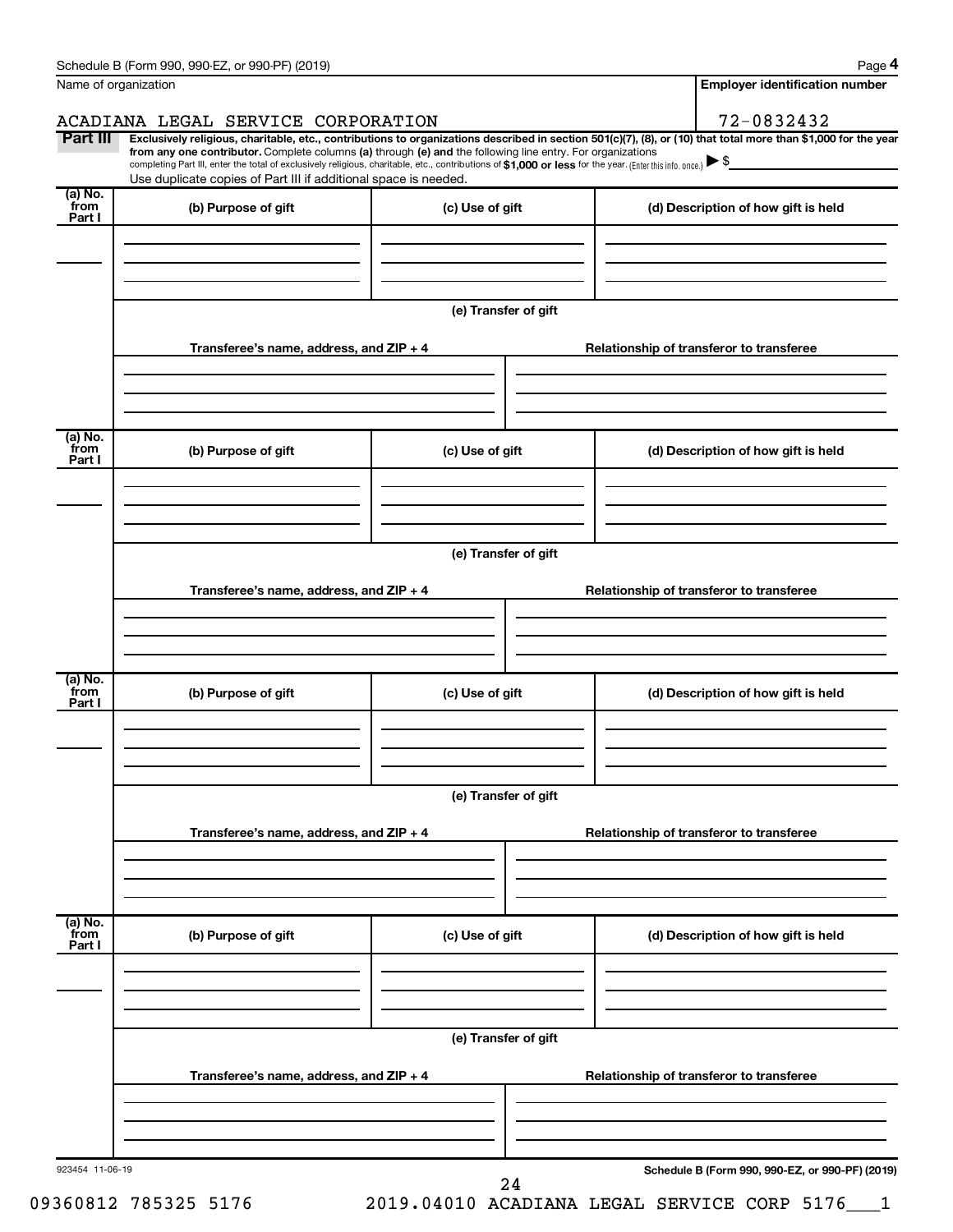| <b>SCHEDULE D</b> |  |  |
|-------------------|--|--|
|-------------------|--|--|

# **SCHEDULE D Supplemental Financial Statements**<br> **Form 990 2019**<br> **Part IV** line 6.7.8.9.10, 11a, 11b, 11d, 11d, 11d, 11d, 11d, 12a, 0r, 12b

**(Form 990) | Complete if the organization answered "Yes" on Form 990, Part IV, line 6, 7, 8, 9, 10, 11a, 11b, 11c, 11d, 11e, 11f, 12a, or 12b.**

**| Attach to Form 990. |Go to www.irs.gov/Form990 for instructions and the latest information.**



Department of the Treasury Internal Revenue Service

#### **Name of the organization**<br>**ACADITANA LEGAL SERVICE CORPORATION Employer identification number**<br>72 – 0832432 ACADIANA LEGAL SERVICE CORPORATION

| Part I  | ACADIANA DEGAD DERVICE CONICIAIION<br>Organizations Maintaining Donor Advised Funds or Other Similar Funds or Accounts. Complete if the                                                                                        |                         | 14 UUJ4IJ4                                         |
|---------|--------------------------------------------------------------------------------------------------------------------------------------------------------------------------------------------------------------------------------|-------------------------|----------------------------------------------------|
|         | organization answered "Yes" on Form 990, Part IV, line 6.                                                                                                                                                                      |                         |                                                    |
|         |                                                                                                                                                                                                                                | (a) Donor advised funds | (b) Funds and other accounts                       |
| 1       |                                                                                                                                                                                                                                |                         |                                                    |
| 2       | Aggregate value of contributions to (during year)                                                                                                                                                                              |                         |                                                    |
| з       |                                                                                                                                                                                                                                |                         |                                                    |
| 4       |                                                                                                                                                                                                                                |                         |                                                    |
| 5       | Did the organization inform all donors and donor advisors in writing that the assets held in donor advised funds                                                                                                               |                         |                                                    |
|         |                                                                                                                                                                                                                                |                         | Yes<br><b>No</b>                                   |
| 6       | Did the organization inform all grantees, donors, and donor advisors in writing that grant funds can be used only                                                                                                              |                         |                                                    |
|         | for charitable purposes and not for the benefit of the donor or donor advisor, or for any other purpose conferring                                                                                                             |                         |                                                    |
|         | impermissible private benefit?                                                                                                                                                                                                 |                         | Yes<br>No                                          |
| Part II | Conservation Easements. Complete if the organization answered "Yes" on Form 990, Part IV, line 7.                                                                                                                              |                         |                                                    |
| 1       | Purpose(s) of conservation easements held by the organization (check all that apply).                                                                                                                                          |                         |                                                    |
|         | Preservation of land for public use (for example, recreation or education)                                                                                                                                                     |                         | Preservation of a historically important land area |
|         | Protection of natural habitat                                                                                                                                                                                                  |                         | Preservation of a certified historic structure     |
|         | Preservation of open space                                                                                                                                                                                                     |                         |                                                    |
| 2       | Complete lines 2a through 2d if the organization held a qualified conservation contribution in the form of a conservation easement on the last                                                                                 |                         |                                                    |
|         | day of the tax year.                                                                                                                                                                                                           |                         | Held at the End of the Tax Year                    |
|         |                                                                                                                                                                                                                                |                         | 2a                                                 |
| b       | Total acreage restricted by conservation easements                                                                                                                                                                             |                         | 2 <sub>b</sub>                                     |
|         |                                                                                                                                                                                                                                |                         | 2 <sub>c</sub>                                     |
|         | d Number of conservation easements included in (c) acquired after 7/25/06, and not on a historic structure                                                                                                                     |                         |                                                    |
|         | listed in the National Register [11, 1200] and the National Register [11, 1200] and the National Register [11, 1200] and the National Register [11, 1200] and the National Register [11, 1200] and the National Register [11,  |                         | 2d                                                 |
| З       | Number of conservation easements modified, transferred, released, extinguished, or terminated by the organization during the tax                                                                                               |                         |                                                    |
|         | year                                                                                                                                                                                                                           |                         |                                                    |
| 4       | Number of states where property subject to conservation easement is located                                                                                                                                                    |                         |                                                    |
| 5       | Does the organization have a written policy regarding the periodic monitoring, inspection, handling of                                                                                                                         |                         |                                                    |
|         | violations, and enforcement of the conservation easements it holds?                                                                                                                                                            |                         | Yes<br>No                                          |
| 6       | Staff and volunteer hours devoted to monitoring, inspecting, handling of violations, and enforcing conservation easements during the year                                                                                      |                         |                                                    |
|         |                                                                                                                                                                                                                                |                         |                                                    |
| 7       | Amount of expenses incurred in monitoring, inspecting, handling of violations, and enforcing conservation easements during the year                                                                                            |                         |                                                    |
|         | $\blacktriangleright$ \$                                                                                                                                                                                                       |                         |                                                    |
| 8       | Does each conservation easement reported on line 2(d) above satisfy the requirements of section 170(h)(4)(B)(i)                                                                                                                |                         |                                                    |
|         |                                                                                                                                                                                                                                |                         | Yes<br><b>No</b>                                   |
| 9       | In Part XIII, describe how the organization reports conservation easements in its revenue and expense statement and                                                                                                            |                         |                                                    |
|         | balance sheet, and include, if applicable, the text of the footnote to the organization's financial statements that describes the                                                                                              |                         |                                                    |
|         | organization's accounting for conservation easements.                                                                                                                                                                          |                         |                                                    |
|         | Organizations Maintaining Collections of Art, Historical Treasures, or Other Similar Assets.<br>Part III I                                                                                                                     |                         |                                                    |
|         | Complete if the organization answered "Yes" on Form 990, Part IV, line 8.                                                                                                                                                      |                         |                                                    |
|         | 1a If the organization elected, as permitted under FASB ASC 958, not to report in its revenue statement and balance sheet works                                                                                                |                         |                                                    |
|         | of art, historical treasures, or other similar assets held for public exhibition, education, or research in furtherance of public                                                                                              |                         |                                                    |
|         | service, provide in Part XIII the text of the footnote to its financial statements that describes these items.                                                                                                                 |                         |                                                    |
|         | <b>b</b> If the organization elected, as permitted under FASB ASC 958, to report in its revenue statement and balance sheet works of                                                                                           |                         |                                                    |
|         | art, historical treasures, or other similar assets held for public exhibition, education, or research in furtherance of public service,                                                                                        |                         |                                                    |
|         | provide the following amounts relating to these items:                                                                                                                                                                         |                         |                                                    |
|         |                                                                                                                                                                                                                                |                         | $\triangleright$ \$                                |
|         |                                                                                                                                                                                                                                |                         |                                                    |
| 2       | If the organization received or held works of art, historical treasures, or other similar assets for financial gain, provide                                                                                                   |                         |                                                    |
|         | the following amounts required to be reported under FASB ASC 958 relating to these items:                                                                                                                                      |                         |                                                    |
| а       |                                                                                                                                                                                                                                |                         | \$                                                 |
|         | b Assets included in Form 990, Part X [11] matter is a substitute that is a set of the state of the state of the state of the state of the state of the state of the state of the state of the state of the state of the state |                         | $\blacktriangleright$ s                            |
|         | LHA For Paperwork Reduction Act Notice, see the Instructions for Form 990.                                                                                                                                                     |                         | Schedule D (Form 990) 2019                         |
|         | 932051 10-02-19                                                                                                                                                                                                                |                         |                                                    |
|         |                                                                                                                                                                                                                                | 25                      |                                                    |

09360812 785325 5176 2019.04010 ACADIANA LEGAL SERVICE CORP 5176 1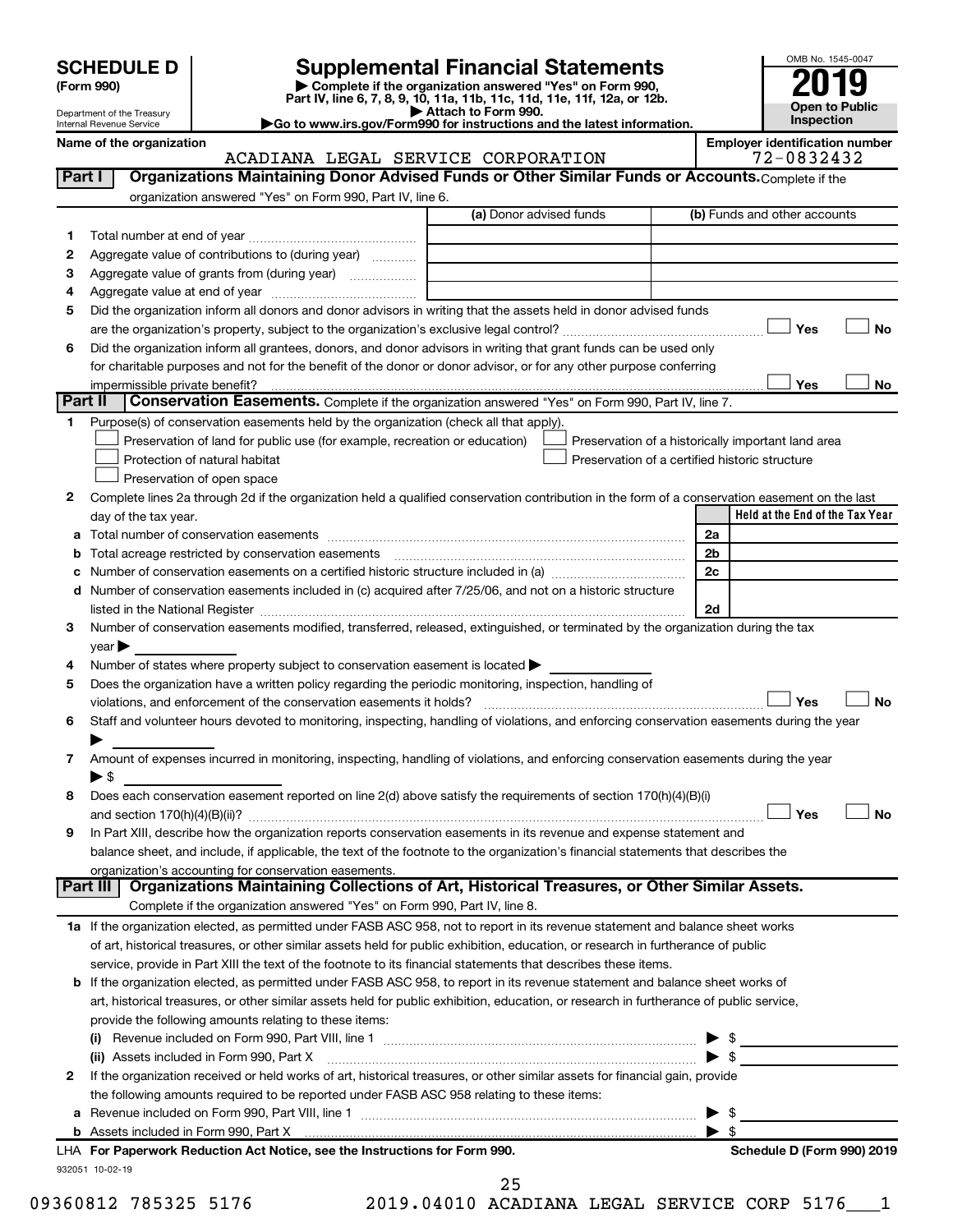|               | Schedule D (Form 990) 2019                                                                                                                                                                                                     | ACADIANA LEGAL SERVICE CORPORATION |   |                |                                                                                                                                                                                                                                |                                                                             |   | 72-0832432 Page 2        |                         |           |
|---------------|--------------------------------------------------------------------------------------------------------------------------------------------------------------------------------------------------------------------------------|------------------------------------|---|----------------|--------------------------------------------------------------------------------------------------------------------------------------------------------------------------------------------------------------------------------|-----------------------------------------------------------------------------|---|--------------------------|-------------------------|-----------|
|               | Part III<br>Organizations Maintaining Collections of Art, Historical Treasures, or Other Similar Assets (continued)                                                                                                            |                                    |   |                |                                                                                                                                                                                                                                |                                                                             |   |                          |                         |           |
| 3             | Using the organization's acquisition, accession, and other records, check any of the following that make significant use of its                                                                                                |                                    |   |                |                                                                                                                                                                                                                                |                                                                             |   |                          |                         |           |
|               | collection items (check all that apply):                                                                                                                                                                                       |                                    |   |                |                                                                                                                                                                                                                                |                                                                             |   |                          |                         |           |
| a             | Public exhibition                                                                                                                                                                                                              |                                    |   |                | Loan or exchange program                                                                                                                                                                                                       |                                                                             |   |                          |                         |           |
| b             | Scholarly research                                                                                                                                                                                                             |                                    |   |                | Other and the control of the control of the control of the control of the control of the control of the control of the control of the control of the control of the control of the control of the control of the control of th |                                                                             |   |                          |                         |           |
| c             | Preservation for future generations                                                                                                                                                                                            |                                    |   |                |                                                                                                                                                                                                                                |                                                                             |   |                          |                         |           |
| 4             | Provide a description of the organization's collections and explain how they further the organization's exempt purpose in Part XIII.                                                                                           |                                    |   |                |                                                                                                                                                                                                                                |                                                                             |   |                          |                         |           |
| 5             | During the year, did the organization solicit or receive donations of art, historical treasures, or other similar assets                                                                                                       |                                    |   |                |                                                                                                                                                                                                                                |                                                                             |   |                          |                         |           |
|               |                                                                                                                                                                                                                                |                                    |   |                |                                                                                                                                                                                                                                |                                                                             |   | Yes                      |                         | No        |
|               | Part IV<br><b>Escrow and Custodial Arrangements.</b> Complete if the organization answered "Yes" on Form 990, Part IV, line 9, or                                                                                              |                                    |   |                |                                                                                                                                                                                                                                |                                                                             |   |                          |                         |           |
|               | reported an amount on Form 990, Part X, line 21.                                                                                                                                                                               |                                    |   |                |                                                                                                                                                                                                                                |                                                                             |   |                          |                         |           |
|               | 1a Is the organization an agent, trustee, custodian or other intermediary for contributions or other assets not included                                                                                                       |                                    |   |                |                                                                                                                                                                                                                                |                                                                             |   |                          |                         |           |
|               | on Form 990, Part X? [11] matter and matter and matter and matter and matter and matter and matter and matter                                                                                                                  |                                    |   |                |                                                                                                                                                                                                                                |                                                                             |   | $\boxed{\text{X}}$ Yes   |                         | No        |
|               | b If "Yes," explain the arrangement in Part XIII and complete the following table:                                                                                                                                             |                                    |   |                |                                                                                                                                                                                                                                |                                                                             |   |                          |                         |           |
|               |                                                                                                                                                                                                                                |                                    |   |                |                                                                                                                                                                                                                                |                                                                             |   | Amount                   | 22,545.                 |           |
|               | c Beginning balance measurements and the contract of the contract of the contract of the contract of the contract of the contract of the contract of the contract of the contract of the contract of the contract of the contr |                                    |   |                |                                                                                                                                                                                                                                | 1c                                                                          |   |                          | 23,613.                 |           |
|               | d Additions during the year manufactured and an account of a state of the state of an account of the state of the state of the state of the state of the state of the state of the state of the state of the state of the stat |                                    |   |                |                                                                                                                                                                                                                                | 1d                                                                          |   |                          | 23,924.                 |           |
|               | e Distributions during the year manufactured and continuum control of the control of the control of the state of the control of the control of the control of the control of the control of the control of the control of the  |                                    |   |                |                                                                                                                                                                                                                                | 1e                                                                          |   |                          | 22, 234.                |           |
|               | 2a Did the organization include an amount on Form 990, Part X, line 21, for escrow or custodial account liability?                                                                                                             |                                    |   |                |                                                                                                                                                                                                                                | 1f                                                                          |   | $\boxed{\mathbf{X}}$ Yes |                         | <b>No</b> |
|               |                                                                                                                                                                                                                                |                                    |   |                |                                                                                                                                                                                                                                |                                                                             |   |                          | $\overline{\textbf{x}}$ |           |
| <b>Part V</b> | Endowment Funds. Complete if the organization answered "Yes" on Form 990, Part IV, line 10.                                                                                                                                    |                                    |   |                |                                                                                                                                                                                                                                |                                                                             |   |                          |                         |           |
|               |                                                                                                                                                                                                                                | (a) Current year                   |   | (b) Prior year |                                                                                                                                                                                                                                | (c) Two years back $\vert$ (d) Three years back $\vert$ (e) Four years back |   |                          |                         |           |
|               | 1a Beginning of year balance                                                                                                                                                                                                   |                                    |   |                |                                                                                                                                                                                                                                |                                                                             |   |                          |                         |           |
|               |                                                                                                                                                                                                                                |                                    |   |                |                                                                                                                                                                                                                                |                                                                             |   |                          |                         |           |
|               | Net investment earnings, gains, and losses                                                                                                                                                                                     |                                    |   |                |                                                                                                                                                                                                                                |                                                                             |   |                          |                         |           |
|               |                                                                                                                                                                                                                                |                                    |   |                |                                                                                                                                                                                                                                |                                                                             |   |                          |                         |           |
|               | e Other expenditures for facilities                                                                                                                                                                                            |                                    |   |                |                                                                                                                                                                                                                                |                                                                             |   |                          |                         |           |
|               |                                                                                                                                                                                                                                |                                    |   |                |                                                                                                                                                                                                                                |                                                                             |   |                          |                         |           |
|               |                                                                                                                                                                                                                                |                                    |   |                |                                                                                                                                                                                                                                |                                                                             |   |                          |                         |           |
|               | <b>g</b> End of year balance $\ldots$                                                                                                                                                                                          |                                    |   |                |                                                                                                                                                                                                                                |                                                                             |   |                          |                         |           |
| 2             | Provide the estimated percentage of the current year end balance (line 1g, column (a)) held as:                                                                                                                                |                                    |   |                |                                                                                                                                                                                                                                |                                                                             |   |                          |                         |           |
|               | Board designated or quasi-endowment                                                                                                                                                                                            |                                    | % |                |                                                                                                                                                                                                                                |                                                                             |   |                          |                         |           |
|               | <b>b</b> Permanent endowment $\blacktriangleright$                                                                                                                                                                             | %                                  |   |                |                                                                                                                                                                                                                                |                                                                             |   |                          |                         |           |
|               | $\mathbf c$ Term endowment $\blacktriangleright$                                                                                                                                                                               | %                                  |   |                |                                                                                                                                                                                                                                |                                                                             |   |                          |                         |           |
|               | The percentages on lines 2a, 2b, and 2c should equal 100%.                                                                                                                                                                     |                                    |   |                |                                                                                                                                                                                                                                |                                                                             |   |                          |                         |           |
|               | 3a Are there endowment funds not in the possession of the organization that are held and administered for the organization                                                                                                     |                                    |   |                |                                                                                                                                                                                                                                |                                                                             |   |                          |                         |           |
|               | by:                                                                                                                                                                                                                            |                                    |   |                |                                                                                                                                                                                                                                |                                                                             |   |                          | Yes                     | No        |
|               | (i)                                                                                                                                                                                                                            |                                    |   |                |                                                                                                                                                                                                                                |                                                                             |   | 3a(i)                    |                         |           |
|               |                                                                                                                                                                                                                                |                                    |   |                |                                                                                                                                                                                                                                |                                                                             |   | 3a(ii)                   |                         |           |
|               |                                                                                                                                                                                                                                |                                    |   |                |                                                                                                                                                                                                                                |                                                                             |   | 3b                       |                         |           |
| 4             | Describe in Part XIII the intended uses of the organization's endowment funds.                                                                                                                                                 |                                    |   |                |                                                                                                                                                                                                                                |                                                                             |   |                          |                         |           |
|               | Land, Buildings, and Equipment.<br><b>Part VI</b>                                                                                                                                                                              |                                    |   |                |                                                                                                                                                                                                                                |                                                                             |   |                          |                         |           |
|               | Complete if the organization answered "Yes" on Form 990, Part IV, line 11a. See Form 990, Part X, line 10.                                                                                                                     |                                    |   |                |                                                                                                                                                                                                                                |                                                                             |   |                          |                         |           |
|               | Description of property                                                                                                                                                                                                        | (a) Cost or other                  |   |                | (b) Cost or other                                                                                                                                                                                                              | (c) Accumulated                                                             |   | (d) Book value           |                         |           |
|               |                                                                                                                                                                                                                                | basis (investment)                 |   |                | basis (other)                                                                                                                                                                                                                  | depreciation                                                                |   |                          |                         |           |
|               |                                                                                                                                                                                                                                |                                    |   |                | 886,665.                                                                                                                                                                                                                       |                                                                             |   |                          | 886,665.                |           |
|               |                                                                                                                                                                                                                                |                                    |   |                | 3,032,045.                                                                                                                                                                                                                     | 1,086,624.                                                                  |   | 1,945,421.               |                         |           |
|               |                                                                                                                                                                                                                                |                                    |   |                |                                                                                                                                                                                                                                |                                                                             |   |                          |                         |           |
|               |                                                                                                                                                                                                                                |                                    |   |                | 623,829.                                                                                                                                                                                                                       | 375,606.                                                                    |   |                          | 248, 223.               |           |
|               |                                                                                                                                                                                                                                |                                    |   |                | 38,082.                                                                                                                                                                                                                        | 34,501.                                                                     |   |                          | 3,581.                  |           |
|               | Total. Add lines 1a through 1e. (Column (d) must equal Form 990, Part X, column (B), line 10c.)                                                                                                                                |                                    |   |                |                                                                                                                                                                                                                                |                                                                             | ▶ | 3,083,890.               |                         |           |

**Schedule D (Form 990) 2019**

932052 10-02-19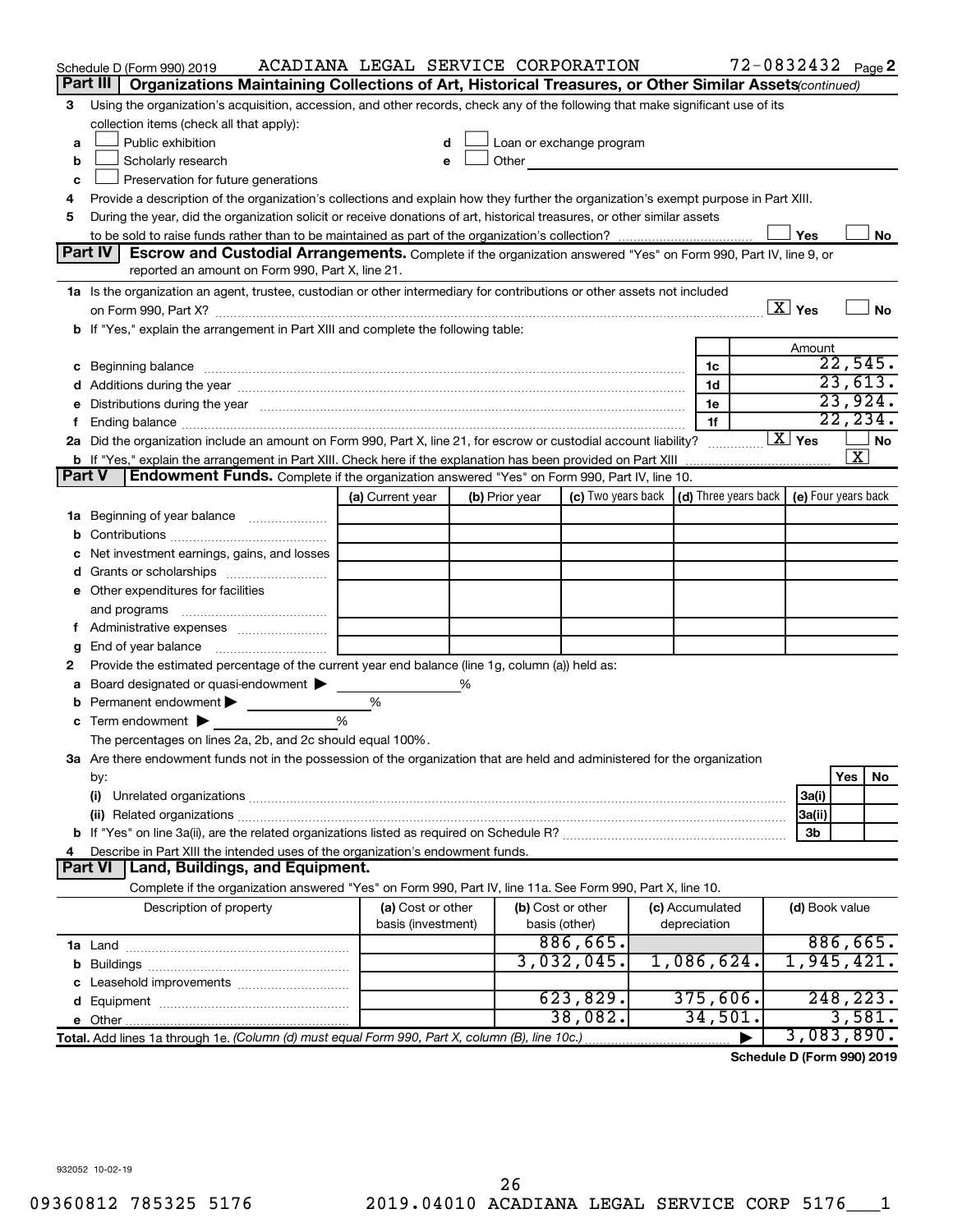| Schedule D (Form 990) 2019                                                                                                                           | ACADIANA LEGAL SERVICE CORPORATION | 72-0832432 Page 3                                         |
|------------------------------------------------------------------------------------------------------------------------------------------------------|------------------------------------|-----------------------------------------------------------|
| <b>Investments - Other Securities.</b><br><b>Part VIII</b>                                                                                           |                                    |                                                           |
| Complete if the organization answered "Yes" on Form 990, Part IV, line 11b. See Form 990, Part X, line 12.                                           |                                    |                                                           |
| (a) Description of security or category (including name of security)                                                                                 | (b) Book value                     | (c) Method of valuation: Cost or end-of-year market value |
| (1) Financial derivatives                                                                                                                            |                                    |                                                           |
| (2) Closely held equity interests<br>(3) Other                                                                                                       |                                    |                                                           |
| (A)                                                                                                                                                  |                                    |                                                           |
| (B)                                                                                                                                                  |                                    |                                                           |
| (C)                                                                                                                                                  |                                    |                                                           |
| (D)                                                                                                                                                  |                                    |                                                           |
| (E)                                                                                                                                                  |                                    |                                                           |
| (F)                                                                                                                                                  |                                    |                                                           |
| (G)                                                                                                                                                  |                                    |                                                           |
| (H)                                                                                                                                                  |                                    |                                                           |
| Total. (Col. (b) must equal Form 990, Part X, col. (B) line 12.) $\blacktriangleright$                                                               |                                    |                                                           |
| Part VIII Investments - Program Related.                                                                                                             |                                    |                                                           |
| Complete if the organization answered "Yes" on Form 990, Part IV, line 11c. See Form 990, Part X, line 13.                                           |                                    |                                                           |
| (a) Description of investment                                                                                                                        | (b) Book value                     | (c) Method of valuation: Cost or end-of-year market value |
| (1)                                                                                                                                                  |                                    |                                                           |
| (2)                                                                                                                                                  |                                    |                                                           |
| (3)                                                                                                                                                  |                                    |                                                           |
| (4)                                                                                                                                                  |                                    |                                                           |
| (5)                                                                                                                                                  |                                    |                                                           |
| (6)                                                                                                                                                  |                                    |                                                           |
| (7)                                                                                                                                                  |                                    |                                                           |
| (8)                                                                                                                                                  |                                    |                                                           |
| (9)<br>Total. (Col. (b) must equal Form 990, Part X, col. (B) line 13.) $\blacktriangleright$                                                        |                                    |                                                           |
| <b>Other Assets.</b><br>Part IX                                                                                                                      |                                    |                                                           |
| Complete if the organization answered "Yes" on Form 990, Part IV, line 11d. See Form 990, Part X, line 15.                                           |                                    |                                                           |
|                                                                                                                                                      | (a) Description                    | (b) Book value                                            |
| (1)                                                                                                                                                  |                                    |                                                           |
| (2)                                                                                                                                                  |                                    |                                                           |
| (3)                                                                                                                                                  |                                    |                                                           |
| (4)                                                                                                                                                  |                                    |                                                           |
| (5)                                                                                                                                                  |                                    |                                                           |
| (6)                                                                                                                                                  |                                    |                                                           |
| (7)                                                                                                                                                  |                                    |                                                           |
| (8)                                                                                                                                                  |                                    |                                                           |
| (9)                                                                                                                                                  |                                    |                                                           |
| Total. (Column (b) must equal Form 990, Part X, col. (B) line 15.)                                                                                   |                                    |                                                           |
| <b>Other Liabilities.</b><br>Part X                                                                                                                  |                                    |                                                           |
| Complete if the organization answered "Yes" on Form 990, Part IV, line 11e or 11f. See Form 990, Part X, line 25.                                    |                                    |                                                           |
| (a) Description of liability<br>1.                                                                                                                   |                                    | (b) Book value                                            |
| (1)<br>Federal income taxes                                                                                                                          |                                    |                                                           |
| (2)                                                                                                                                                  |                                    |                                                           |
| (3)                                                                                                                                                  |                                    |                                                           |
| (4)                                                                                                                                                  |                                    |                                                           |
| (5)                                                                                                                                                  |                                    |                                                           |
| (6)                                                                                                                                                  |                                    |                                                           |
| (7)<br>(8)                                                                                                                                           |                                    |                                                           |
| (9)                                                                                                                                                  |                                    |                                                           |
|                                                                                                                                                      |                                    |                                                           |
| 2. Liability for uncertain tax positions. In Part XIII, provide the text of the footnote to the organization's financial statements that reports the |                                    |                                                           |

organization's liability for uncertain tax positions under FASB ASC 740. Check here if the text of the footnote has been provided in Part XIII ...  $\fbox{\bf X}$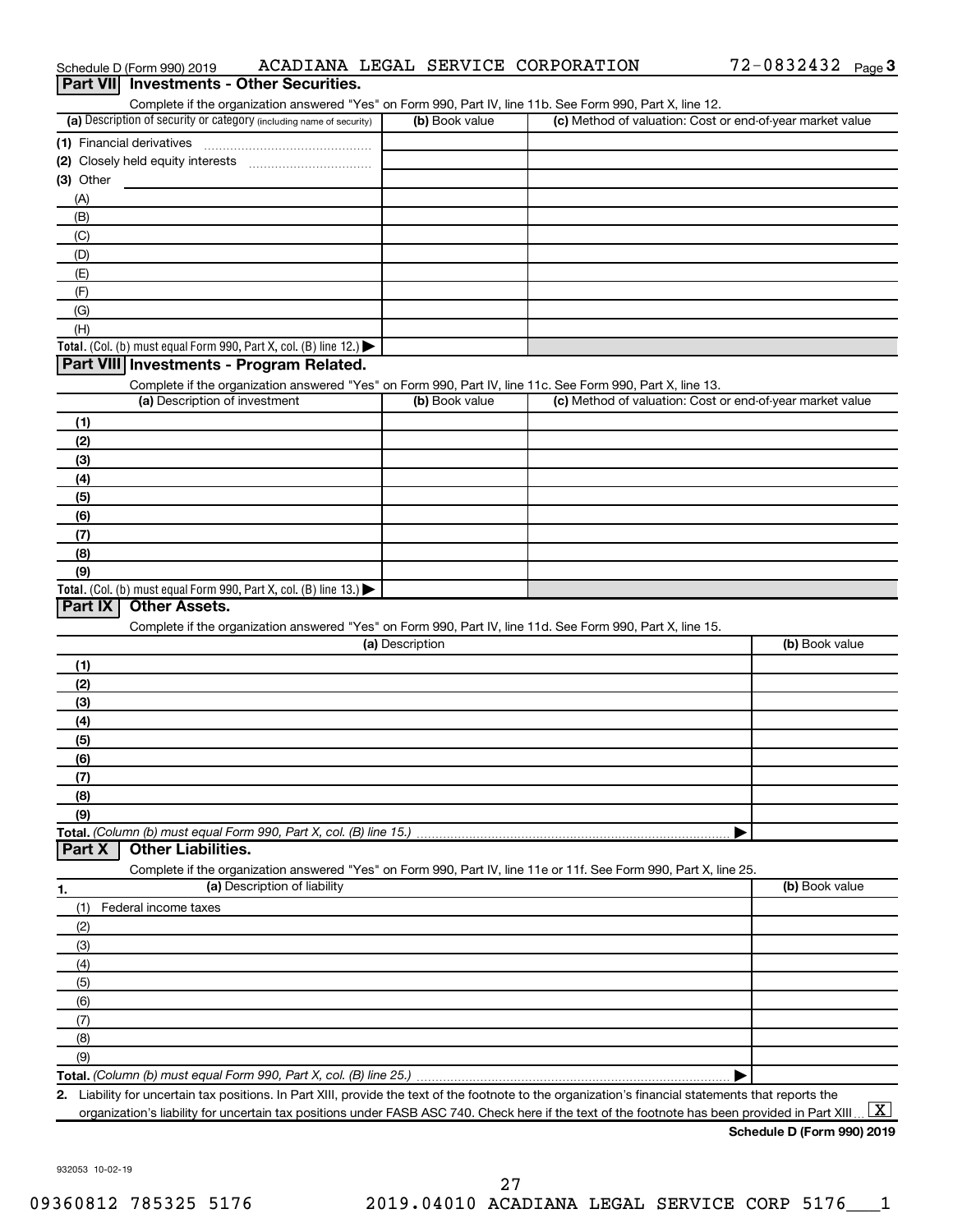|    | ACADIANA LEGAL SERVICE CORPORATION<br>Schedule D (Form 990) 2019                                                                                                                                                                    |                |         |                | $72 - 0832432$ Page 4 |
|----|-------------------------------------------------------------------------------------------------------------------------------------------------------------------------------------------------------------------------------------|----------------|---------|----------------|-----------------------|
|    | Reconciliation of Revenue per Audited Financial Statements With Revenue per Return.<br>Part XI                                                                                                                                      |                |         |                |                       |
|    | Complete if the organization answered "Yes" on Form 990, Part IV, line 12a.                                                                                                                                                         |                |         |                |                       |
| 1  | Total revenue, gains, and other support per audited financial statements                                                                                                                                                            |                |         | $\overline{1}$ | 6,085,346.            |
| 2  | Amounts included on line 1 but not on Form 990, Part VIII, line 12:                                                                                                                                                                 |                |         |                |                       |
| a  |                                                                                                                                                                                                                                     | 2a             |         |                |                       |
| b  |                                                                                                                                                                                                                                     | 2 <sub>b</sub> | 18,421. |                |                       |
| с  |                                                                                                                                                                                                                                     | 2c             |         |                |                       |
| d  |                                                                                                                                                                                                                                     | 2d             |         |                |                       |
| e  | Add lines 2a through 2d <b>contained a contained a contained a contained a</b> contained a contact the contact of the contact of the contact of the contact of the contact of the contact of the contact of the contact of the cont |                |         | 2е             | 18,421.               |
| 3  |                                                                                                                                                                                                                                     |                |         | 3              | 6,066,925.            |
| 4  | Amounts included on Form 990, Part VIII, line 12, but not on line 1:                                                                                                                                                                |                |         |                |                       |
|    | Investment expenses not included on Form 990, Part VIII, line 7b [[[[[[[[[[[[[[[[[[[[[[]]]]]]]]                                                                                                                                     | 4a             |         |                |                       |
| b  |                                                                                                                                                                                                                                     | 4 <sub>b</sub> |         |                |                       |
| c. | Add lines 4a and 4b                                                                                                                                                                                                                 |                |         | 4с             | 0.                    |
|    |                                                                                                                                                                                                                                     |                |         | 5              | 6,066,925.            |
|    | Part XII   Reconciliation of Expenses per Audited Financial Statements With Expenses per Return.                                                                                                                                    |                |         |                |                       |
|    | Complete if the organization answered "Yes" on Form 990, Part IV, line 12a.                                                                                                                                                         |                |         |                |                       |
| 1  |                                                                                                                                                                                                                                     |                |         | $\blacksquare$ | 6,426,683.            |
| 2  | Amounts included on line 1 but not on Form 990, Part IX, line 25:                                                                                                                                                                   |                |         |                |                       |
| a  |                                                                                                                                                                                                                                     | 2a             |         |                |                       |
| b  |                                                                                                                                                                                                                                     | 2 <sub>b</sub> |         |                |                       |
|    |                                                                                                                                                                                                                                     | 2 <sub>c</sub> |         |                |                       |
| d  |                                                                                                                                                                                                                                     | 2d             |         |                |                       |
| е  | Add lines 2a through 2d <b>[10]</b> University material contracts and the set of the set of the set of the set of the set of the set of the set of the set of the set of the set of the set of the set of the set of the set of the |                |         | 2е             | υ.                    |
| З  |                                                                                                                                                                                                                                     |                |         |                |                       |
|    |                                                                                                                                                                                                                                     |                |         | 3              | 6,426,683.            |
| 4  | Amounts included on Form 990, Part IX, line 25, but not on line 1:                                                                                                                                                                  |                |         |                |                       |
| a  |                                                                                                                                                                                                                                     | 4a             |         |                |                       |
| b  |                                                                                                                                                                                                                                     | 4 <sub>b</sub> |         |                |                       |
| c. | Add lines 4a and 4b                                                                                                                                                                                                                 |                |         | 4c             | $0$ .                 |
|    | Part XIII Supplemental Information.                                                                                                                                                                                                 |                |         | 5              | 6,426,683.            |

Provide the descriptions required for Part II, lines 3, 5, and 9; Part III, lines 1a and 4; Part IV, lines 1b and 2b; Part V, line 4; Part X, line 2; Part XI, lines 2d and 4b; and Part XII, lines 2d and 4b. Also complete this part to provide any additional information.

#### PART IV, LINE 2B:

FUNDS RECEIVED FROM CLIENTS ARE DEPOSITED INTO A SEPARATE CASH ACCOUNT AND

RESTRICTED FOR THE PAYMENT OF EXPENSES IN CONNECTION WITH RELATED

LITIGATION.

PART X, LINE 2:

|                      |  | THE CORPORATION IS EXEMPT FROM FEDERAL TAX UNDER SECTION 501(C)(3) OF THE    |  |    |  |                                                  |                            |  |
|----------------------|--|------------------------------------------------------------------------------|--|----|--|--------------------------------------------------|----------------------------|--|
|                      |  | INTERNAL REVENUE CODE. IN ADDITION, THE CORPORATION HAS BEEN CLASSIFIED AS   |  |    |  |                                                  |                            |  |
|                      |  | AN ORGANIZATION THAT IS NOT A PRIVATE FOUNDATION UNDER SECTION $509(A)(2)$ . |  |    |  |                                                  |                            |  |
|                      |  | ACCORDINGLY, NO PROVISION FOR INCOME TAXES HAS BEEN MADE. HOWEVER, IF THE    |  |    |  |                                                  |                            |  |
|                      |  | CORPORATION WOULD ENGAGE IN ACTIVITIES UNRELATED TO THE PURPOSE FOR WHICH    |  |    |  |                                                  |                            |  |
|                      |  | IT WAS CREATED, TAXABLE INCOME COULD RESULT. IN MANAGEMENT'S JUDGEMENT,      |  |    |  |                                                  |                            |  |
| 932054 10-02-19      |  |                                                                              |  |    |  |                                                  | Schedule D (Form 990) 2019 |  |
| 09360812 785325 5176 |  |                                                                              |  | 28 |  | 2019.04010 ACADIANA LEGAL SERVICE CORP 5176____1 |                            |  |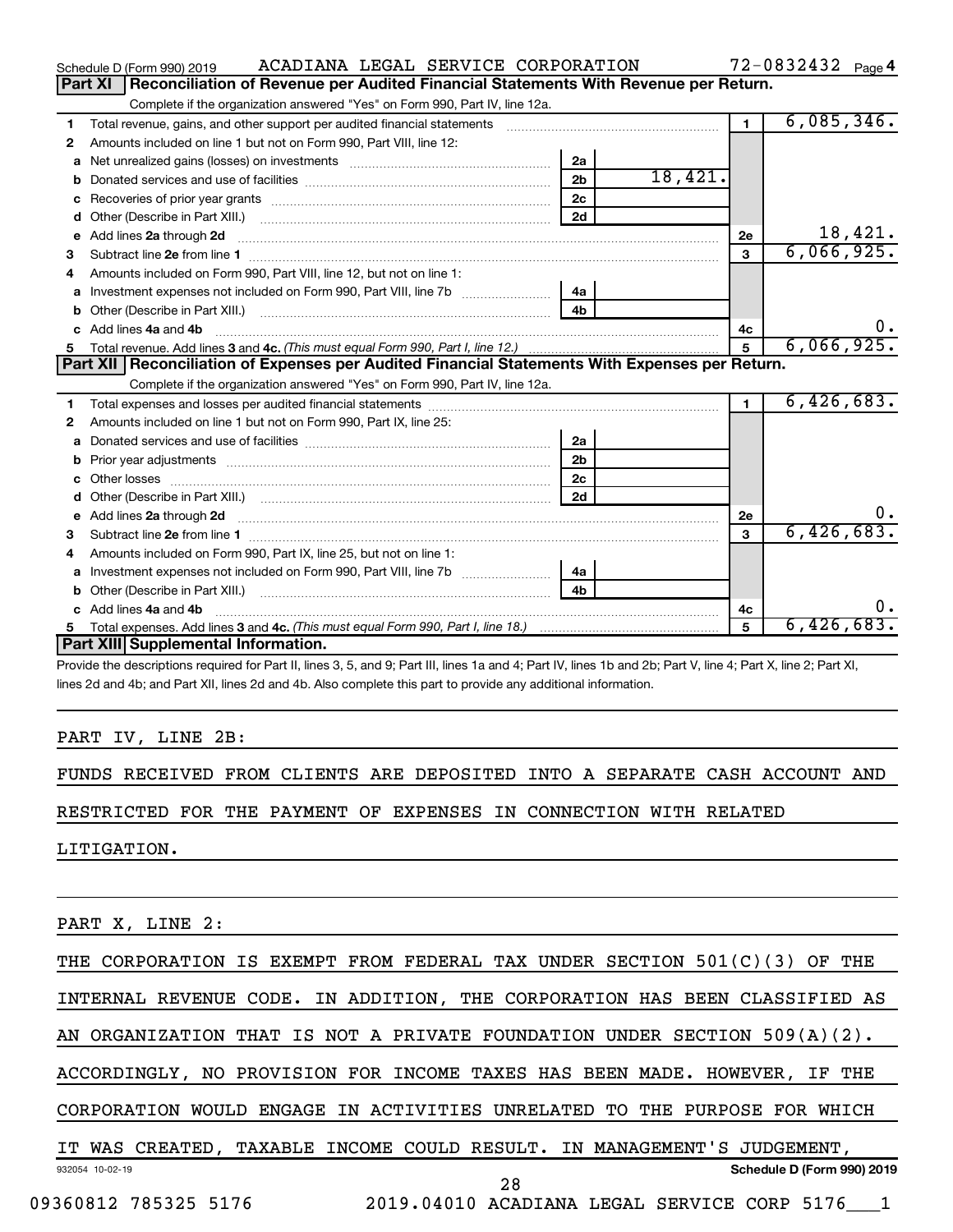| Schedule D (Form 990) 2019                                             |  | ACADIANA LEGAL SERVICE CORPORATION | 72-0832432 <sub>Page 5</sub> |
|------------------------------------------------------------------------|--|------------------------------------|------------------------------|
| <b>Part XIII Supplemental Information (continued)</b>                  |  |                                    |                              |
| THE CORPORATION DOES NOT HAVE ANY TAX POSITIONS THAT WOULD RESULT IN A |  |                                    |                              |
| LOSS CONTINGENCY CONSIDERING THE FACTS, CIRCUMSTANCES, AND INFORMATION |  |                                    |                              |
| AVAILABLE AT THE REPORTING DATE.                                       |  |                                    |                              |
|                                                                        |  |                                    |                              |

PART IV, LINE 1B:

FUNDS RECEIVED FROM CLIENTS ARE DEPOSITED INTO A SEPARATE CASH ACCOUNT AND RESTRICTED FOR THE PAYMENT OF EXPENSES IN CONNECTION WITH RELATED LITIGATION. THE FUNDS ARE HELD FOR SPECIFIC CLIENT RELATED EXPENSES AND

CANNOT BE USED TO FUND OPERATIONS.

**Schedule D (Form 990) 2019**

932055 10-02-19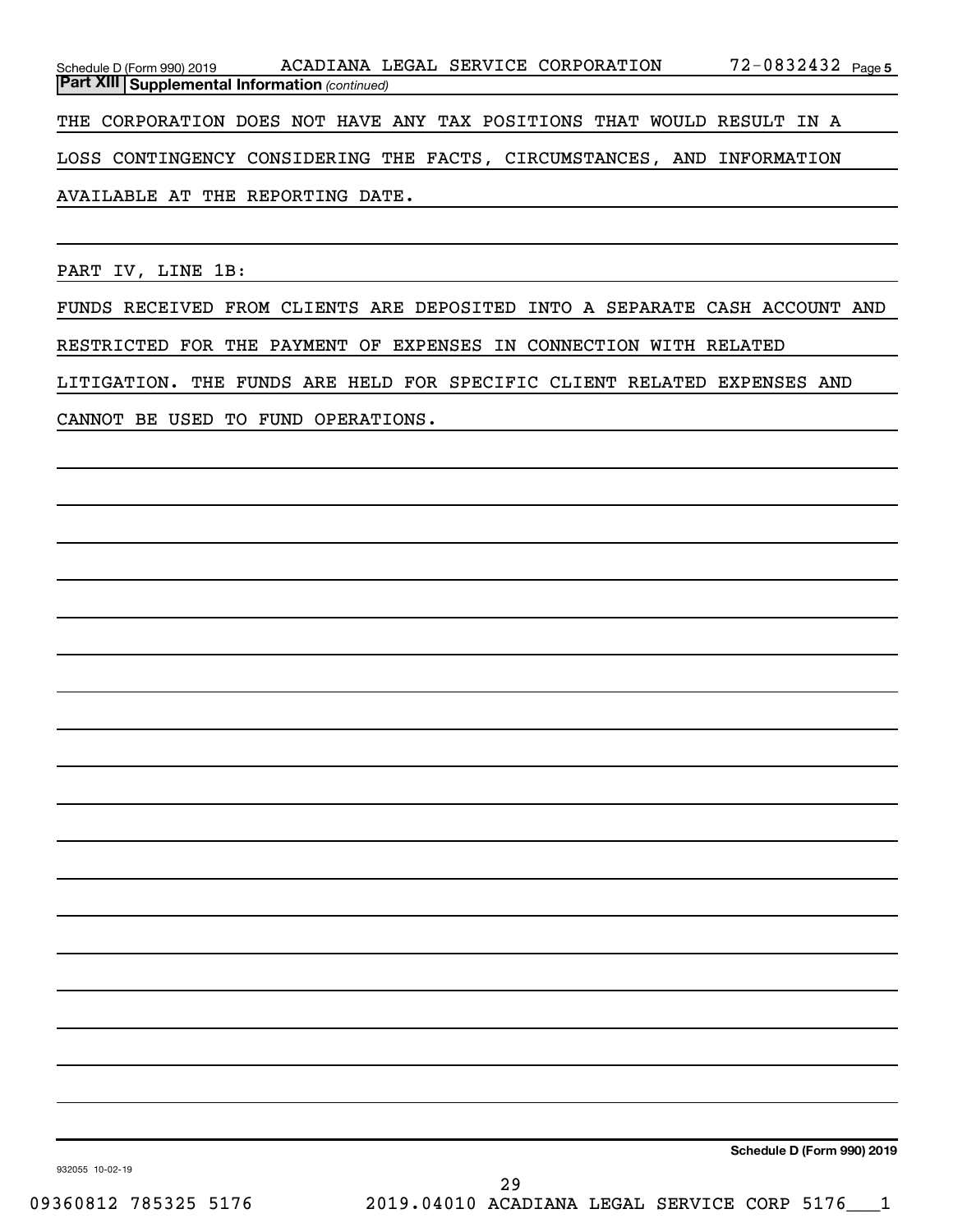| <b>SCHEDULE I</b><br>(Form 990)                                                                                                                                                                                                                                                                          |            | <b>Grants and Other Assistance to Organizations,</b><br>Governments, and Individuals in the United States<br>Complete if the organization answered "Yes" on Form 990, Part IV, line 21 or 22. |                                                                              |                                         |                                                                |                                          | OMB No. 1545-0047<br>2019                           |
|----------------------------------------------------------------------------------------------------------------------------------------------------------------------------------------------------------------------------------------------------------------------------------------------------------|------------|-----------------------------------------------------------------------------------------------------------------------------------------------------------------------------------------------|------------------------------------------------------------------------------|-----------------------------------------|----------------------------------------------------------------|------------------------------------------|-----------------------------------------------------|
| Department of the Treasury<br>Internal Revenue Service                                                                                                                                                                                                                                                   |            |                                                                                                                                                                                               | Attach to Form 990.<br>Go to www.irs.gov/Form990 for the latest information. |                                         |                                                                |                                          | <b>Open to Public</b><br>Inspection                 |
| Name of the organization                                                                                                                                                                                                                                                                                 |            | ACADIANA LEGAL SERVICE CORPORATION                                                                                                                                                            |                                                                              |                                         |                                                                |                                          | <b>Employer identification number</b><br>72-0832432 |
| Part I<br><b>General Information on Grants and Assistance</b>                                                                                                                                                                                                                                            |            |                                                                                                                                                                                               |                                                                              |                                         |                                                                |                                          |                                                     |
| Does the organization maintain records to substantiate the amount of the grants or assistance, the grantees' eligibility for the grants or assistance, and the selection<br>$\mathbf 1$<br>Describe in Part IV the organization's procedures for monitoring the use of grant funds in the United States. |            |                                                                                                                                                                                               |                                                                              |                                         |                                                                |                                          | $ \mathbf{X} $ Yes<br>l No                          |
| $\mathbf{2}$<br>Part II<br>Grants and Other Assistance to Domestic Organizations and Domestic Governments. Complete if the organization answered "Yes" on Form 990, Part IV, line 21, for any                                                                                                            |            |                                                                                                                                                                                               |                                                                              |                                         |                                                                |                                          |                                                     |
| recipient that received more than \$5,000. Part II can be duplicated if additional space is needed.                                                                                                                                                                                                      |            |                                                                                                                                                                                               |                                                                              |                                         |                                                                |                                          |                                                     |
| 1 (a) Name and address of organization<br>or government                                                                                                                                                                                                                                                  | $(b)$ EIN  | (c) IRC section<br>(if applicable)                                                                                                                                                            | (d) Amount of<br>cash grant                                                  | (e) Amount of<br>non-cash<br>assistance | (f) Method of<br>valuation (book,<br>FMV, appraisal,<br>other) | (g) Description of<br>noncash assistance | (h) Purpose of grant<br>or assistance               |
| SOUTHWEST LA BAR FOUNDATION<br>518 PUJO STREET<br>LAKE CHARLES, LA 70602                                                                                                                                                                                                                                 | 27-0316235 |                                                                                                                                                                                               | 13,624.                                                                      | 0                                       |                                                                |                                          | LEGAL SERVICE                                       |
| CENTRAL LOUISIANA PRO BONO<br>3600 JACKSON STREET SUITE 126<br>ALEXANDRIA, LA 71303                                                                                                                                                                                                                      | 72-1198792 |                                                                                                                                                                                               | 11,884.                                                                      | 0                                       |                                                                |                                          | LEGAL SERVICE                                       |
| LAFAYETTE VOLUNTEER LAWYER PROJECT<br>P.O. BOX 2194<br>LAFAYETTE, LA 70501                                                                                                                                                                                                                               | 58-1875564 |                                                                                                                                                                                               | 21,018.                                                                      | 0                                       |                                                                |                                          | LEGAL SERVICE                                       |
| SHREVEPORT BAR FOUNDATION PRO BONO<br>PROJECT - 625 TEXAS STREET -<br>SHEREVEPORT, LA 71101                                                                                                                                                                                                              | 72-1115393 |                                                                                                                                                                                               | 45,000                                                                       | 0                                       |                                                                |                                          | LEGAL SERVICE                                       |
| SOUTHWEST LA BAR FOUNDATION<br>518 PUJO STREET<br>LAKE CHARLES, LA 70602                                                                                                                                                                                                                                 | 27-0316235 |                                                                                                                                                                                               | 17,500.                                                                      | 0                                       |                                                                |                                          | CHILD IN NEED CARE                                  |
| CENTRAL LOUISIANA PRO BONO<br>3600 JACKSON STREET SUITE 126<br>ALEXANDRIA, LA 71303                                                                                                                                                                                                                      | 72-1198792 |                                                                                                                                                                                               | 23,000.                                                                      | $\mathbf{0}$ .                          |                                                                |                                          | CHILD IN NEED CARE                                  |
| 3 Enter total number of other organizations listed in the line 1 table                                                                                                                                                                                                                                   |            |                                                                                                                                                                                               |                                                                              |                                         |                                                                |                                          |                                                     |

**For Paperwork Reduction Act Notice, see the Instructions for Form 990. Schedule I (Form 990) (2019)** LHA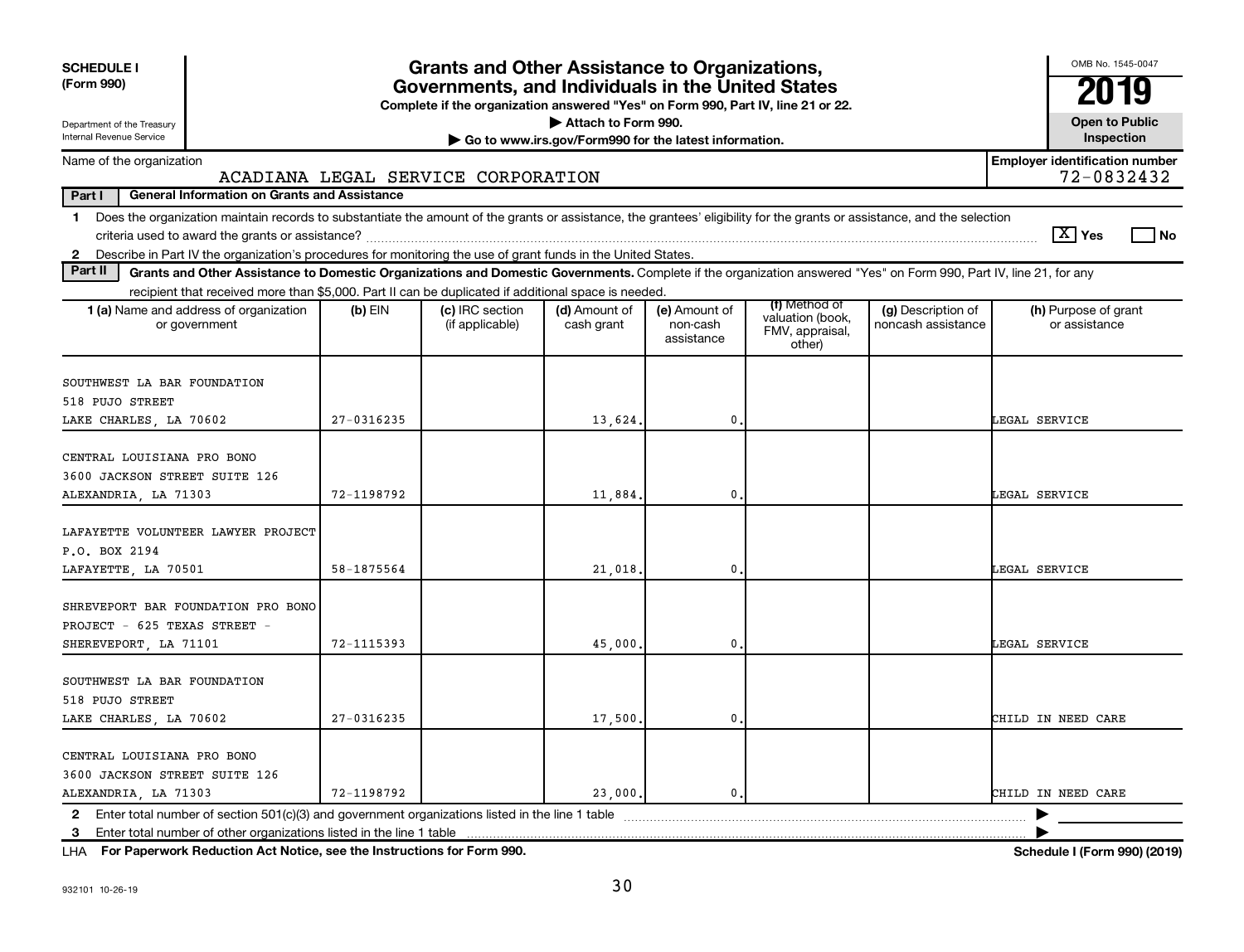#### Schedule I (Form 990) (2019) ACADIANA LEGAL SERVICE CORPORATION Page

**2**

Part III | Grants and Other Assistance to Domestic Individuals. Complete if the organization answered "Yes" on Form 990, Part IV, line 22. Part III can be duplicated if additional space is needed.

| (a) Type of grant or assistance | (b) Number of<br>recipients | (c) Amount of<br>cash grant | (d) Amount of non-<br>cash assistance | (e) Method of valuation<br>(book, FMV, appraisal, other) | (f) Description of noncash assistance |
|---------------------------------|-----------------------------|-----------------------------|---------------------------------------|----------------------------------------------------------|---------------------------------------|
|                                 |                             |                             |                                       |                                                          |                                       |
|                                 |                             |                             |                                       |                                                          |                                       |
|                                 |                             |                             |                                       |                                                          |                                       |
|                                 |                             |                             |                                       |                                                          |                                       |
|                                 |                             |                             |                                       |                                                          |                                       |
|                                 |                             |                             |                                       |                                                          |                                       |
|                                 |                             |                             |                                       |                                                          |                                       |
|                                 |                             |                             |                                       |                                                          |                                       |
|                                 |                             |                             |                                       |                                                          |                                       |
|                                 |                             |                             |                                       |                                                          |                                       |
| المسامرات والمستحدث<br>.<br>.   |                             |                             |                                       |                                                          |                                       |

Part IV | Supplemental Information. Provide the information required in Part I, line 2; Part III, column (b); and any other additional information.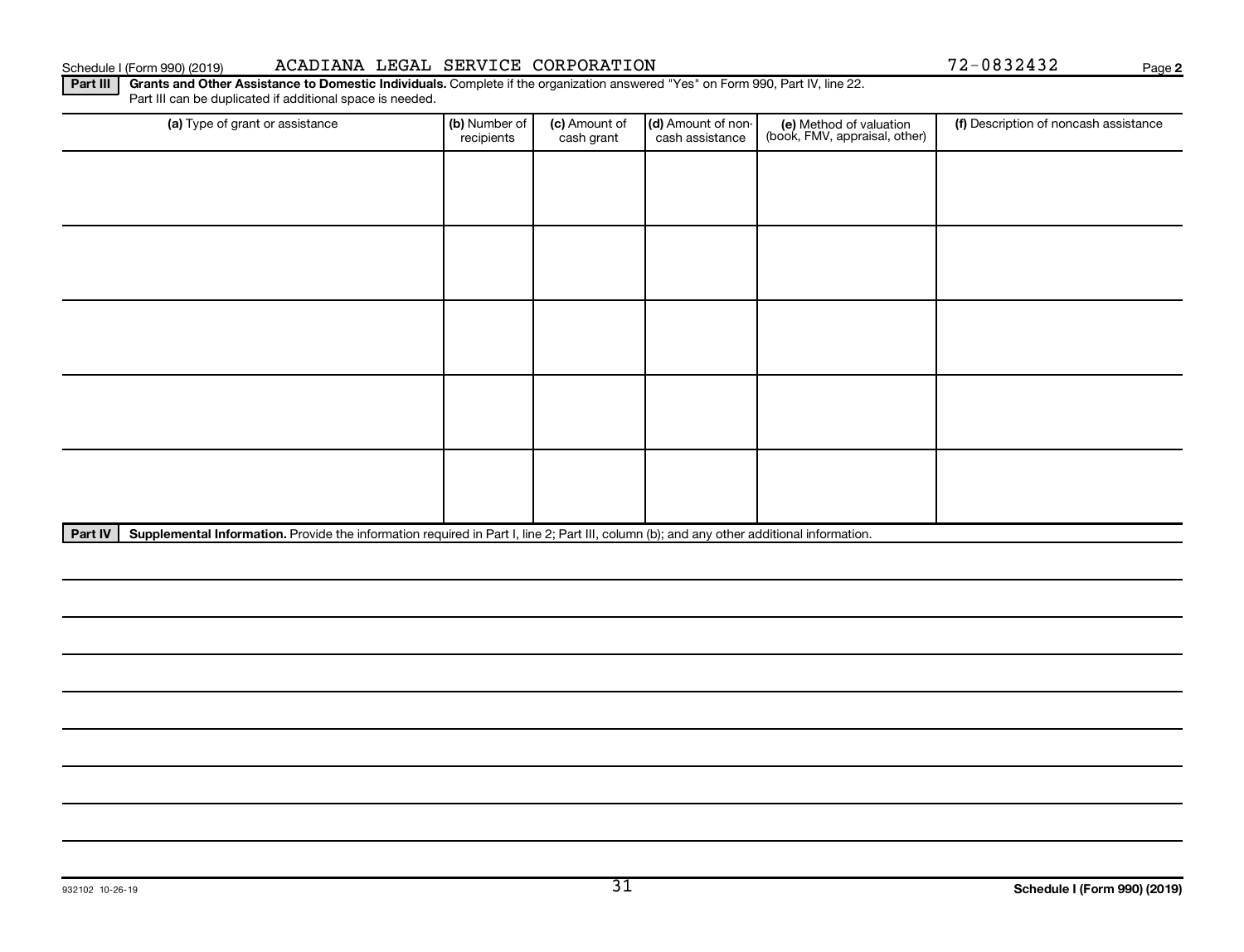**(Form 990 or 990-EZ)**

**Complete to provide information for responses to specific questions on SCHEDULE O Supplemental Information to Form 990 or 990-EZ 2019** 

**Form 990 or 990-EZ or to provide any additional information. | Attach to Form 990 or 990-EZ. | Go to www.irs.gov/Form990 for the latest information.**



Department of the Treasury Internal Revenue Service Name of the organization

ACADIANA LEGAL SERVICE CORPORATION 72-0832432

**Employer identification number**

FORM 990, PART I, LINE 1, DESCRIPTION OF ORGANIZATION MISSION:

PRIMARILY TO LOW-INCOME, DISADVANTAGED, CHILDREN IN NEED OF CARE, AND

OTHER ELIGIBLE RESIDENTS THROUGH HIGH QUALITY AND AGGRESIVE CIVIL

(NON-CRIMINAL) LEGAL ASSISTANCE AND EDUCATION. THESE SERVICES ARE

AVAILABLE TO AN ESTIMATED 650,000 PERSONS IN ALSC'S FORTY-TWO PARISH

SERVICE AREA. STATISTICS FOR 2019 INCLUDE 27,553 ENCOUNTERS, 7,905

CASES OPENED, AND 5,966 CASES CLOSED.

FORM 990, PART III, LINE 1, DESCRIPTION OF ORGANIZATION MISSION:

EDUCATION. THESE SERVICES ARE AVAILABLE TO AN ESTIMATED 650,000 PERSONS

IN ALSC'S FORTY-TWO PARISH SERVICE AREA. STATISTICS FOR 2019 INCLUDE

27,553 ENCOUNTERS, 7,905 CASES OPENED, AND 5,966 CASES CLOSED.

FORM 990, PART III, LINE 4A, PROGRAM SERVICE ACCOMPLISHMENTS:

WILLS, ETC.

FAMILY LAW UNIT HANDLES CASES INVOLVING DIVORCE, CHILD SUPPORT,

INTRA-FAMILY ADOPTIONS, VISITATION, DOMESTIC VIOLENCE, NAME CHANGE,

ETC.

CHILDREN IN NEED OF CARE UNIT HANDLES CASES INVOLVING ABUSE AND/OR

NEGLECT OF CHILDREN UNDER THE LEADERSHIP OF THE SENIOR ATTORNEY OF THE

UNIT.

ALSC DESIGNS AND DISTRIBUTES NUMEROUS BROCHURES ON GENERAL LEGAL TOPICS

FOR USE BY THE PUBLIC. STAFF ATTORNEYS AND PARALEGALS REGULARLY CONDUCT

932211 09-06-19 LHA For Paperwork Reduction Act Notice, see the Instructions for Form 990 or 990-EZ. Schedule O (Form 990 or 990-EZ) (2019) 32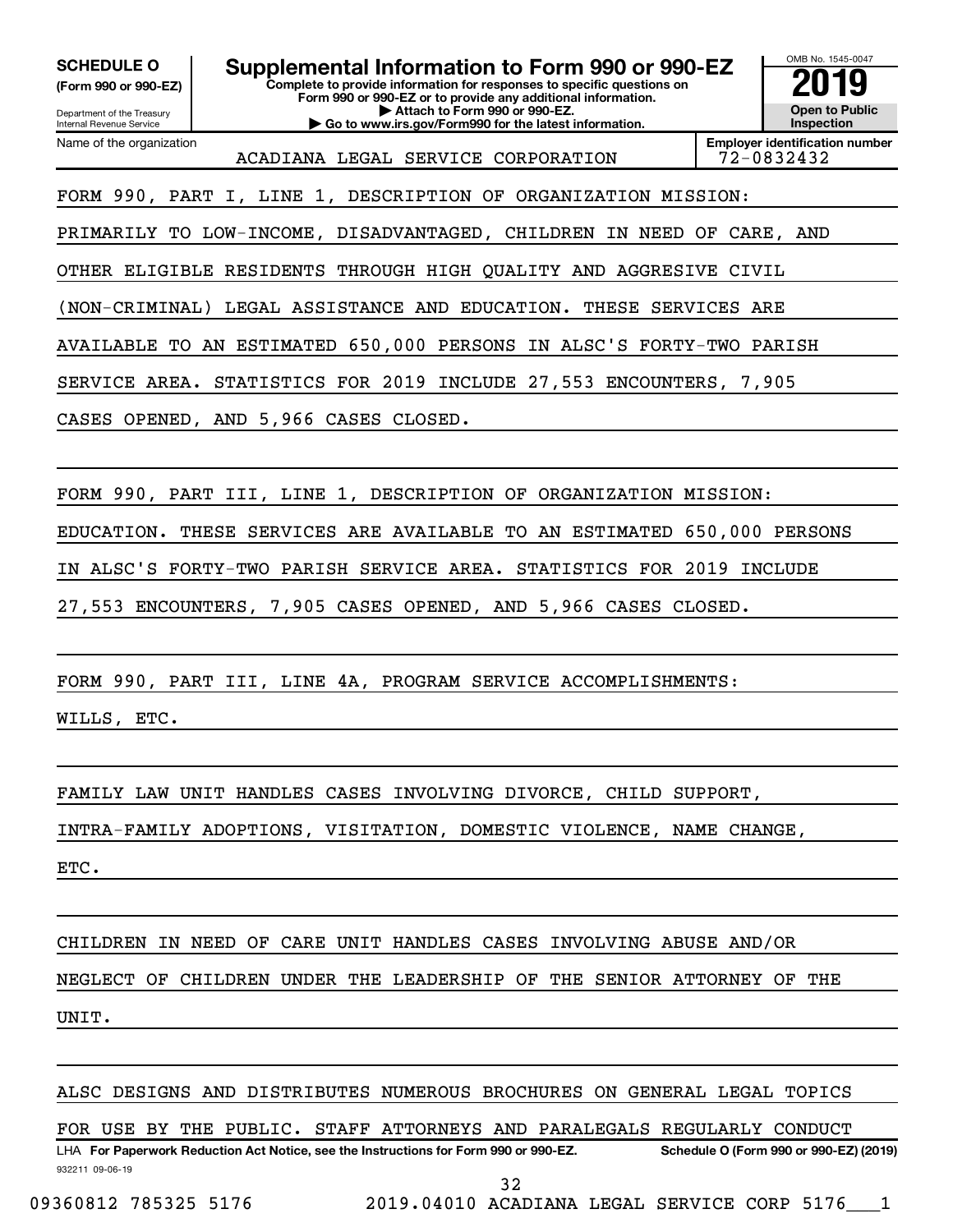| Schedule O (Form 990 or 990-EZ) (2019) |                                                                        | Page 2                                              |
|----------------------------------------|------------------------------------------------------------------------|-----------------------------------------------------|
| Name of the organization               | ACADIANA LEGAL SERVICE CORPORATION                                     | <b>Employer identification number</b><br>72-0832432 |
|                                        | COMMUNITY EDUCATION PRESENTATIONS STRESSING PREVENTATIVE LAW TO THE    |                                                     |
|                                        | GENERAL PUBLIC AND TO STAFFS OF SOCIAL SERVICES AGENCIES WHO WORK WITH |                                                     |
|                                        | THE POOR. EACH YEAR THOUSANDS OF DISADVANTAGED CITIZENS BENEFIT FROM   |                                                     |
| THE                                    | INFORMATION DISSEMINATED AT THESE EVENTS.                              |                                                     |

FORM 990, PART VI, SECTION A, LINE 7A:

THE BYLAWS PROVIDE THAT SEVERAL BAR ASSOCIATIONS AND SOCIAL SERVICE

AGENCIES MAY APPOINT MEMBERS TO THE BOARD.

FORM 990, PART VI, SECTION B, LINE 11B:

PRIOR TO FILING, THE DRAFT IS REVIEWED BY THE CHIEF FINANCIAL OFFICER AND EXECUTIVE DIRECTOR, THEN SUBMITTED TO THE BOARD OF DIRECTORS OR AUDIT COMMITTEE FOR REVIEW AND COMMENT.

FORM 990, PART VI, SECTION B, LINE 12C:

ON AN ANNUAL BASIS, THE CONFLICT OF INTEREST POLICY IS REVIEWED BY THE BOARD OF DIRECTORS. MEMBERS OF THE BOARD OF DIRECTORS EACH RECEIVE A COPY OF THE CONFLICT OF INTEREST POLICY AND COMPLETE A FORM ACKNOWLEDGING RECEIPT AND DISCLOSING ANY POTENTIAL CONFLICTS IN WRITING. ALL CONTRACTS ARE EXAMINED FOR POTENTIAL CONFLICTS PRIOR TO EXECUTION AND SIGNING.

FORM 990, PART VI, SECTION B, LINE 15:

THE BOARD OF DIRECTORS REVIEWS AND APPROVES THE COMPENSATION SCALE FOR ALL POSITIONS, AS WELL AS INTERIM ADJUSTMENTS. ALL DELIBERATIONS AND DECISIONS ARE DOCUMENTED IN MINUTES.

FORM 990, PART VI, SECTION C, LINE 18:

UPON REQUEST

932212 09-06-19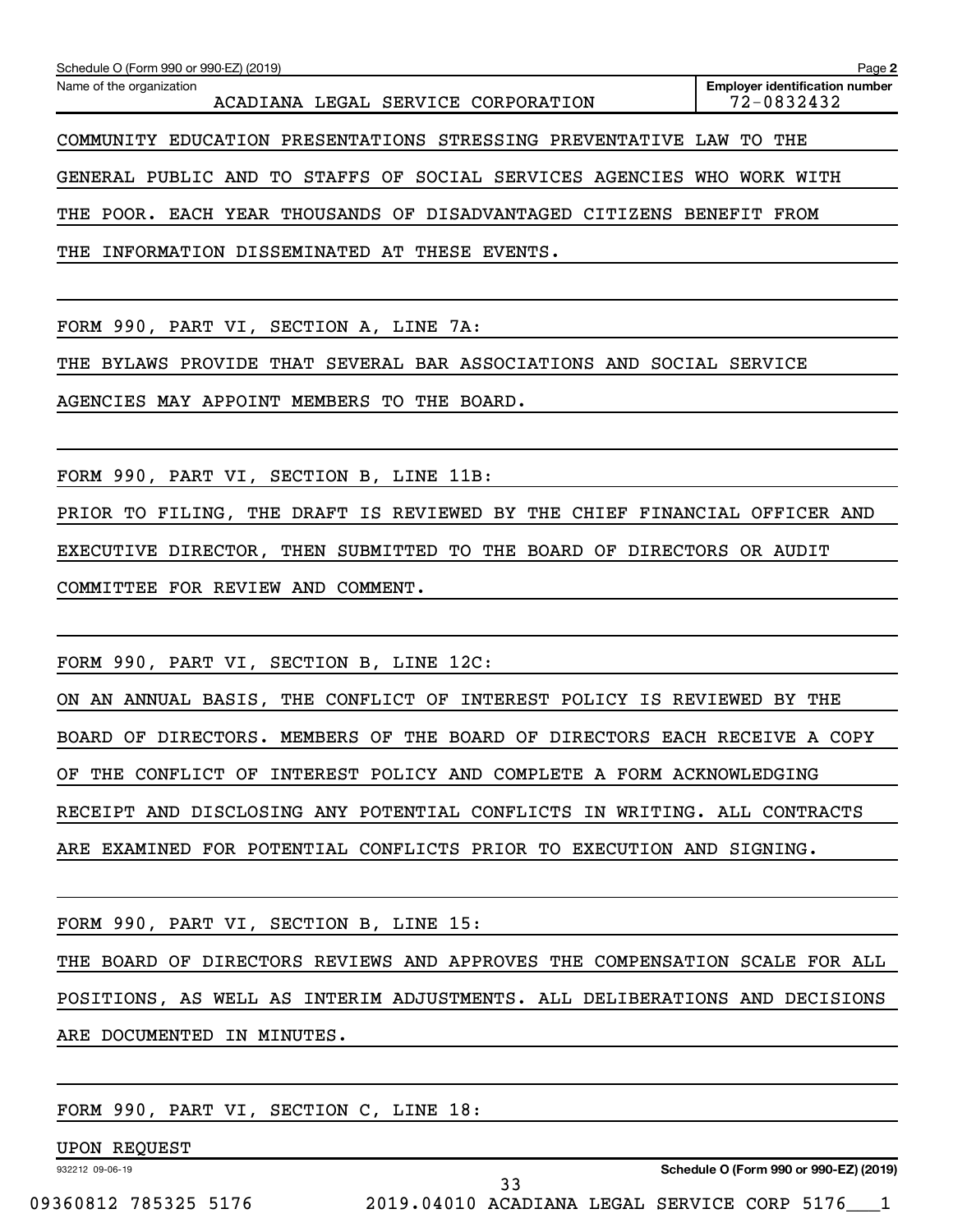| Schedule O (Form 990 or 990-EZ) (2019)<br>Page |
|------------------------------------------------|
|------------------------------------------------|

Name of the organization

ACADIANA LEGAL SERVICE CORPORATION

FORM 990, PART VI, SECTION C, LINE 19:

AUDITED FINANCIAL STATEMENTS ARE MADE AVAILABLE TO THE PUBLIC THROUGH THE

LOUISIANA LEGISLATIVE AUDITORS OFFICE.

932212 09-06-19